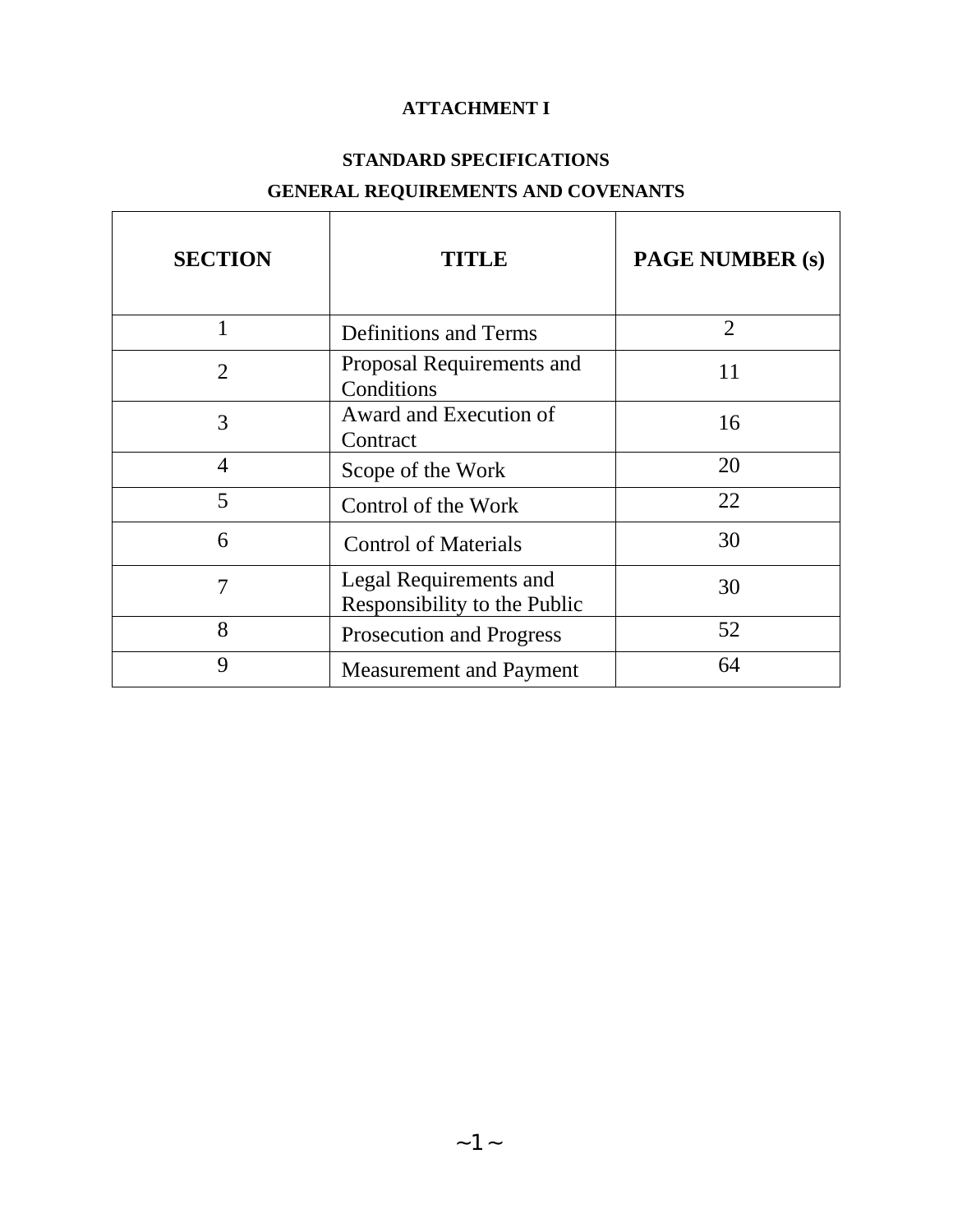# **SECTION 1 DEFINITIONS AND TERMS**

#### **1-1 General.**

These Specifications are written to the Bidder, prior to award of the Contract, and to the Contractor. Within these specifications, sentences that direct the Contractor to perform work are written in the active voice-imperative mood. These directions to the Contractor are written as commands. In the imperative mood, the subject "the Bidder" or "the Contractor" is understood.

Division II of the specifications is written in active voice-imperative mood. All other requirements to be performed by others, with the exception of the Method of Measurement and the Basis of Payment Articles, have been written in the active voice, but not in the imperative mood. Sentences written in the active voice identify the party responsible for performing the action. For example, "The Engineer will determine the density of the compacted material." Certain requirements of the Contractor may also be written in the active voice, rather than active voice-imperative mood.

Division III of the Specifications (Materials) is written in the passive voice.

### **1-2 Abbreviations**.

The following abbreviations, when used in the Contract Documents, represent the full text shown.

| <b>AAN</b>    | American Association of Nurserymen, Inc.                    |  |
|---------------|-------------------------------------------------------------|--|
| <b>AASHTO</b> | American Association of State Highway and Transportation    |  |
|               | <b>Officials</b>                                            |  |
| <b>ACI</b>    | <b>American Concrete Institute</b>                          |  |
| <b>AGC</b>    | The Associated General Contractors of America, Inc.         |  |
| <b>AGMA</b>   | <b>American Gear Manufacturers Association</b>              |  |
| <b>AIA</b>    | American Institute of Architects.                           |  |
| <b>AISI</b>   | American Iron and Steel Institute                           |  |
| <b>ANSI</b>   | American National Standards Institute, Inc.                 |  |
| <b>AREA</b>   | American Railway Engineering Association                    |  |
| <b>ASCE</b>   | American Society of Civil Engineers                         |  |
| <b>ASME</b>   | American Society of Mechanical Engineers                    |  |
| <b>ASTM</b>   | American Society for Testing and Materials                  |  |
| <b>AWG</b>    | <b>American Wire Gauge</b>                                  |  |
| <b>AWPA</b>   | <b>American Wood Preservers Association</b>                 |  |
| <b>AWS</b>    | <b>American Welding Society</b>                             |  |
| <b>AWWA</b>   | <b>American Water Works Association</b>                     |  |
| <b>CRSI</b>   | <b>Concrete Reinforcing Steel Institute</b>                 |  |
| <b>EASA</b>   | <b>Electrical Apparatus Service Association</b>             |  |
| <b>EPA</b>    | <b>Environmental Protection Agency of the United States</b> |  |
|               | Government                                                  |  |
| <b>FDOT</b>   | Florida Department of Transportation                        |  |
| <b>FHWA</b>   | Federal Highway Administration                              |  |
| <b>FSS</b>    | <b>Federal Specifications and Standards</b>                 |  |
| <b>IEEE</b>   | Institute of Electrical and Electronics Engineers           |  |
| <b>IES</b>    | <b>Illuminating Engineering Society</b>                     |  |
| <b>IPCEA</b>  | <b>Insulated Power Cable Engineers Association</b>          |  |
| <b>ISO</b>    | <b>International Organization for Standards</b>             |  |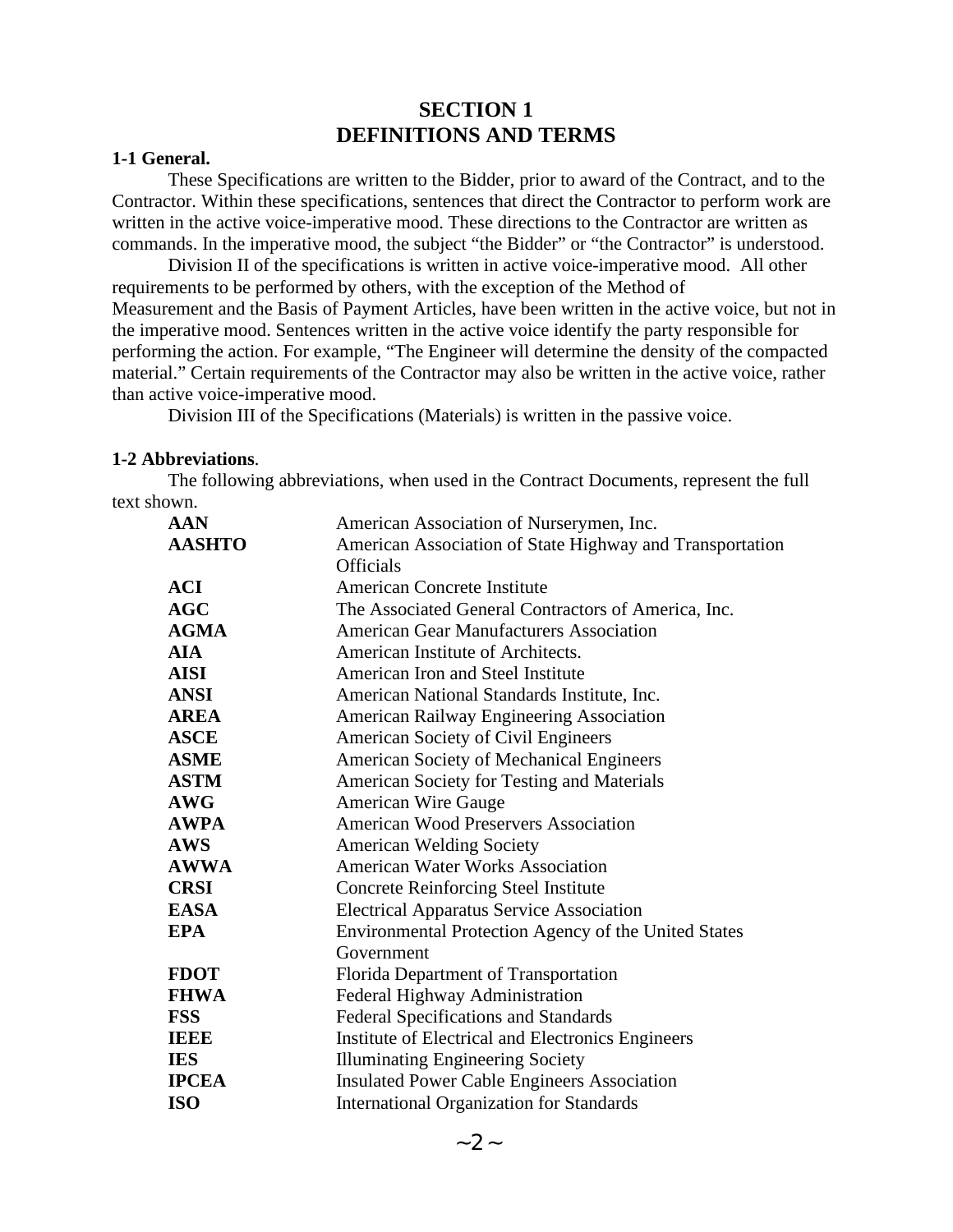| <b>MASH</b>  | <b>AASHTO Manual for Assessing Safety Hardware</b>   |
|--------------|------------------------------------------------------|
| <b>MUTCD</b> | <b>Manual on Uniform Traffic Control Devices</b>     |
| <b>NEC</b>   | <b>National Electrical Code</b>                      |
| <b>NEMA</b>  | <b>National Electrical Manufacturers Association</b> |
| <b>NFPA</b>  | <b>National Fire Protection Association</b>          |
| <b>NIST</b>  | National Institute for Standards and Technology      |
| <b>NOAA</b>  | National Oceanic and Atmospheric Administration      |
| <b>OSHA</b>  | Occupational Safety and Health Administration        |
| <b>SAE</b>   | Society of Automotive Engineers                      |
| SI.          | International System of Units                        |
| <b>SSPC</b>  | Society of Protective Coatings                       |
| UL           | <b>Underwriters' Laboratories</b>                    |

Each of the above abbreviations, when followed by a number or letter designation, or combination of numbers and letters, designates a specification, test method, or other code or recommendation of the particular authority or organization shown.

#### **1-3 Definitions.**

The following terms, when used in the Contract Documents, have the meaning described.

#### **Advertisement.**

The public announcement, as required by law, inviting bids for work to be performed or materials to be furnished, usually issued as "Notice to Contractors," or "Notice to Bidders."

#### **Article.**

The numbered prime subdivision of a Section of these Specifications.

#### **Bidder.**

An individual, firm, or corporation submitting a proposal for the proposed work.

#### **Bid Proposal.**

A technical proposal and a sealed price proposal submitted by each Asset Maintenance Contract Bidder.

#### **Bridge.**

A structure, including supports, erected over a depression or over an obstruction such as water, highway, or railway, or for elevated roadway, for carrying traffic or other moving loads, and having a length, measured along the center of the roadway, of more than 20 feet between the inside faces of end supports. A multiple-span box culvert is considered a bridge, where the length between the extreme ends of the openings exceeds 20 feet.

#### **Calendar day.**

Every day shown on the calendar, ending, and beginning at midnight.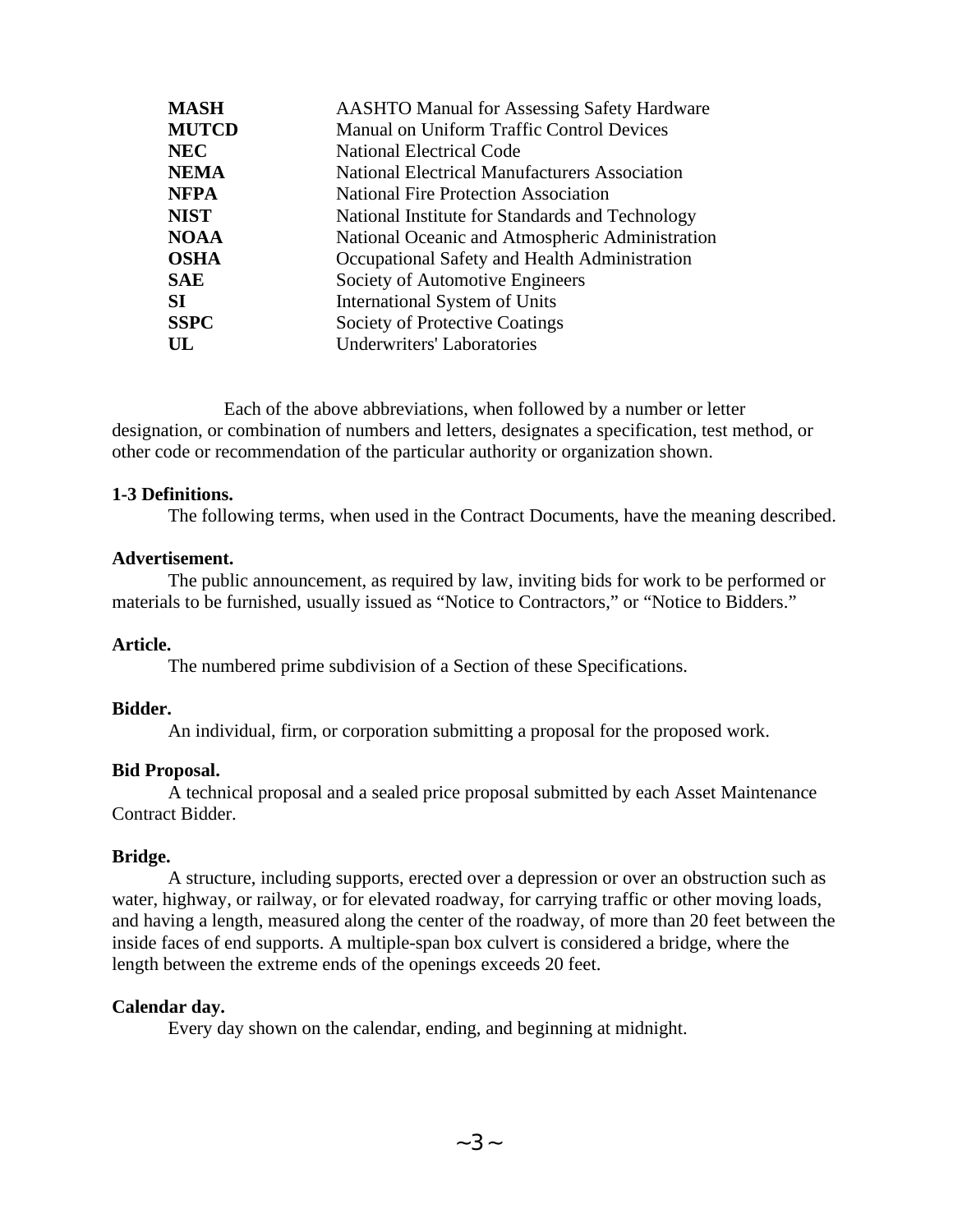#### **Contract.**

The term "Contract" means the entire and integrated agreement between the parties thereunder and supersedes all prior negotiations, representations, or agreements, either written or oral. The Contract Documents form the Contract between the Department and the Contractor setting forth the obligations of the parties thereunder, including, but not limited to, the performance of the Work and the basis of payment.

#### **Contract Claim (Claim).**

A written demand submitted to the Department by the Contractor in compliance with 5-12.3 seeking additional monetary compensation, time, or other adjustments to the Contract, the entitlement or impact of which is disputed by the Department.

#### **Contract Documents.**

The term "Contract Documents" includes: Advertisement, Request for Proposal (RFP), Scope of Services, Technical Proposal, Certification as to Publication and Notice of Advertisement for Proposal, Appointment of Agent by Nonresident Contractors, Non-Collusion Affidavit, Warranty Concerning Solicitation of the Contract by Others, Resolution of Award of Contract, Executed Form of Contract, Performance Bond and Payment Bond, Specifications, Plans (including revisions thereto issued during construction), Design Standards, Addenda, or other information mailed or otherwise transmitted to the prospective Bidders prior to the receipt of bids, work orders and supplemental agreements, all of which are to be treated as one instrument whether or not set forth at length in the form of Contract. "Contact Documents" are further defined in the Asset Maintenance Scope of Services.

#### **Contract Bond.**

The security furnished by the Contractor and the surety as a guaranty that the Contractor shall fulfill the terms of the Contract and pays all legal debts pertaining to the maintenance of the project.

#### **Contract Letting.**

The date that the Department opened the Bid Proposals.

### **Contract Time.**

The number of calendar days allowed for completion of the Contract work, including authorized time extensions.

#### **Contractor.**

The individual, firm, joint venture, or company Contracting with the Department to perform the work.

### **Controlling Work Items.**

The activity or work item on the critical path having the least amount of total float. The controlling item of work will also be referred to as a Critical Activity.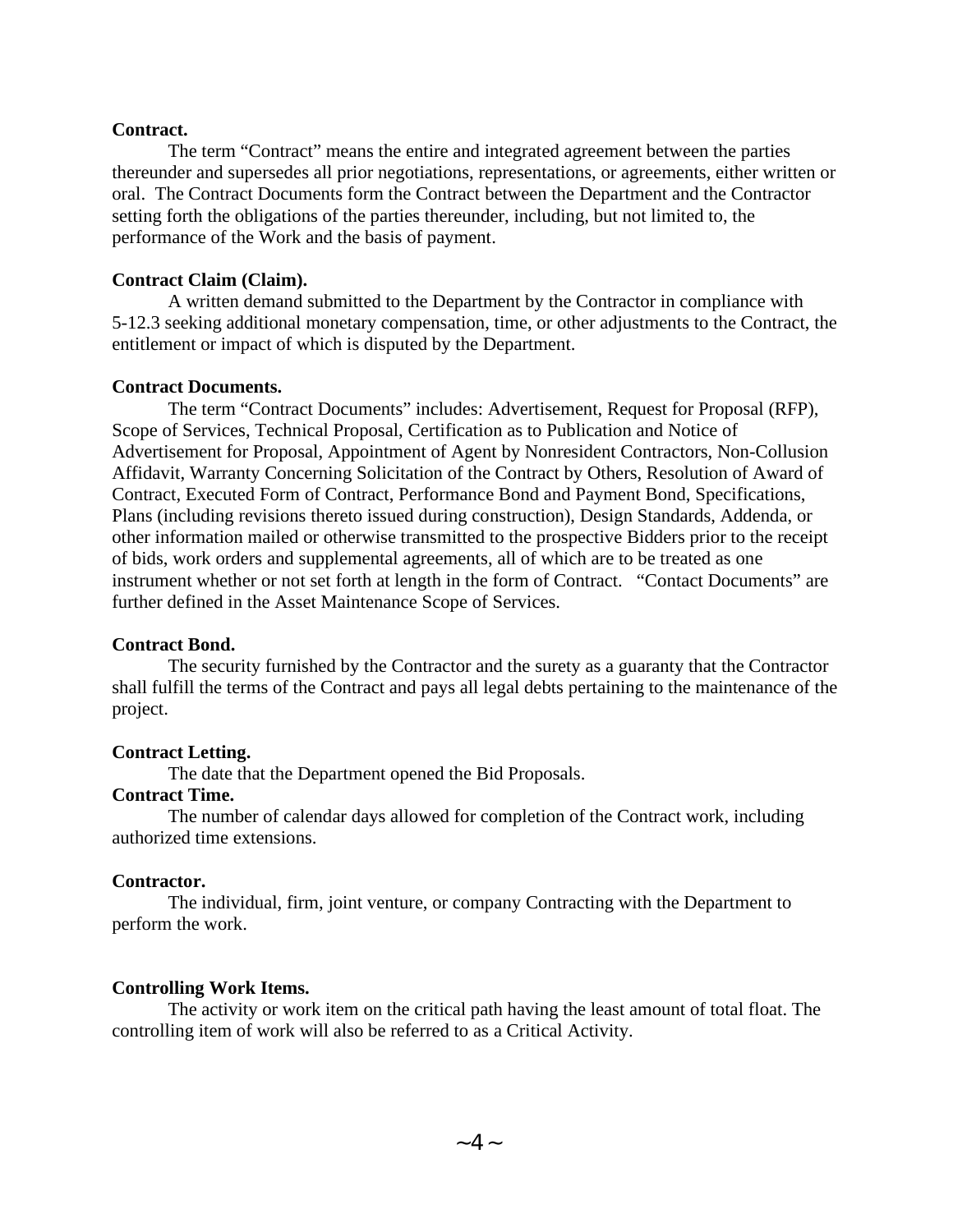#### **Culverts.**

Any structure not classified as a bridge that provides an opening under the roadway.

#### **Delay.**

Any unanticipated event, action, force, or factor which extends the Contractor's time of performance of any controlling work item under the Contract. The term "delay" is intended to cover all such events, actions, forces, or factors, whether styled "delay", "disruption", "interference", "impedance", "hindrance", or otherwise, which are beyond the control of and not caused by the Contractor, or the Contractor's subcontractors, materialmen, suppliers, or other agents. This term does not include "extra work".

#### **Department.**

State of Florida Department of Transportation.

#### **Engineer.**

The Director, Office of Maintenance, acting directly or through duly authorized representatives; such representatives acting within the scope of the duties and authority assigned to them.

Note: In order to avoid cumbersome and confusing repetition of expressions in these Specifications, it is provided that whenever anything is, or is to be done, if, as, or, when, or where "acceptable, accepted, approval, approved, authorized, condemned, considered necessary, contemplated, deemed necessary, designated, determined, directed, disapproved, established, given, indicated, insufficient, ordered, permitted, rejected, required, reserved, satisfactory, specified, sufficient, suitable, suspended, unacceptable, or unsatisfactory," it shall be understood as if the expression were followed by the words "by the Engineer," "to the Engineer," or "of the Engineer."

#### **Asset Maintenance Contractor's Engineer of Record.**

A Professional Engineer registered in the State of Florida, other than the Engineer of Record or his subcontracted consultant, who undertakes the design and drawing of components of the permanent structure as part of a redesign or Cost Savings Initiative Proposal, or for repair designs and details of the permanent work. The Asset Maintenance Contractor's Engineer of Record may also serve as the Specialty Engineer.

The Asset Maintenance Contractor's Engineer of Record must be an employee of a prequalified firm. The firm shall be pre-qualified in accordance with the Rules of the Department of Transportation, Chapter 14-75. Any Corporation or Partnership offering engineering services must hold a Certificate of Authorization from the Florida Department of Business and Professional Regulation.

As an alternate to being an employee of a pre-qualified firm, the Asset Maintenance Contractor's Engineer of Record may be a Department-approved Specialty Engineer. For items of the permanent work declared by the District Structures Maintenance Office to be "major" or "structural", the work performed by a Department-approved Specialty Engineer must be checked by another Department-approved Specialty Engineer. An individual Engineer may become a Department-approved Specialty Engineer if the individual meets the Professional Engineer experience requirements set forth within the individual work groups in Chapter 14-75, Rules of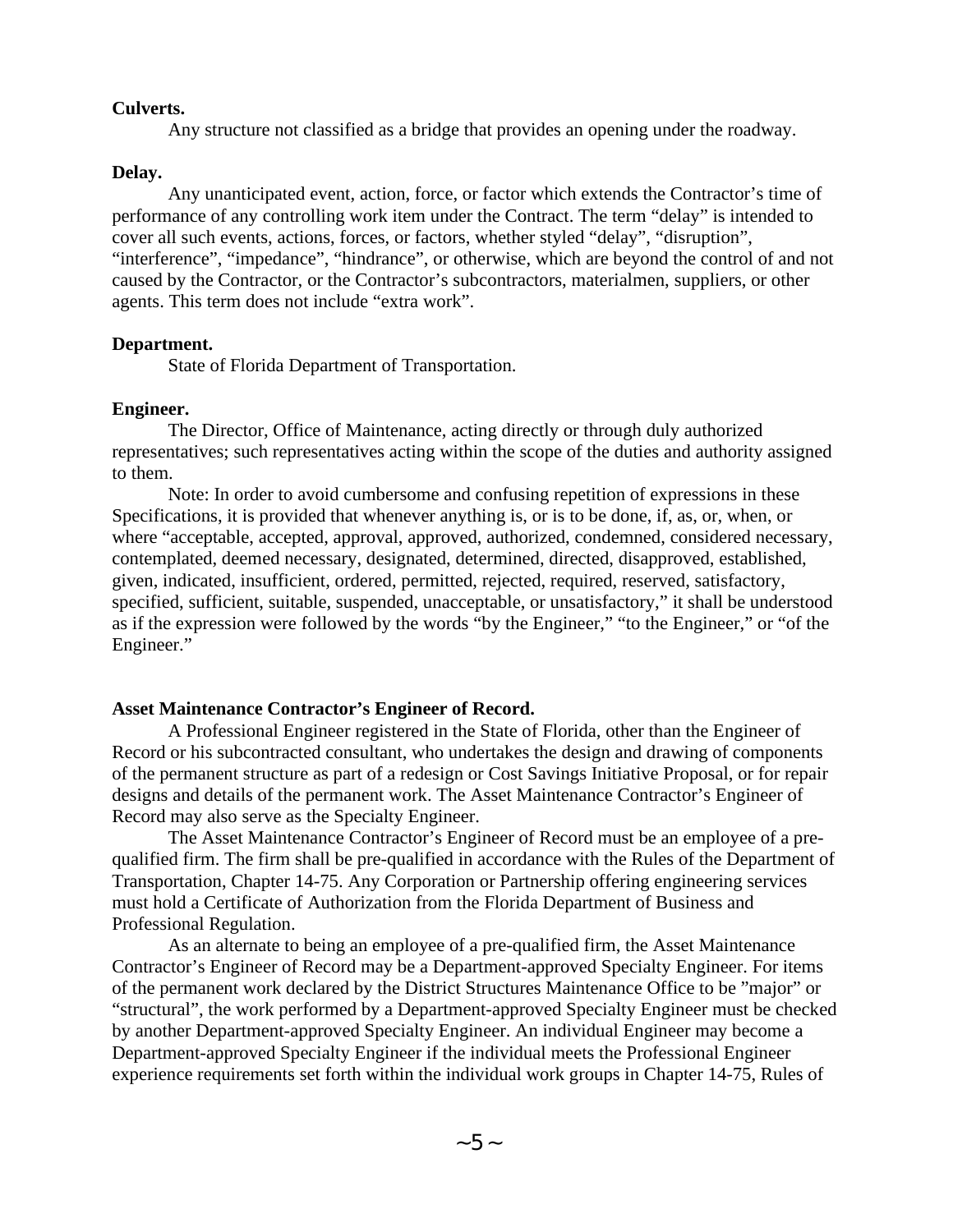the Department of Transportation, Florida Administrative Code. Department-approved Specialty Engineers are listed on the State Construction Website.

### **Equipment.**

The machinery and equipment, together with the necessary supplies for upkeep and maintenance thereof, and all other tools and apparatus necessary for the acceptable completion of the work.

## **Extra Work.**

Any "work" which is required by the Engineer to be performed and which is not otherwise covered or included in the project by the existing Contract Documents, whether it be in the nature of additional work, altered work, deleted work, work due to differing site conditions, or otherwise. This term does not include a "delay".

### **Federal, State, and Local Rules and Regulations.**

The term "Federal, State and Local Rules and Regulations" includes any and all Federal, State, and Local laws, bylaws, ordinances, rules, regulations, orders, permits, or decrees including environmental laws, rules, regulations, and permits.

### **Highway, Street, or Road.**

A general term denoting a public way for purposes of vehicular travel, including the entire area within the right-of-way.

#### **Holidays.**

Days designated by the State Legislature or Cabinet as holidays, which include, but are not limited to, New Year's Day, Martin Luther King's Birthday, Memorial Day, Independence Day, Labor Day, Veterans' Day, Thanksgiving Day and the following Friday, and Christmas Day.

#### **Inspector.**

An authorized representative of the Engineer, assigned to make official inspections of the materials furnished and of the work performed by the Contractor.

## **Laboratory.**

The official testing laboratory used by the Department.

## **Major Item of Work.**

Any item of work having an original Contract value in excess of 5% of the original Contract amount.

#### **Materials.**

Any substances to be incorporated in the work under the Contract.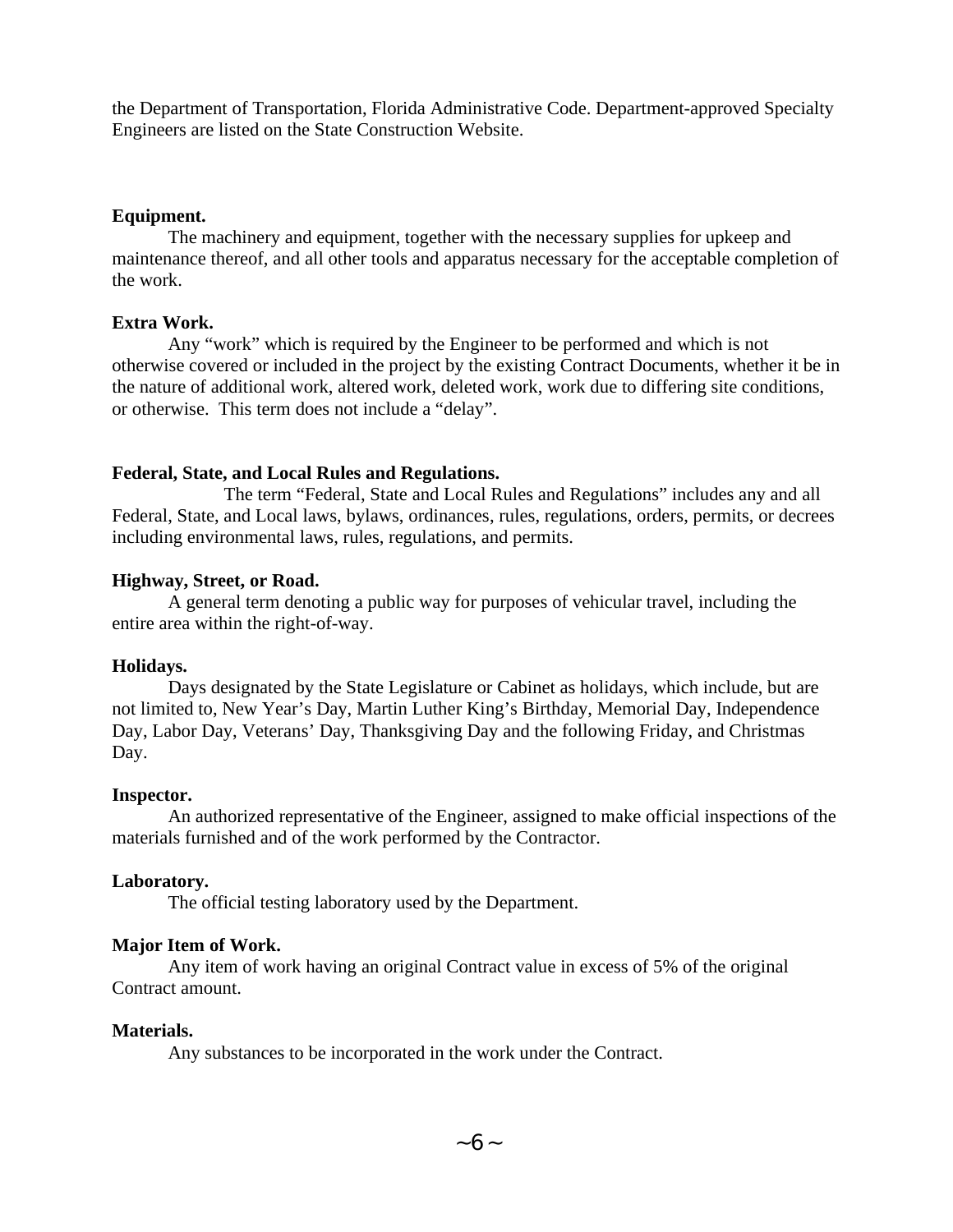#### **Median.**

The portion of a divided highway or street separating the traveled ways for traffic moving in opposite directions.

#### **Plans.**

The approved Plans, including reproductions thereof, showing the location, character, dimensions, and details of the work.

#### **Proposal (Bid, Bid Proposal).**

The offer of a Bidder, on the prescribed form, to perform the work and to furnish the labor and materials at the prices quoted.

#### **Price Proposal.**

The Bidder's submittal, on the prescribed form, in response to the price requirements set forth in the Department's Request for Proposal.

### **Proposal Form.**

The official form on which the Department requires formal bids to be prepared and submitted for the work.

### **Proposal Guaranty**

The security furnished by the Bidder as guaranty that the Bidder will enter into the Contract for the work if the Department accepts the proposal.

## **Request for Proposal (RFP).**

Package, including subsequent addendums, to be provided to Asset Maintenance Contract Bidders defining requirements of the Contract and the functions and responsibilities of the Contractor and Department. The Criteria for Scope of Work and Service, and all other documents attached thereto together set forth the criteria for work to be provided to complete this Contract.

#### **Right-of-Way.**

The land that the Department has title to, or right of use, for the road and its structures and appurtenances, and for material pits furnished by the Department.

#### **Roadbed.**

The portion of the roadway occupied by the subgrade and shoulders.

## **Roadway.**

The portion of a highway within the limits of maintenance.

#### **Secretary.**

Secretary of Transportation, State of Florida Department of Transportation, acting directly or through an assistant or other representative authorized by him; the chief officer of the Department of Transportation.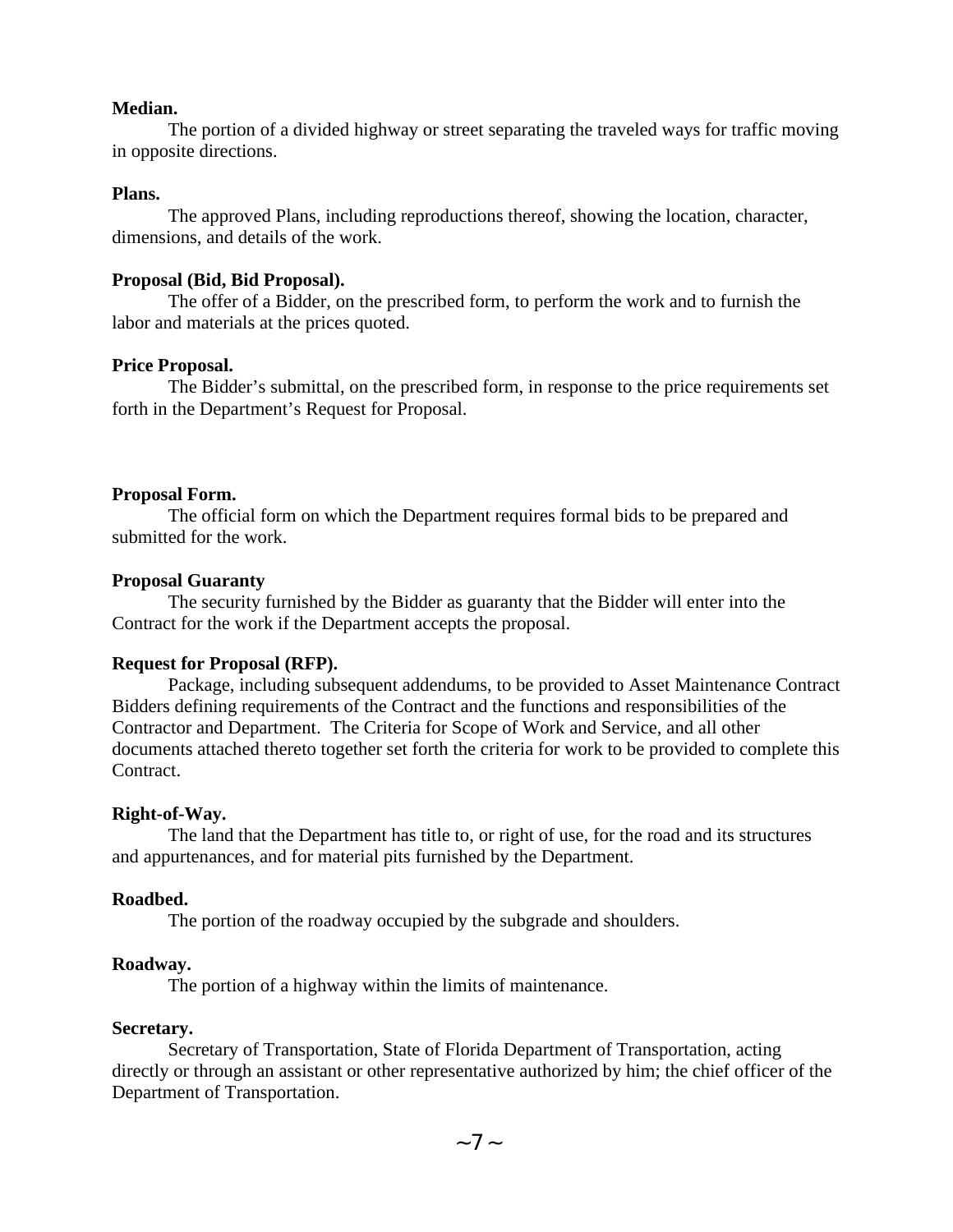#### **Section.**

A numbered prime division of these Specifications.

#### **Special Event.**

Any event, including but not limited to, a festival, fair, run or race, motorcade, parade, civic activity, cultural activity, charity or fund drive, sporting event, or similar activity designated in the Contract Documents.

#### **Special Provisions.**

See definition for Specifications.

#### **Specialty Engineer.**

A Professional Engineer registered in the State of Florida, other than the Engineer of Record or his subcontracted consultant, who undertakes the design and drawing preparation of components, systems, or installation methods and equipment for specific temporary portions of the project work or for special items of the permanent works not fully detailed in the Plans and required to be furnished by the Contractor. The Specialty Engineer may also provide designs and details, repair designs and details, or perform Engineering Analyses for items of the permanent work declared by the State Construction Office to be "minor" or "non-structural".

For items of work not specifically covered by the Rules of the Department of Transportation, a Specialty Engineer is qualified if he has the following qualifications:

1. Registration as a Professional Engineer in the State of Florida.

2. The education and experience necessary to perform the submitted design as required by the Florida Department of Business and Professional Regulation.

#### **Specifications.**

The directions, provisions, and requirements contained herein, together with all stipulations contained in the Contract Documents, setting out or relating to the method and manner of performing the work, or to the quantities and qualities of materials and labor to be furnished under the Contract.

Standard Specifications: "Standard Specifications for Road and Bridge Construction" an electronic book, applicable to all Department Contracts containing adopted requirements, setting out or relating to the method or manner of performing work, or to the quantities and qualities of materials and labor.

Supplemental Specifications: Approved additions and revisions to the Standard Specifications, applicable to all Department Contracts.

Special Provisions: Specific clauses adopted by the Department that add to or revise the Standard Specifications or supplemental specifications, setting forth conditions varying from or additional to the Standard Specifications applicable to a specific project.

Technical Special Provisions: Specifications, of a technical nature, prepared, signed, and sealed by an Engineer registered in the State of Florida other than the State Specifications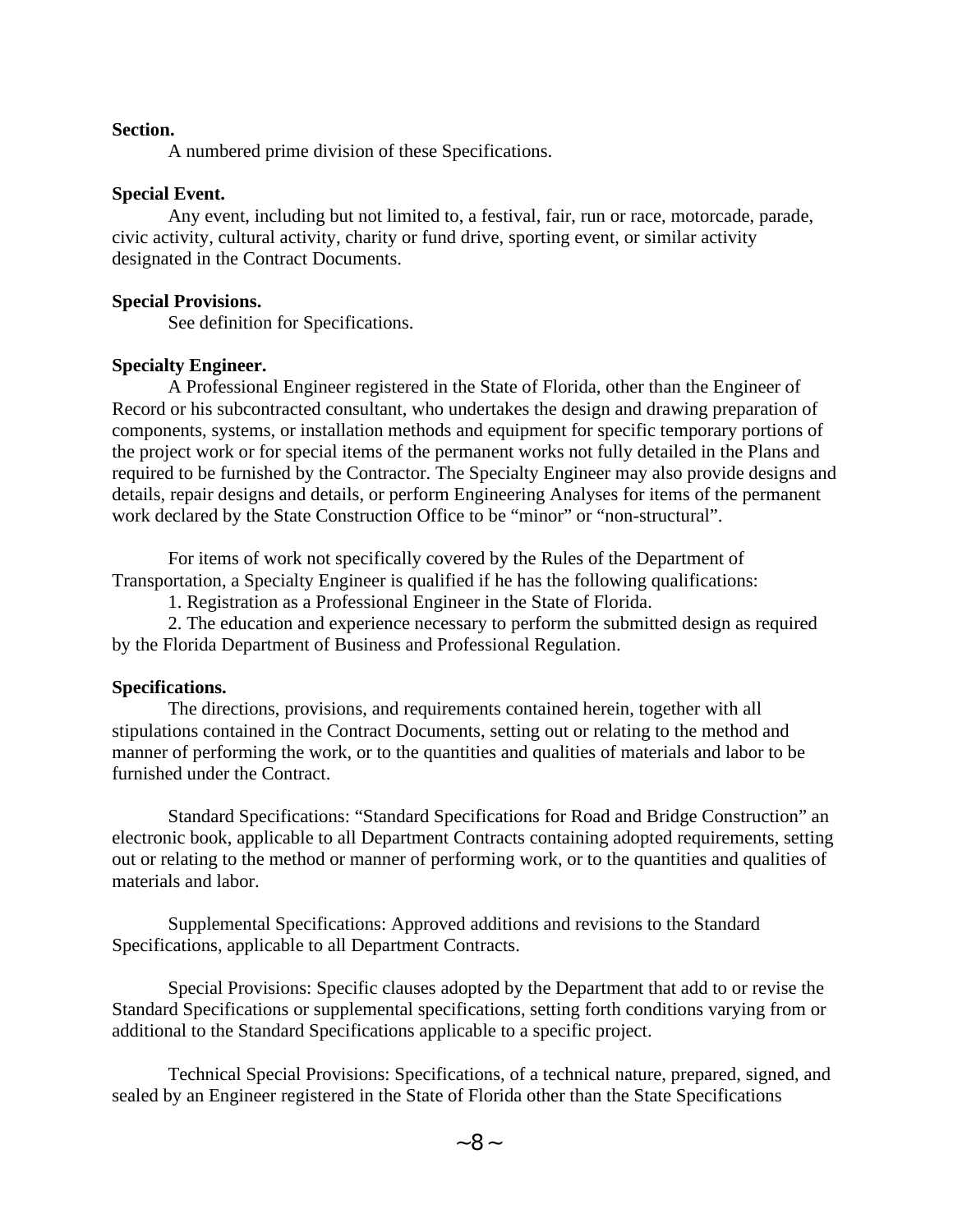Engineer or his designee, that are made part of the Contract as an attachment to the Contract Documents.

Developmental Specification: A specification developed around a new process, procedure, or material.

### **Standard Specifications.**

See definition for Specifications.

#### **State.**

State of Florida.

#### **Subarticle.**

A headed and numbered subdivision of an Article of a Section of these Specifications.

#### **Subgrade.**

The portion of the roadbed immediately below the base course or pavement, including below the curb and gutter, valley gutter, shoulder, and driveway pavement. The subgrade limits ordinarily include those portions of the roadbed shown in the Plans to be constructed to a design bearing value or to be otherwise specially treated. Where no limits are shown in the Plans, the subgrade section extends to a depth of 12 inches below the bottom of the base or pavement and outward to 6 inches beyond the base, pavement, or curb and gutter.

#### **Substructure.**

All of that part of a bridge structure below the bridge seats, including the parapets, backwalls, and wingwalls of abutments.

#### **Superintendent.**

The Contractor's authorized representative in responsible charge of the work.

#### **Superstructure.**

The entire bridge structure above the substructure, including anchorage and anchor bolts, but excluding the parapets, backwalls, and wingwalls of abutments.

#### **Supplemental Agreement.**

A written agreement between the Contractor and the Department, and signed by the surety, modifying the Contract within the limitations set forth in these Specifications.

#### **Supplemental Specifications**

See definition for Specifications.

#### **Surety.**

The corporate body that is bound by the Contract Bond with and for the Contractor and responsible for the performance of the Contract and for payment of all legal debts pertaining thereto.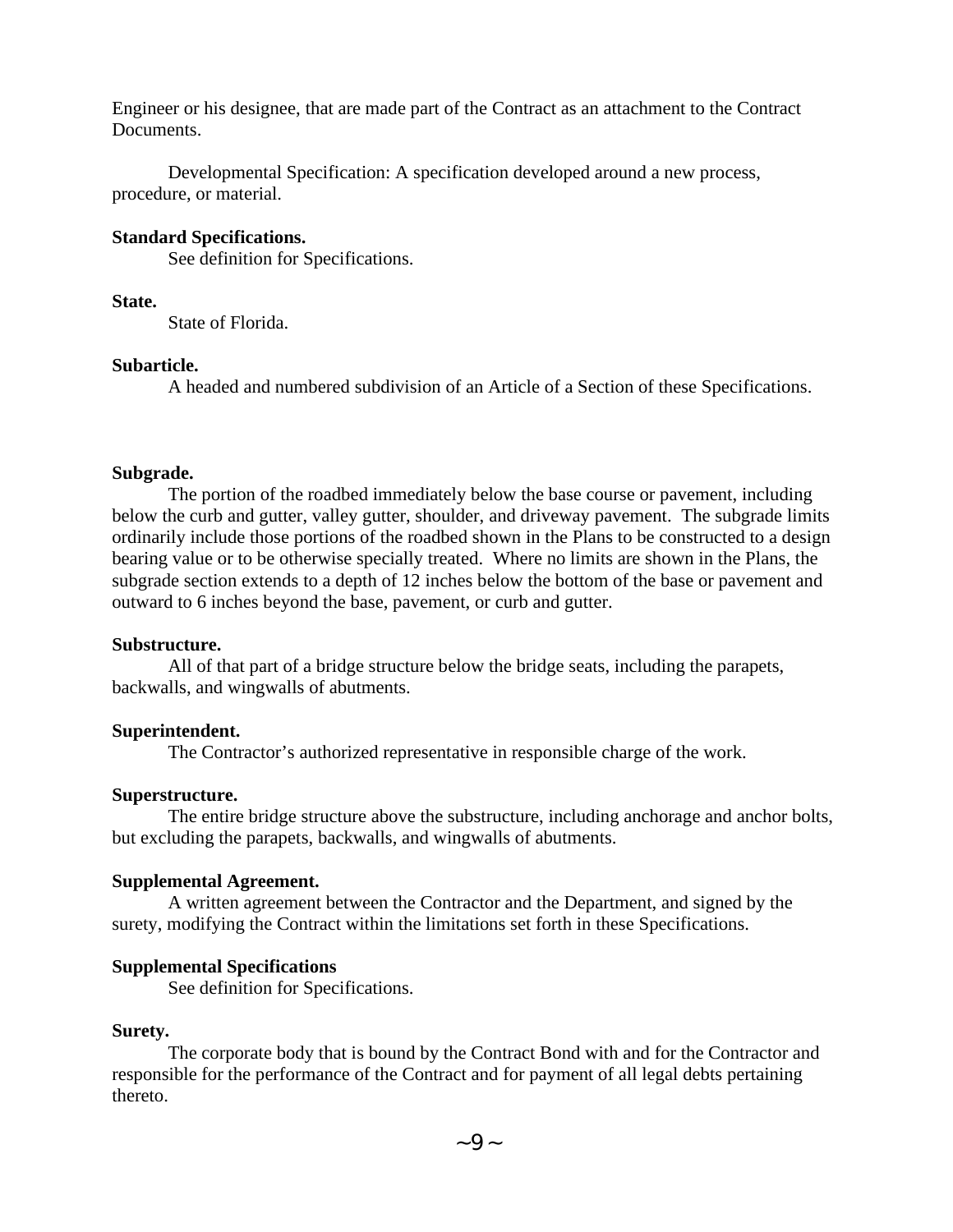### **Technical Proposal.**

The Bidder's submittal in response to the technical requirements set forth in the Department's Request for Proposal and associated Scope of Services.

### **Technical Special Provisions.**

See definition for Specifications.

### **Traveled Way.**

The portion of the roadway providing for the movement of vehicles, exclusive of shoulders and auxiliary lanes.

### **Unilateral Payment.**

A payment of money made to the Contractor by the Department pursuant to Section 337.11(12), Florida Statutes (2015), for sums the Department determines to be due to the Contractor for work performed on the project, and whereby the Contractor by acceptance of such payment does not waive any rights the Contractor may otherwise have against the Department for payment of any additional sums the Contractor claims are due for the work.

### **Work.**

All labor, materials and incidentals required to execute and complete the requirements of the Contract including superintendence, use of equipment and tools, and all services and responsibilities prescribed or implied.

## **Work Order.**

When pertaining to a Structure or Bridge, a Work Order is a written task identified by a structure inspector and determined by the Feasible Action Review Committee (FARC) as necessary to be done to a structure, which may include bridges, culverts, traffic signal mast arms, high mast light poles, or overlane sign structures. The task will be recorded in the Department's Maintenance Management System and completed by a specified deadline in accordance with the priority assigned by the FARC and Department procedure.

When pertaining to Traffic Operations, a Work Order is a written task assigned to the Contractor as described within the "TRAFFIC OPERATIONS WORK ORDERS" subsection of the Scope of Services.

## **Working Day.**

Any calendar day on which the Contractor works or is expected to work in accordance with the approved work progress schedule.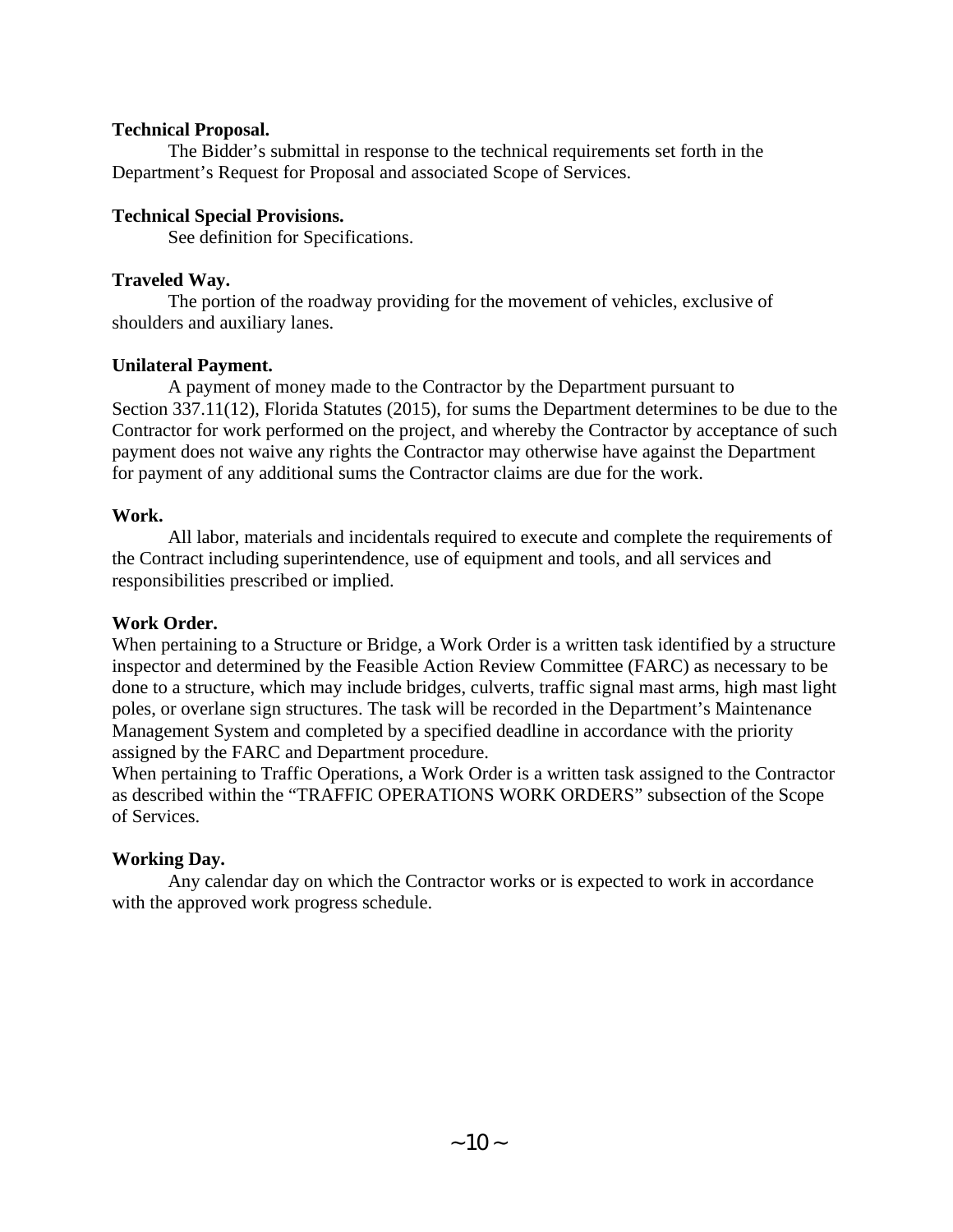## **SECTION 2 PROPOSAL REQUIREMENTS AND CONDITIONS**

## **2-1 Contractor Experience.**

.

The Department does not require a Contractor to have a certificate of qualification if Bidding Maintenance contracts. Maintenance contracts may require potential Bidders to have and document certain experience in the type of work required for the Contract. If this requirement is applicable to a Contract, detailed experience requirements will be listed in the advertisement and a form will be included with the bid package to document such experience. The form must be fully and accurately completed by the potential Bidder and received by the Department before or at the opening of the bids.

A person or affiliate who has been placed on the convicted vendor list following a conviction for a public entity crime may not submit the following:

> 1. A bid on a Contract to provide any goods or services to a public entity. 2. A bid on a Contract with a public entity for the construction or repair of a

public building or public work.

3. Bids on leases of real property to a public entity.

A person or affiliate who has been placed on the convicted vendor list following a conviction for a public entity crime may not be awarded or perform work as a contractor, supplier, subcontractor, or consultant under a contract with any public entity, and may not transact business with any public entity in excess of the threshold amount provided in Section 287.017 F.S., for Category Two. All restrictions apply for a period of 36 months from the date of placement on the convicted vendor list.

## **2-2 Proposals.**

**2-2.1 Obtaining Proposal Forms:** Obtain Proposal Forms under the conditions stipulated in the Advertisement. The Advertisement states the location and description of the work to be performed; the estimate of the various quantities (if applicable); the pay items of work to be performed (if applicable); the Contract Time; the amount of Proposal Guaranty; and the date, time, and place of the opening of Proposals.

The Plans, Specifications and other documents designated in the Advertisement are part of the Proposal, whether attached or not.

Upon advertising, the Department will make the Proposal Forms available for download as an electronic file from the Online Ordering System or provide the Proposal Forms on portable electronic media as stipulated in the Advertisement. This file contains the information to be used by the Bidder, who has ordered and obtained the Proposal Forms, to submit the Proposal.

The Department is not responsible for loss of or damage to the portable electronic media after it has been received by or delivered to the Bidder. If loss or damage occurs, the Bidder may order replacement Proposal Forms.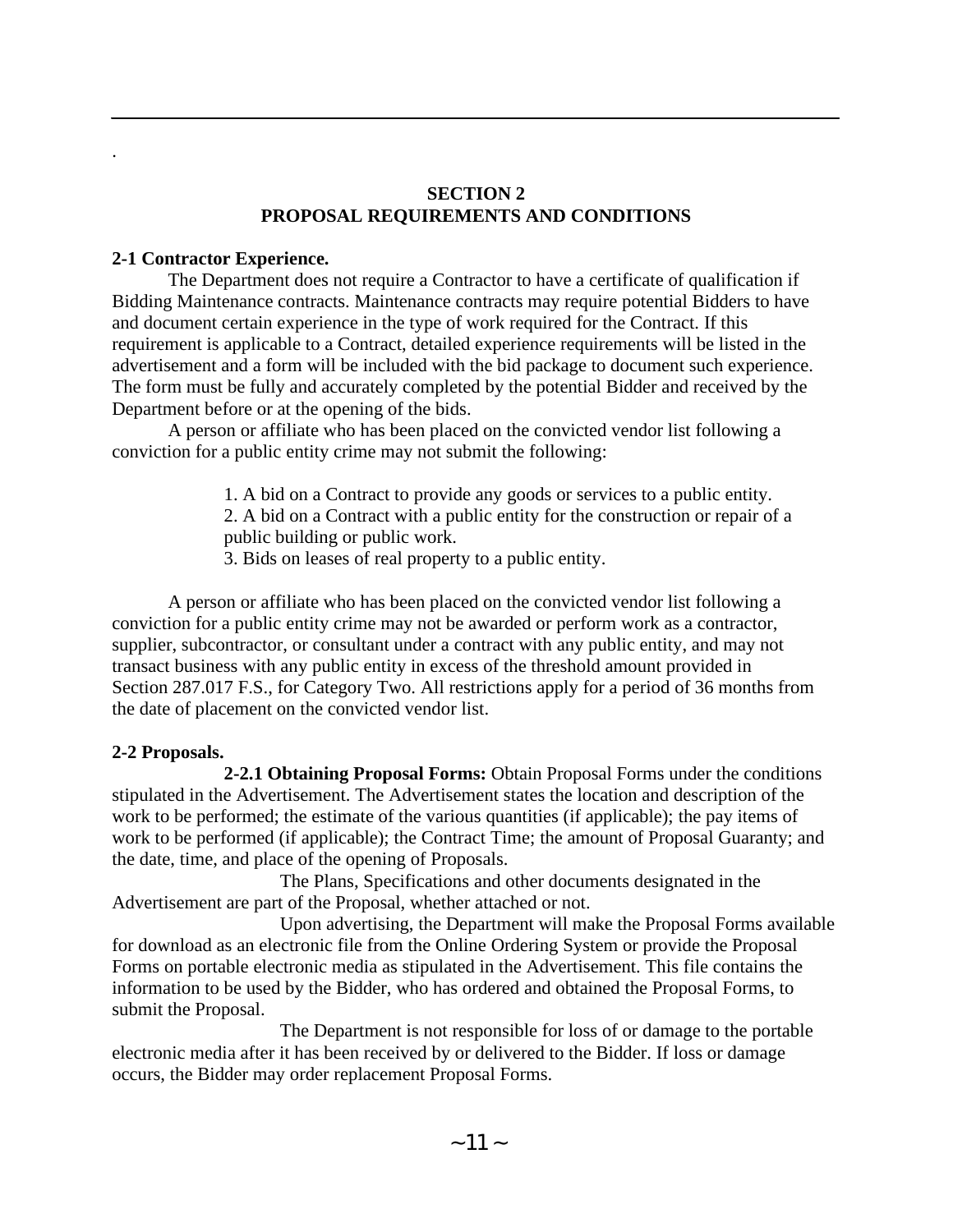If the Bidder requests replacement Proposal Forms, the Department will attempt to provide the replacement by overnight delivery or by electronic transmittal of the files. The Department will not be held responsible if the Bidder cannot complete and submit a bid due to failure or incomplete delivery of the files.

Unless otherwise indicated in the Advertisement, the Bidder has the option to submit a bid either as an Internet Bid Submittal in accordance with 2-2.3 or as a Hard Copy Bid Submittal in accordance with 2-2.4. When an Internet bid submittal is used, the hard copy will not be considered.

**2-2.2 Department Modifications to Contract Documents:** Notification of modifications to any Contract Documents will be posted on the Department's website at the following URL address:

[https://www.fdot.gov/contracts/Lettings/Letting\\_Project\\_Info.shtm](https://www.fdot.gov/contracts/Lettings/Letting_Project_Info.shtm)

and will also be transmitted to the Bidder. The email address provided by the Bidder at the time of registration for Online Ordering will be used to transmit notification of modifications. Follow the instructions provided in the notification of modifications to access the amendment files.

The Bidder shall take responsibility for downloading the revised information per the instructions included in the notification of modifications.

**2-2.3 Internet Bid Submittals:** Unless otherwise indicated in the Advertisement, the Bidder shall use the Department's bid software to prepare a bid for Internet submittal. The Department will accept, as the official bid, the set of Proposal Forms generated from the Department's bid software along with a complete Proposal package, submitted via the Internet in accordance with 2-5 and 2-8. A Digital ID is required to submit a bid via the Internet. Digital IDs may be obtained as outlined in the Advertisement.

The Department will not be responsible for any communications or machine breakdowns, transmission interruptions, delays, or any other problems that interfere with the receipt of Proposals as required above either at the Bidder's transmitting location, at the Department's receiving location, or anywhere between these locations. Receipt or non-receipt of Proposals will not be considered grounds for a bid protest. The Department will not be held responsible if the Bidder cannot complete or submit a bid due to failure or incomplete delivery of the files submitted via the Internet.

**2-2.4 Hard Copy Bid Submittals:** Unless otherwise indicated in the Advertisement, the Bidder shall use the Department's bid software to prepare a bid for hard copy submittal.

The Department will accept, as the official bid, this set of Proposal Forms generated from the Department's bid software along with a complete Proposal package, delivered to the Department in hard copy in accordance with the instructions listed below and the requirements of 2-5 and 2-8.

Print and submit bid item sheets generated from the Department's bid software on letter size paper. Ensure that all computer-generated sheets are legible. Do not submit computer generated sheets using a font size smaller than 9 point.

Return the Department's bid software generated Proposal as the official bid, with the Proposal labeled with the Bidder's Name, Vendor Number, Letting Date, Revision Date (if applicable) and the Proposal ID.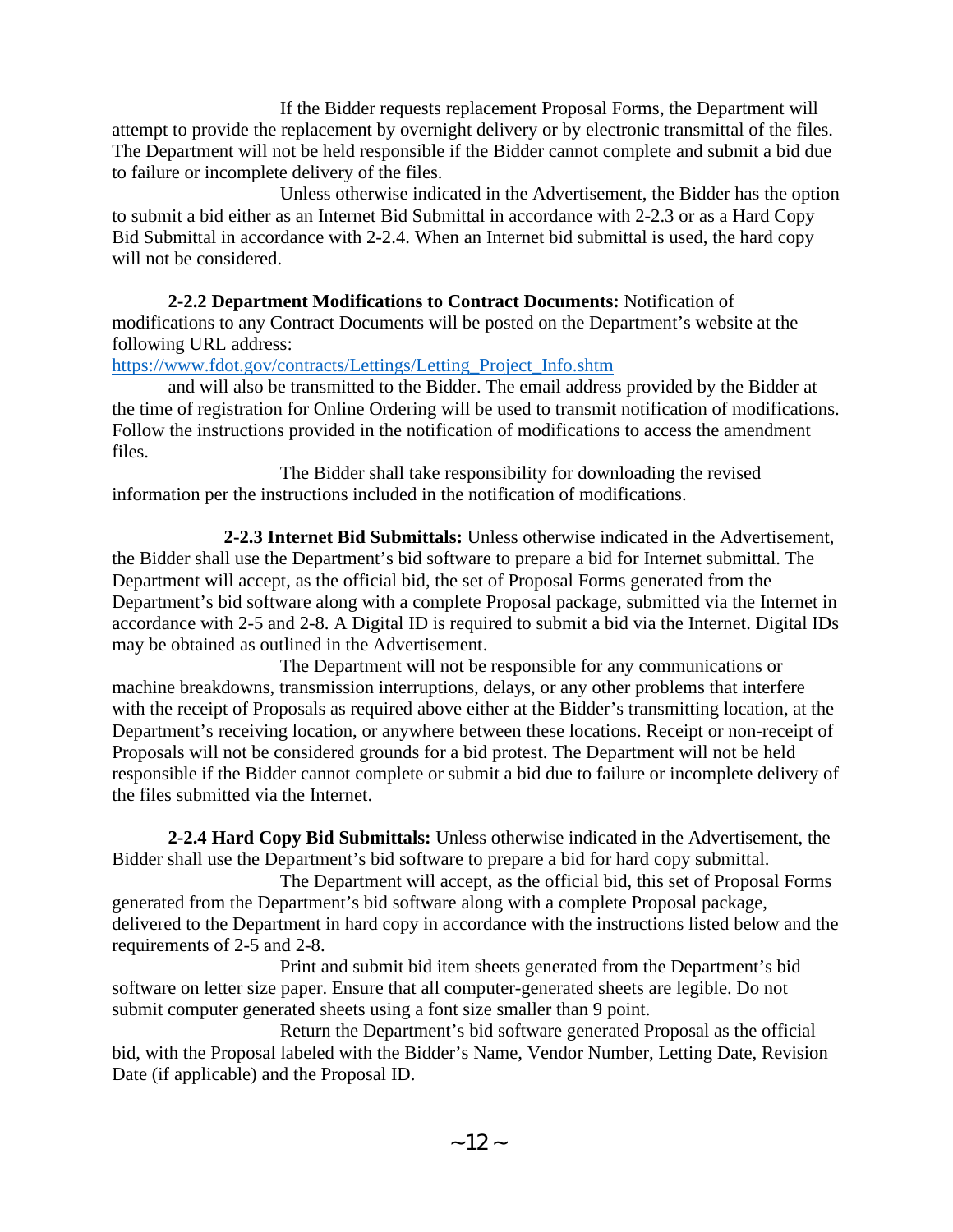### **2-3 Interpretation of Estimated Quantities. (Not included)**

### **2-4 Examination of Plans, Specifications, Special Provisions, and Site of Work.**

Examine the Contract Documents and the site of the proposed work carefully before submitting a Proposal for the work contemplated. Investigate the conditions to be encountered, as to the character, quality, and quantities of work to be performed and materials to be furnished and as to the requirements of all Contract Documents.

The Department does not guarantee the details pertaining to borings, as shown in the Plans, to be more than a general indication of the materials likely to be found adjacent to holes bored at the site of the work, approximately at the locations indicated. The Bidder shall examine boring data, where available, and make their own interpretation of the subsoil investigations and other preliminary data and shall base their bid solely on their own opinion of the conditions likely to be encountered.

The Bidder's submission of a Proposal is prima facie evidence that the Bidder has made an examination as described in this Article.

## **2-5 Preparation of Proposals.**

**2-5.1 General:** Submit Proposals on the Proposal Form described in 2-2. Any pay item that will be provided free or at no cost to the Department shall be indicated as "free" or "\$.00". If the pay item is left blank or n/a is used, the bid may be declared irregular. Show the total of the bid on the face of the Proposal.

**2-5.2 Internet Bid Submittals:** The Bidder shall execute the Proposal under the Bidder's Digital ID and enter the firm's bidding office street address on the Bidders Information Tab in the Department's bid software. This Digital ID represents the firm as an individual, partnership, corporation, limited liability company, or joint venture. By entering and submitting the Digital ID the authorized parties obligate the firm to the bid. Internet Bid Submittals must acknowledge, on behalf of, the person, firm, association, or corporation submitting the bid certifying that such person, firm, association, or corporation has not, either directly or indirectly, entered into any agreement, participated in any collusion, or otherwise taken any action in restraint of free competitive bidding in connection with the submitted bid, by indicating such in the Proposal. The Department will not consider any bid unless such acknowledgement is included.

**2-5.3 Hard Copy Bid Submittals:** If the Proposal is made by an individual, either in the Bidder's own proper person or under a trade or firm name, the Bidder shall execute the Proposal under the Bidder's signature and enter the firm's bidding office street address. If the Proposal is made by a partnership, execute the Proposal by setting out in full the names of the partners, the firm name of the partnership, if any, have two or more of the general partners or authorized person sign the Proposal and enter the firm's bidding office street address. If the Proposal is made by a corporation, execute the Proposal by setting out in full the corporate name and have the president or other legally authorized corporate officer or agent sign the Proposal, affix the corporate seal, and enter the corporation's bidding office street address. If the Proposal is made by a limited liability company, execute the Proposal by setting out the company name, have the manager or authorized member sign the Proposal and enter the company's bidding office address. If the Proposal is made by a joint venture, execute the Proposal by setting out the joint venture name, have the authorized parties sign the Proposal and enter the bidding office's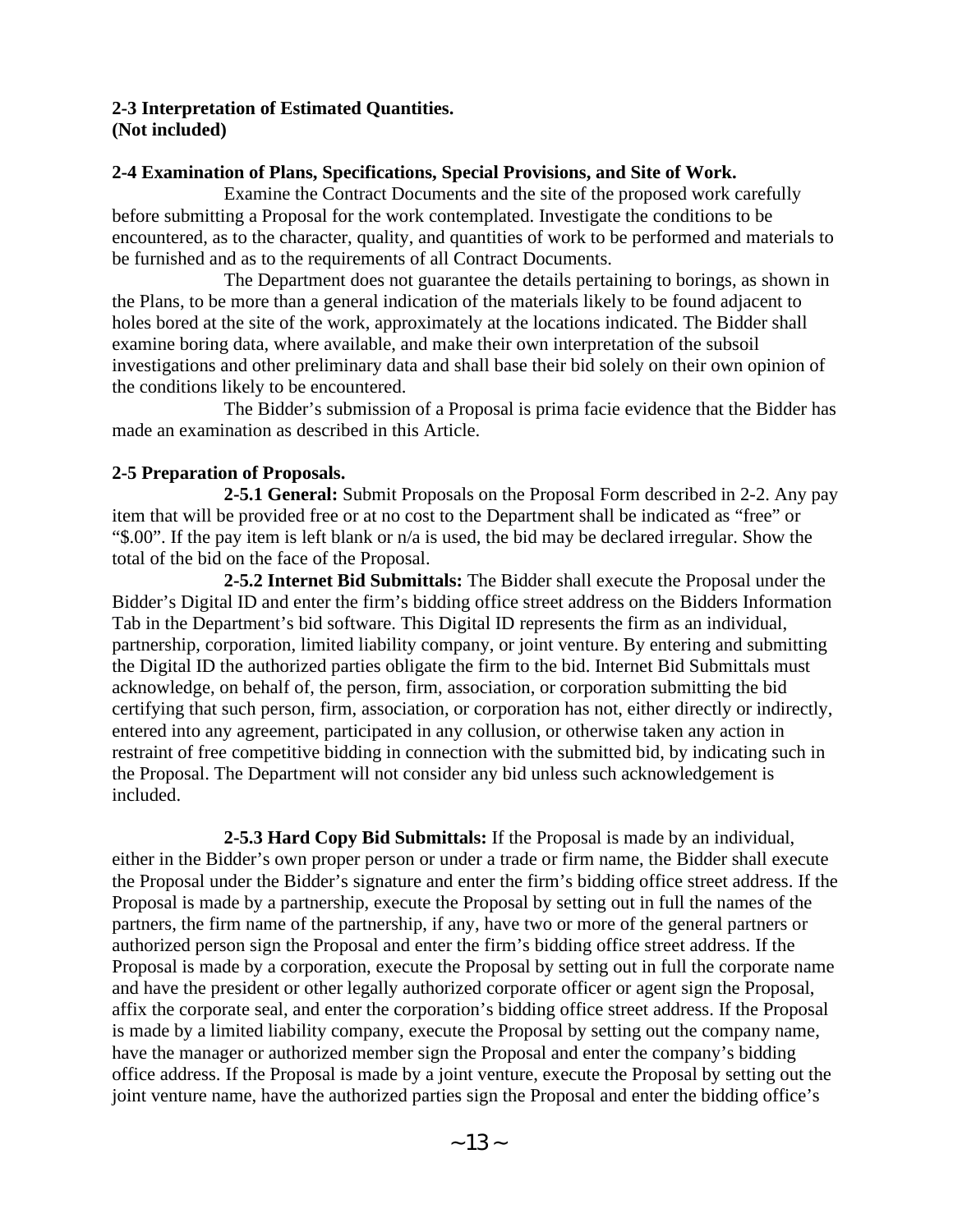street address. File with the Department Form 375-020-08, contained in the Proposal, which includes an unsworn statement executed by, or on behalf of, the person, firm, association, or corporation submitting the bid certifying that such person, firm, association, or corporation has not, either directly or indirectly, entered into any agreement, participated in any collusion, or otherwise taken any action in restraint of free competitive bidding in connection with the submitted bid. The Department will not consider any bid unless such form is properly completed in accordance with the requirements shown thereon.

## **2-6 Rejection of Irregular Proposals.**

A Proposal is irregular and the Department may reject it if it shows omissions, alterations of form, additions not specified or required, conditional or unauthorized alternate bids, or irregularities of any kind or if the cost is in excess of or below the reasonable cost analysis values.

## **2-7 Guaranty to Accompany Proposals.**

The Department will not consider any Proposal unless accompanied by a Proposal Guaranty of the character and amount indicated in the Advertisement, and unless made payable to the Florida Department of Transportation. Submit the Proposal with the understanding that the successful Bidder shall furnish a Contract Bond pursuant to the requirements of 3-5.

The Bidder's Proposal Guaranty is binding for all projects included in the Contract awarded to the Contractor pursuant to the provisions of this Subarticle.

## **2-8 Delivery of Proposals.**

**2-8.1 Internet Bid Submittals:** Unless otherwise indicated in the Advertisement, the Proposal may be submitted via the Internet. The Department will not accept responsibility for Internet bids not meeting the time requirement stipulated in the Advertisement.

**2-8.2 Hard Copy Bid Submittals:** Unless otherwise indicated in the Advertisement, the Proposal may be submitted via hard copy. Submit the Proposal in a sealed envelope, bearing on the outside the name of the Bidder, the Bidder's address, and the Proposal ID of the project for which the Bidder submitted the bid. For Proposals that are submitted by mail, enclose the Proposal in a sealed envelope, marked as directed above. Enclose the sealed envelope in a second outer envelope addressed to the Department, at the place designated in the Advertisement. For a Proposal that is not submitted by mail, deliver the Proposal to the Contracts Office of the Department, or to the place as designated in the Advertisement. The Department will not consider Proposals received after the time set for opening bids. The Department will retain these Proposals unopened.

# **2-9 Withdrawal or Revision of Proposals.**

**2-9.1 Internet Bid Submittals:** A Bidder may withdraw a Proposal any time prior to the bid submittal deadline specified in the Advertisement. The resubmission of any Proposal so withdrawn must be made as a complete Proposal, subject to the provisions of 2-8.

A Bidder may revise a Proposal any time prior to the bid submittal deadline specified in the Advertisement. Revisions may be made via Internet in accordance with 2-8.1 or by fax in accordance with 2-9.2.

The Department will not be responsible for any communications or machine breakdowns, transmission interruptions, delays, or any other problems that interfere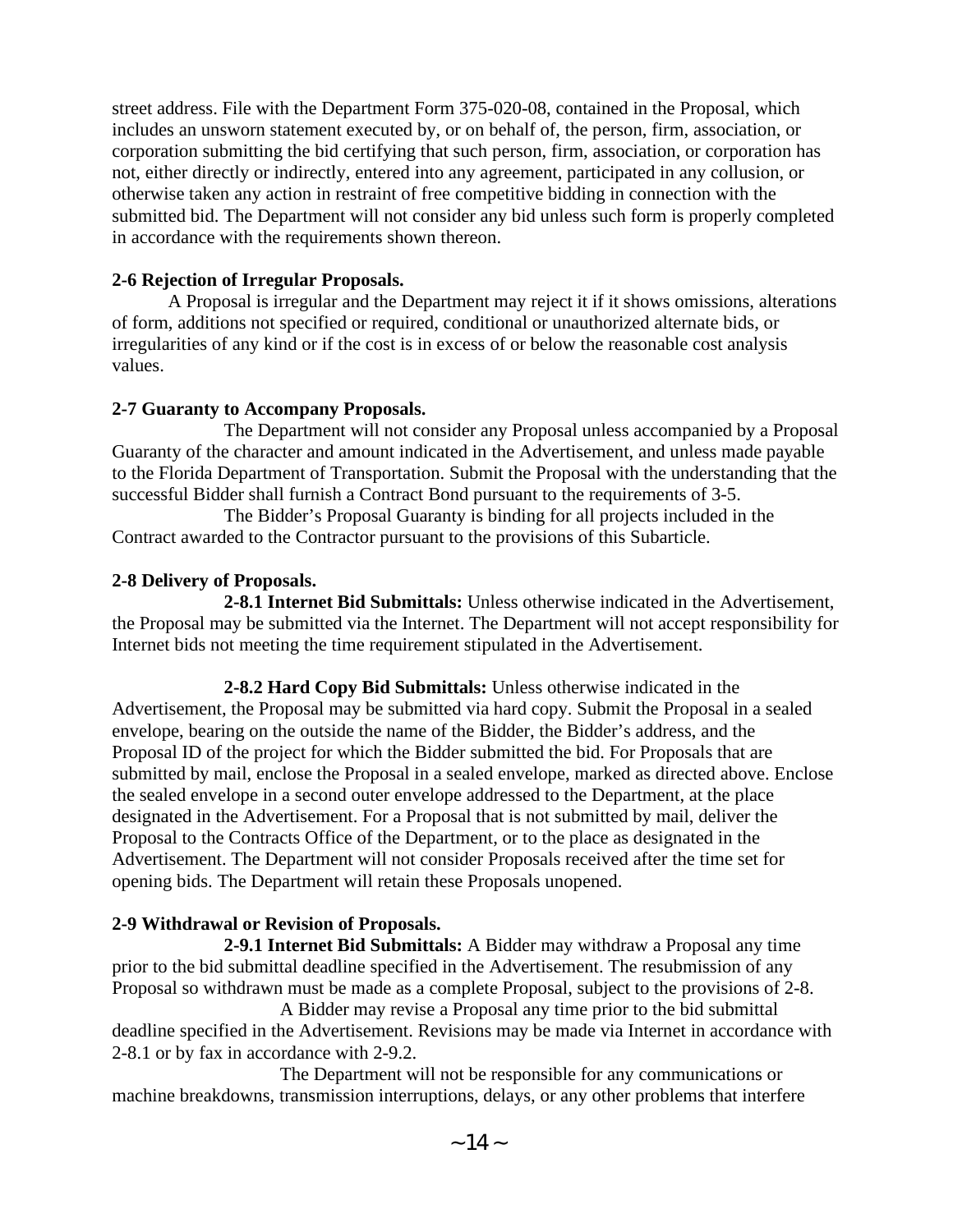with the receipt of revisions to Proposals as required above either at the Bidder's transmitting location, at the Department's receiving location, or anywhere between these locations. Receipt or non-receipt of revisions to a Proposal will not be considered grounds for a bid protest. The Department will not be held responsible if the Bidder cannot complete or submit revisions to a bid due to failure or incomplete delivery of the files submitted via the Internet.

**2-9.2 Hard Copy Bid Submittals:** A Bidder may withdraw or revise a Proposal after submission, provided the Department receives a written request to withdraw or revise the Proposal prior to the time set for opening of bids. The resubmission of any Proposal withdrawn under this provision is subject to the provisions of 2-8.

Legible facsimile (FAX) Proposal changes will be accepted if received in full at the fax number listed in the Bid Solicitation Notice by the time Proposals are due on the day of the letting and provided that all of the following conditions are met:

> 1. The Bidder's name is the same on the faxed Proposal change as shown on the original Proposal.

2. The Proposal change includes the following:

a. The correct Proposal ID.

b. The correct bid item number for which the price is being changed and the respective unit price change.

c. The correct revised total per item.

d. The revised total bid amount.

e. The signature of the President or Vice President of the Company.

Faxed Proposal changes failing to meet all of these requirements will not be considered and will not change the original bid.

The Department will not be responsible for any communications or fax machine breakdowns, transmission interruptions, delays, or any other problems that interfere with the receipt of faxed Proposal changes as required above either at the Bidder's fax location, at the Department's fax location, or anywhere between these locations. Receipt or non-receipt of a faxed Proposal change will not be considered grounds for a bid protest.

# **2-10 Opening of Proposals.**

The Department will open and publicly announce Proposals at the time and place indicated in the Advertisement. The Department invites Bidders, their authorized agents, and other interested parties to attend.

# **2-11 Disqualification of Bidders.**

The Department may disqualify any Bidder and reject the Bidder's Proposal or Proposals for any of the following reasons:

1. The submission of more than one Proposal for the same work from an individual, firm, or corporation under the same or a different name.

2. Evidence that one Bidder has a financial interest in the firm of another Bidder for the same work.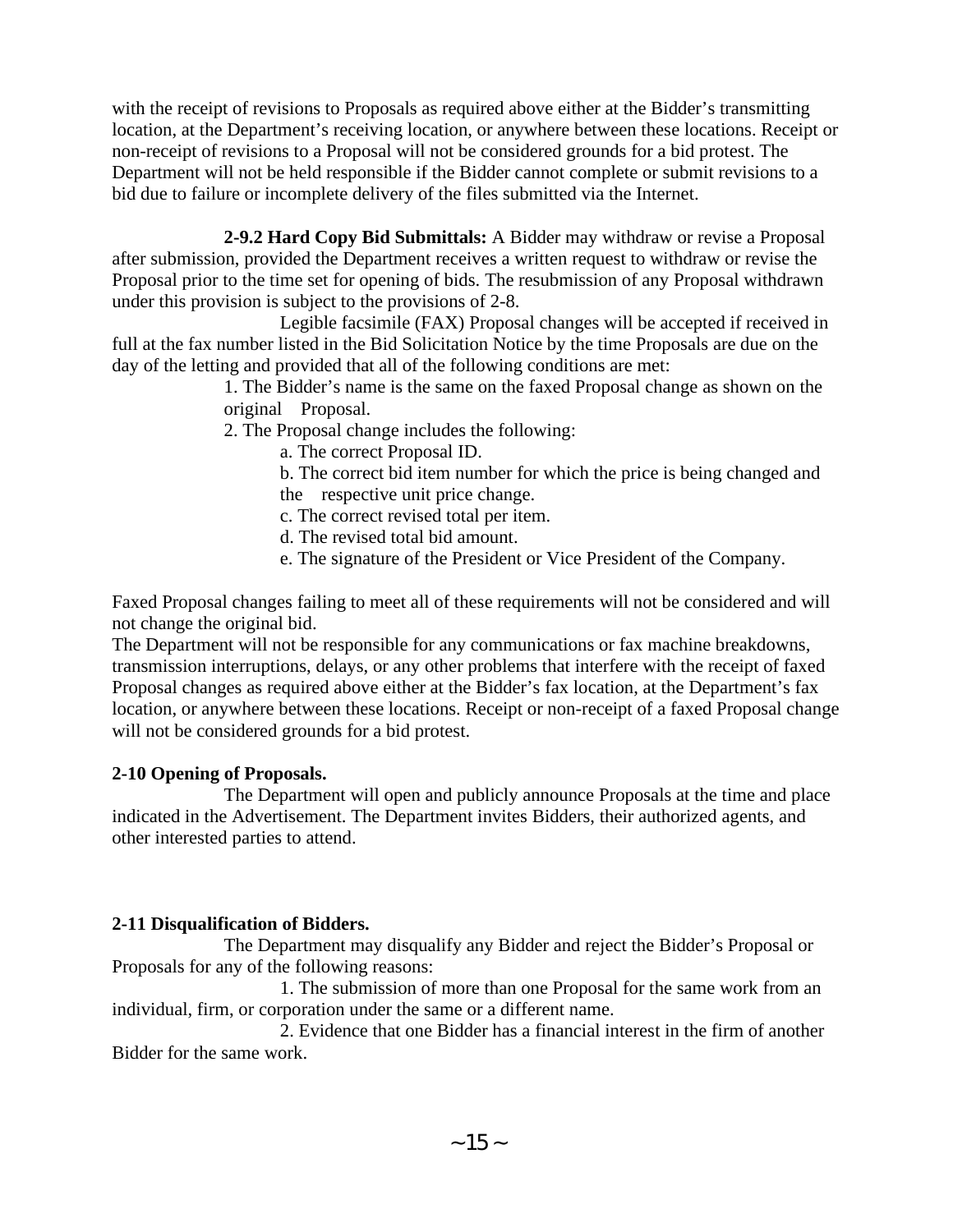3. Evidence of collusion among Bidders. The Department will not recognize a participant in such collusion as a Bidder for any future work of the Department until the Department reinstates such participant as a qualified Bidder.

4. Failure to qualify in accordance with 2-1.

5. Uncompleted work on other projects that, in the judgment of the Department, could hinder or prevent the prompt completion of the proposed work.

6. Failure to pay or satisfactorily settle all bills due for labor and material on other contracts in force at the time of advertisement for bids.

7. Default under a previous contract.

8. Employment of unauthorized aliens in violation of Section 274A (e) of the Immigration and Nationality Act.

9. Falsification on any form required by the Department.

10. The submission of a Proposal that was not solicited by the Department.

**2-12 Material, Samples and Statement. (Not included)** 

## **SECTION 3 AWARD AND EXECUTION OF CONTRACT**

## **3-1 Consideration of Bids.**

For the purpose of award, after opening and reading the technical and price Proposals, the Department will consider as the bid the correct summation of each unit bid price multiplied by estimated quantities shown in the proposal. On this basis, the Department will compare the amounts of each bid and each technical proposal score and make the results of such comparison available to the public. Until the actual award of the Contract, however, the Department reserves the right to reject any or all Proposals and to waive technical errors that the Department determines, in its sole discretion, to be in the best interest of the State. In the event of any discrepancy in the two entries of the Contract lump sum price, the Department will evaluate the bid based on the lump sum price shown in words.

# **3-2 Award of Contract.**

**3-2.1 General:** If the Department decides to award the Contract, the Department will award the Contract to the Bidder whose proposal complies with all the Contract Document requirements and has the highest total Proposal Score as calculated in accordance with the RFP. If awarded, the Department will award the Contract within 50 days after the opening of the Proposals, unless the Special Provisions change this time limit or the Bidder and the Department extend the time period by mutual consent.

Prior to award of the Contract by the Department, a Contractor must provide proof of authorization to do business in the State of Florida.

## **3-2.2 Bids Exceeding Contractor's Rating: (Not included)**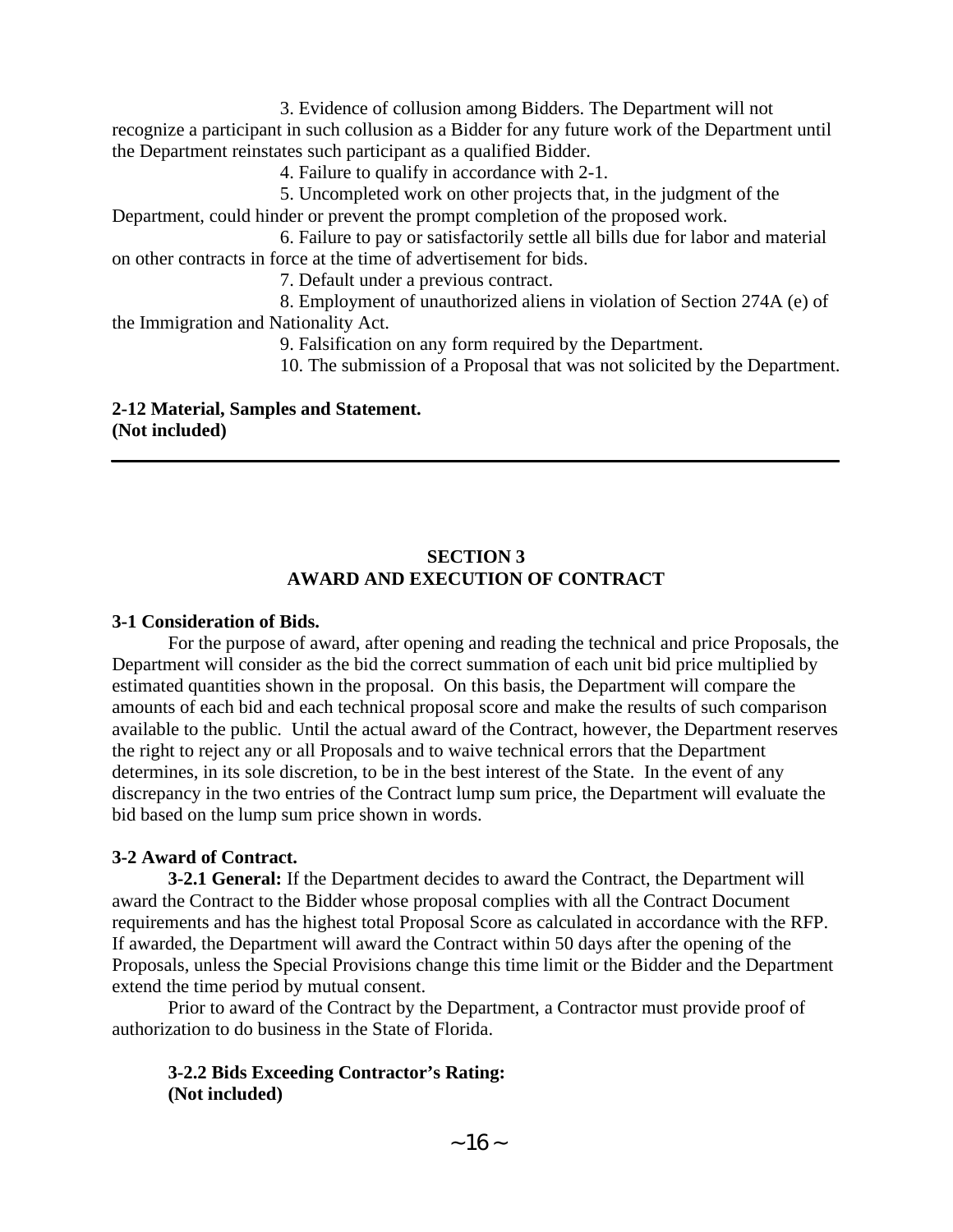#### **3-3 Cancellation of Award.**

The Department reserves the right to cancel the award of any Contract at any time before the execution of the Contract by all parties, with no compensation due any of the Bidders.

#### **3-4 Release of Proposal Guaranty.**

The Department will release all proposal guaranties except those of the two Bidders with the highest proposal scores immediately following the opening and checking of the Proposals. The Department will immediately release the Proposal Guaranty of the two Bidders with the highest proposal scores after the successful Bidder delivers the executed Contract and a satisfactory bond to the Department, except that the Department will not retain the proposal guaranty of the next-to-lowest Bidder longer than 50 days after the opening of the Proposals unless the Department awards the Contract to the next lowest responsible Bidder prior to the expiration of this time limit.

### **3-5 Contract Bond Required.**

#### **3-5.1 General Requirements of the Bond**:

**3-5.1.1 Bond Requirements for Multi-Year Contracts:** Upon award, furnish to the Department, and thereafter continue to furnish to the Department during the term of the Contract, a Payment and Performance Bond guaranteeing the contract obligations for each twelve -month period of the Contract.

No later than the date of Contract execution, provide to the Department a Payment and Performance Bond on Department Form No. 375-020-59 in a penal sum equal to the first year's annual Contract amount under the Contract. Annually thereafter, between thirty and forty-five days prior to the contract anniversary date, provide to the Department a Payment and Performance Bond on Form No. 375-020-61 in a penal sum equal to the upcoming year's annual Contract amount. Regardless of the number of separate bonds or bond continuations provided by the Surety hereunder, the Surety's liability for each bond or bond continuation will be limited to the contract amount for the twelve-month period for which the bond or bond continuation is provided.

Obtain the Payment and Performance Bond from a Surety authorized to conduct business in the State of Florida. Each Payment and Performance Bond must be executed only on the forms provided by the Department. Failure to provide any of the required Payment and Performance Bond's to the Department within the aforementioned time frames will entitle the Department to annul the award, declare the Contractor in default, terminate the Contract, or decline to renew the Contract, all in the Department's sole discretion.

**3-5.1.2 Bonds for Improvement, Demolition or Removal Contracts of \$25,000 or Less:** (Not included)

**3-5.2 Continued Acceptability of Surety:** Provide a surety bond that remains acceptable to the Department throughout the life of the Contract. In the event that the surety executing the bond, although acceptable to the Department at the time of execution of the Contract,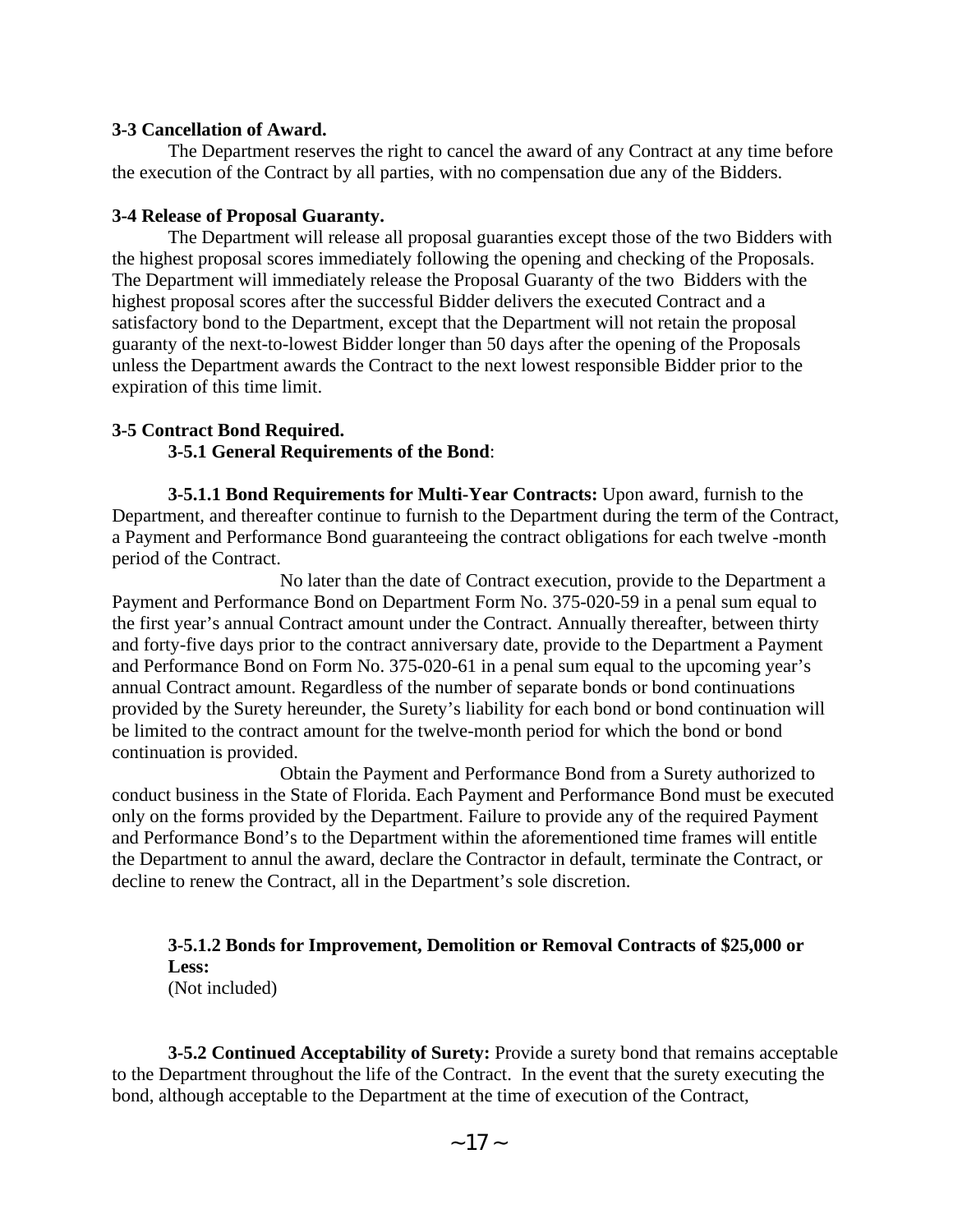subsequently becomes insolvent or bankrupt, or becomes unreliable or otherwise unsatisfactory due to any cause that becomes apparent after the Department's initial approval of the company, then the Department may require that the Contractor immediately replace the surety bond with a similar bond drawn on a surety company that is reliable and acceptable to the Department. In such an event, the Department will bear all costs of the premium for the new bond, after deducting any amounts that are returned to the Contractor from his payment of premium on the original bond.

**3-5.3 Default by Contractor:** In case of default on the part of the Contractor, the Department will charge against the Contract bond all expenses for services incidental to ascertaining and collecting losses under the Contract bond, including accounting, engineering, and legal services, together with any and all costs incurred in connection with renegotiation of the Contract.

**3-5.4 Surety to Furnish Legal Defense as to Payment and Performance Claims or Suits:** The Surety shall indemnify and provide defense for the Department when called upon to do so for all claims or suits against the Department, by third parties, pertaining to Contractor payment or performance issues arising out of the Contract where the Contractor has failed to timely provide the Department such defense. It is expressly understood that the monetary limitation on the extent of the indemnification shall be the approved annual Contract amount, which shall be the original annual Contract amount as may be modified by subsequent Supplemental Agreements.

**3-5.5 Liability for Wrongful or Criminal Act by Contractor:** The principal and surety executing the bond shall be liable to the State in any civil action that might be instituted by the Department or any officer of the State authorized in such cases, for double any amount in money or property the State might lose, or be overcharged, or otherwise be defrauded of by any wrongful or criminal act of the Contractor, their agent, or their employees.

#### **3-6 Execution of Contract and Contract Bond.**

Within 10 calendar days, excluding Saturdays, Sundays, and State holidays, after receipt of the Contract award, execute the necessary agreements to enter into a Contract with the Department and return the Contract along with a satisfactory Contract Bond and documentation evidencing all insurance required by 7-13 to the Department's Contracts Office that awarded the Contract. The Department will not be bound by any proposal until it executes the associated Contract. The Department will execute the Contract and Contract Bond in the manner stipulated in 3-5.1.

The Department will execute the Contract within 10 calendar days, excluding Saturdays, Sundays, and State holidays, after receipt of the necessary agreements and Contract Bond from the Contractor.

## **3-7 Failure by Contractor to Execute Contract and Furnish Bond.**

In the event that the Bidder fails to execute the awarded Contract and to file an acceptable Contract Bond, as prescribed in 3-5 and 3-6, within 10 calendar days, excluding Saturdays, Sundays, and State holidays, of receipt of the Contract award, the Department may annul the award, causing the Bidder to forfeit the Proposal Guaranty to the Department; not as a penalty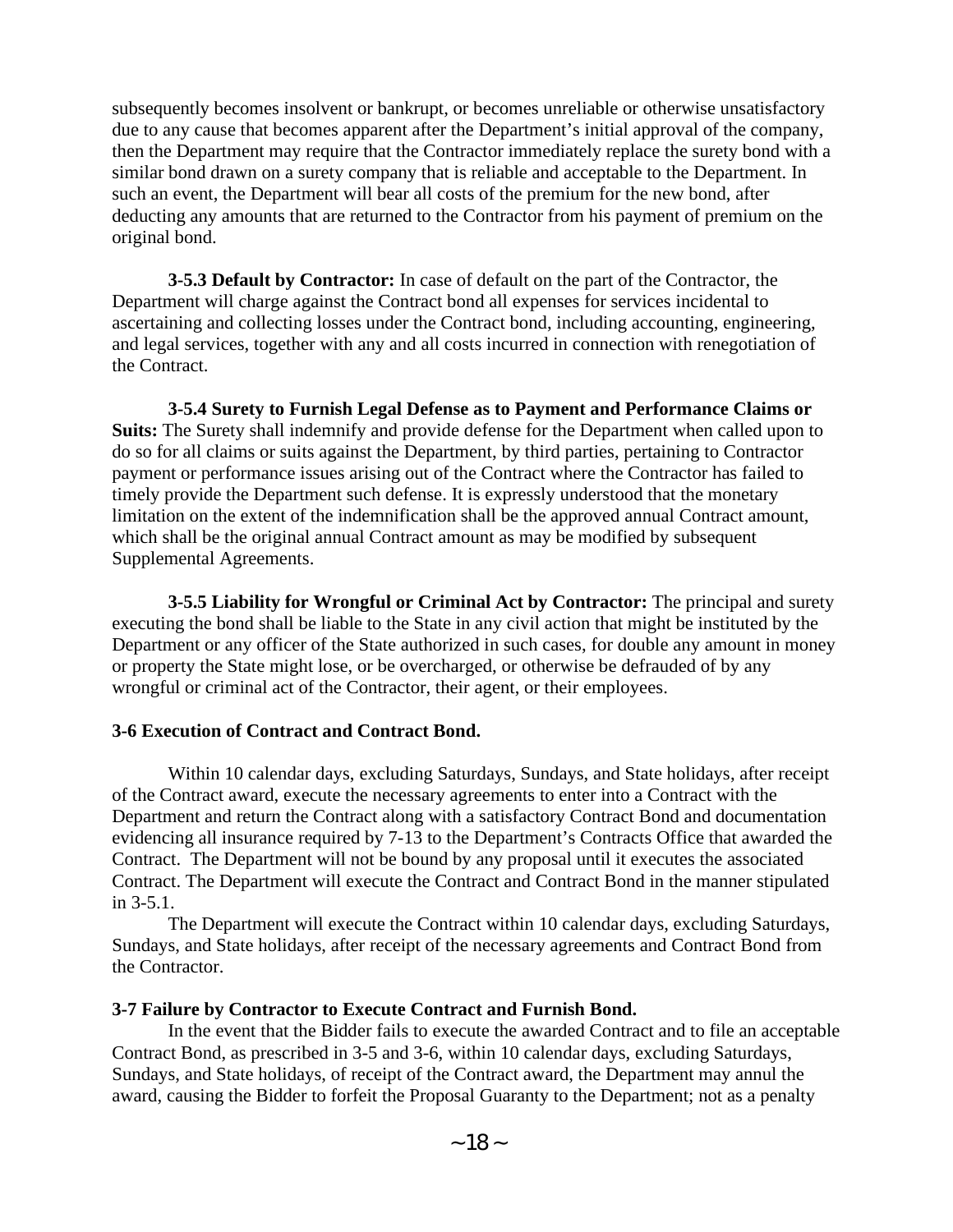but in liquidation of damages sustained. The Department may then award the Contract to the next lowest responsible Bidder, re-advertise, or accomplish the Work using alternate resources.

## **3-8 Audit of Contractor's Records.**

Upon execution of the Contract, the Department reserves the right to conduct an audit of the Contractor's records pertaining to the project. The Department or its representatives may conduct an audit, or audits, at any time prior to final payment, or thereafter pursuant to 5-13. The Department may also require submittal of the records from either the Contractor or any subcontractor or material supplier. As the Department deems necessary, records include all books of account, supporting documents, and papers pertaining to the cost of performance of the project work.

Retain all records pertaining to the Contract for a period of not less than three years from the date of the end of the original Contract period or subsequent renewal periods, unless a longer minimum period is otherwise specified. Upon request, make all such records available to the Department or its representative(s). For the purpose of this Article, records include but are not limited to all books of account, supporting documents, and papers that the Department deems necessary to ensure compliance with the Contract provisions.

If the Contractor fails to comply with these requirements, the Department may disqualify or suspend the Contractor from Bidding on or working as a subcontractor on future Contracts.

Ensure that the subcontractors provide access to their records pertaining to the project upon request by the Department.

Comply with Section 20.055(5), Florida Statutes, and incorporate in all subcontracts the obligation to comply with Section 20.055(5), Florida Statutes.

# **3-9 Public Records.**

The Contractor shall comply with Chapter 119, Florida Statutes. Specifically, the Contractor shall:

1. Keep and maintain public records required by the Department to perform the service

2. Upon request from the Department's custodian of public records, provide the Department with a copy of the requested records or allow the records to be inspected or copied within a reasonable time at a cost that does not exceed the cost provided in Chapter 119, Florida Statutes, or as otherwise provided by law.

3. Ensure that public records that are exempt or confidential and exempt from public records disclosure requirements are not disclosed except as authorized by law for the duration of the Contract term and following completion of the Contract if the Contractor does not transfer the records to the Department.

4. Upon completion of the Contract, transfer, at no cost, to the Department all public records in possession of the Contractor or keep and maintain public records required by the Department to perform the service. If the Contractor transfers all public records to the Department upon completion of the Contract, the Contractor shall destroy any duplicate public records that are exempt or confidential and exempt from public records disclosure requirements. If the Contractor keeps and maintains public records upon completion of the Contract, the Contractor shall meet all applicable requirements for retaining public records. All records stored electronically must be provided to the Department, upon request from the Department's custodian of public records, in a format that is compatible with the information technology systems of the Department.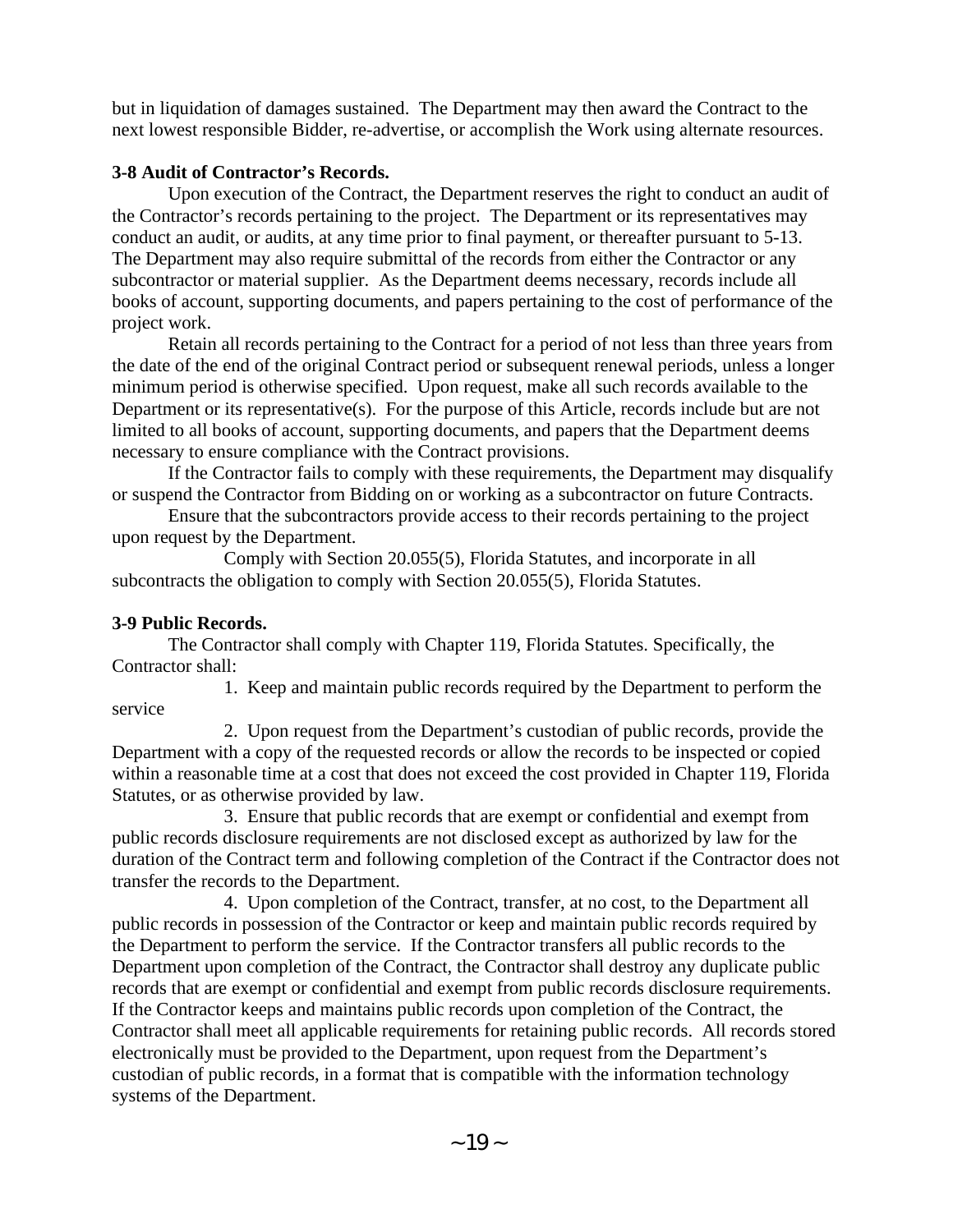Failure to comply with Chapter 119, Florida Statutes and the Article 3-9 shall be grounds for immediate unilateral termination of this Contract by the Department pursuant to 8- 9.1.

## **SECTION 4 SCOPE OF THE WORK**

### **4-1 Intent of Contract.**

The intent of the Contract is to provide for the Contractor's Performance of every detail of the work described in the Contract. Furnish all labor, materials, equipment, tools, transportation, and supplies required to complete the work in accordance with the Contract Documents.

## **4.2 Work not covered by Standard Specifications. (Not included)**

## **4-3 Alteration of Plans or of Character of Work.**

**4-3.1 General: (Not included)** 

**4-3.2 Increase, Decrease or Alteration in the Work: (Not included)** 

**4-3.3 No Waiver of Contract: (Not included)** 

**4-3.4 Conditions Requiring a Supplemental Agreement or Unilateral Payment:** A Supplemental Agreement or Unilateral Payment will be used to clarify the Plans and Specifications of the Contract; to provide for extra Work which could not reasonably have been contemplated or foreseen in the original Scope to settle documented Contract claims; to make the project functionally operational in accordance with the intent of the original Contract and subsequent amendments thereto.

A Supplemental Agreement or Unilateral Payment may be used to expand the physical limits of the project only to the extent necessary to make the project functionally operational in accordance with the intent of the original Contract. The cost of any such agreement extending the physical limits of the project shall not exceed \$100,000 or 10% of the original Contract price, whichever is greater.

Perform no work to be covered by a Supplemental Agreement or Unilateral Payment before written authorization is received from the Engineer. The Engineer's written authorization will set forth sufficient work information to allow the work to begin. The work activities, terms and conditions will be reduced to written Supplemental Agreement or Unilateral Payment form promptly thereafter. No payment will be made on a Supplemental Agreement or Unilateral Payment prior to the Department's approval of the document.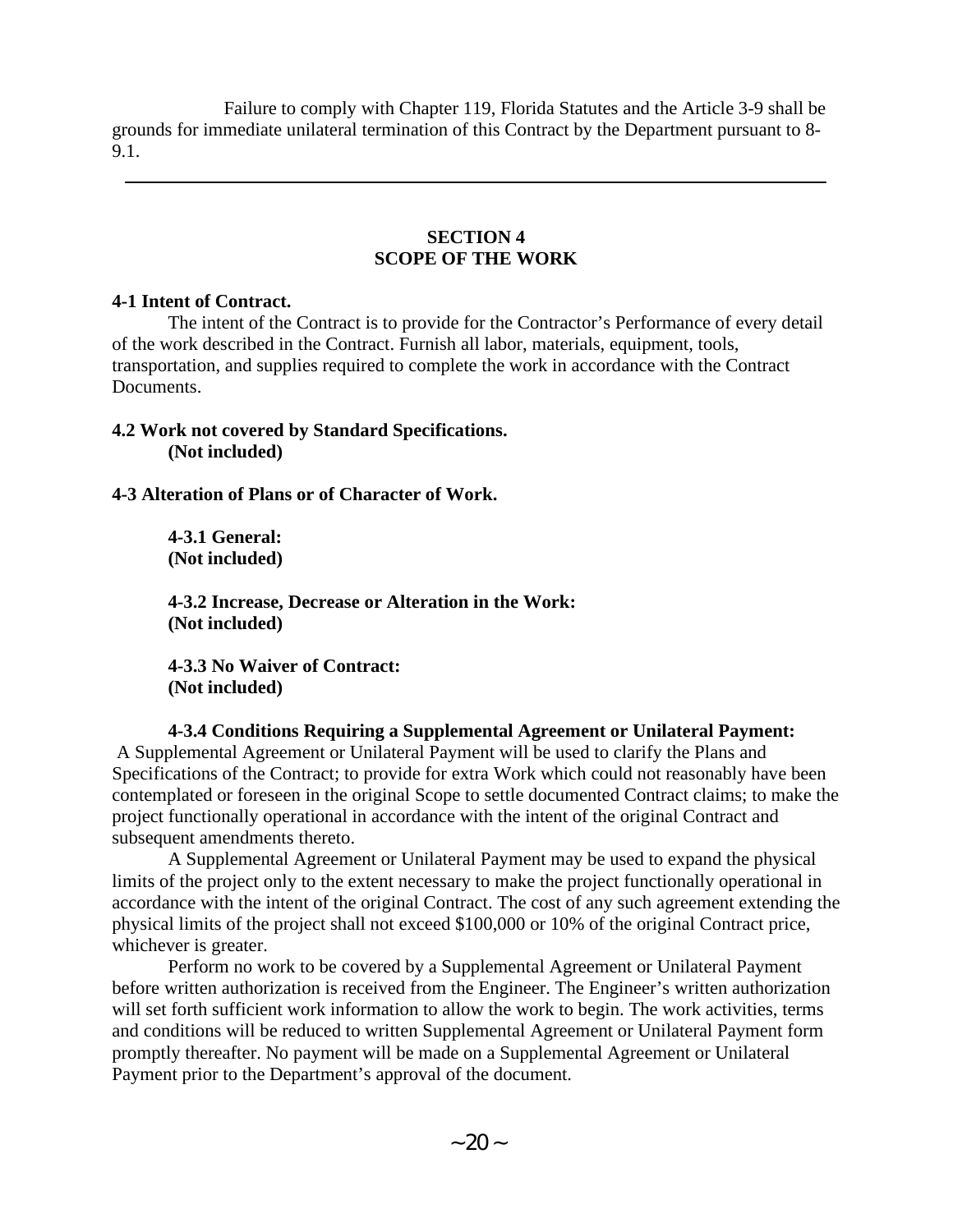**4-3.5 Extra Work: (Not included)** 

## **4-3.6 Connection to Existing Pavement, Drives and Walks: (Not included)**

**4-3.7 Differing Site Conditions:** During the progress of the work, if subsurface or latent physical conditions are encountered at the site differing materially from those indicated in the Contract, or if unknown physical conditions of an unusual nature differing materially from those ordinarily encountered and generally recognized as inherent in the work provided for in the Contract are encountered at the site, the party discovering such conditions shall promptly notify the other party in writing of the specific differing conditions before the Contractor disturbs the conditions or performs the affected work.

Upon receipt of written notification of differing site conditions from the Contractor, the Engineer will investigate the conditions, and if it is determined that the conditions materially differ and cause an increase or decrease in the cost or time required for the performance of any work under the Contract, an adjustment will be made, excluding loss of anticipated profits, and the Contract will be modified in writing accordingly. The Engineer will notify the Contractor whether or not an adjustment of the Contract is warranted.

The Engineer will not allow a Contract adjustment for a differing site condition unless the Contractor has submitted the required written notice.

The Engineer will not allow a Contract adjustment under this clause for any effects caused to any other Department or non-Department projects on which the Contractor may be working.

**4-3.8 Changes Affecting Utilities:** The Contractor shall be responsible for identifying and assessing any potential impacts to a utility that may be caused by the changes proposed by the Contractor, and the Contractor shall at the time of making the request for a change notify the Department in writing of any such potential impacts to utilities.

Department approval of a Contractor proposed change does not relieve the Contractor of sole responsibility for all utility impacts, costs, delays or damages, whether direct or indirect, resulting from Contractor initiated changes in the design, maintenance, or construction activities from those in the original Contract Specifications, Design Plans (including Traffic control plans) or other Contract Documents and which effect a change in utility work different from that shown in the Utility Plans, joint project agreements or utility relocation schedules.

## **4-3.9 Cost Savings Initiative Proposal: (Not included)**

## **4-4 Unforeseeable Work.**

When the Department requires work that is not covered by the Contract and the Department finds that such work is essential to the satisfactory completion of the Contract within its intended scope, the Department will make an adjustment to the Contract. The Engineer will determine the basis of payment for such an adjustment in a fair and equitable amount.

### **4-5 Rights in and Use of Materials Found on the Site of the Work. 4-5.1 Ownership and Disposal of Existing Materials:**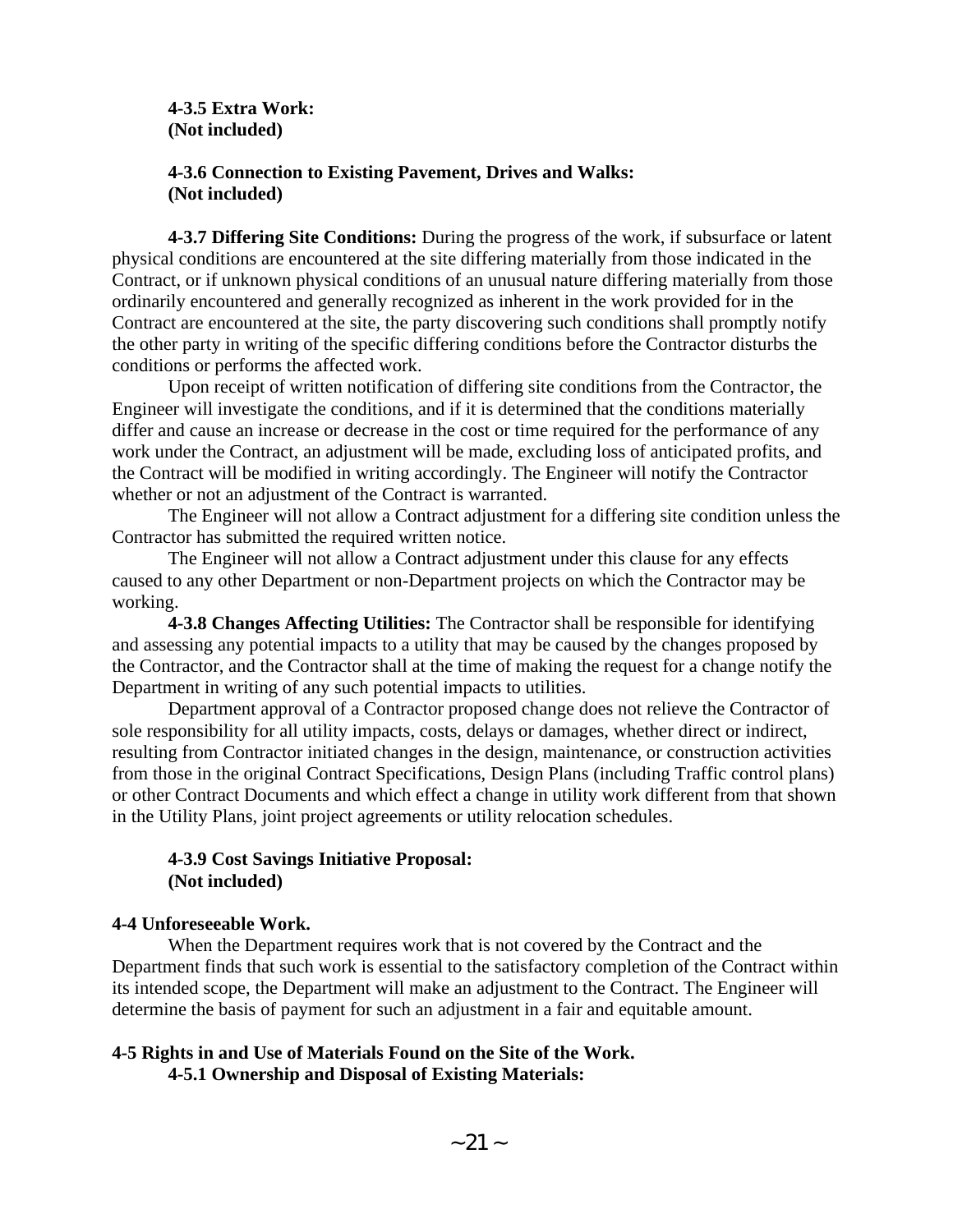Take ownership and dispose of all materials that are not designated as the property of other parties, in both roadway and structures, found on the right-of-way, and all material in structures designated for removal. Such materials do not include earth or other excavated material required for the maintenance of the project, or material otherwise exempted by Department policy or procedure. During maintenance, the Contractor may use materials from existing structures that are required to be removed and that are designated to remain the property of the Department. Do not cut or otherwise damage such material during removal unless the Engineer gives permission to do so. Store material in an accessible location as the Engineer directs. The Department is not responsible for the quality or quantity of any material salvaged.

### **4-5.2 Ornamental Trees and Shrubs: (Not included)**

**4-6 Final Cleaning Up of Right-of-Way. (Not included)** 

### **SECTION 5 CONTROL OF THE WORK**

#### **5-1 Plans and Working Drawings. (Not included)**

### **5-2 Coordination of Contract Documents.**

All Contract documents are integral parts of the Contract; a requirement occurring in one is as binding as though occurring in all. All parts of the Contract are complementary and describe and provide for a complete work.

In cases of discrepancy, the governing order of the documents is as follows:

- 1. Request for Proposal (RFP)
- 2. Scope of Services excluding attachments and referenced Contract Documents
- 3. Other Attachments in the Scope of Services
- 4. Standard Maintenance Specifications General Requirements and Covenants (Attachment I)
- 5. Division II & III of the Standard Specifications for Road and Bridge Construction
- 6. Standard Plans
- 7. All other Contract Documents that are incorporated by reference into the Scope of **Services**

## **5-3 Conformity of Work with Contract Documents.**

Perform all work and furnish all materials in reasonably close conformity with the lines, grades, cross-sections, dimensions, and material requirements, including tolerances, as specified in the Contract Documents.

In the event that the Engineer finds that the Contractor has used material or produced a finished product that is not in reasonably close conformity with the Contract Documents, but that the Contractor has produced reasonably acceptable work, the Engineer will determine if the Department will accept the work in place. In this event, the Engineer will document the basis of acceptance by Contract modification, which provides for an appropriate reduction in the Contract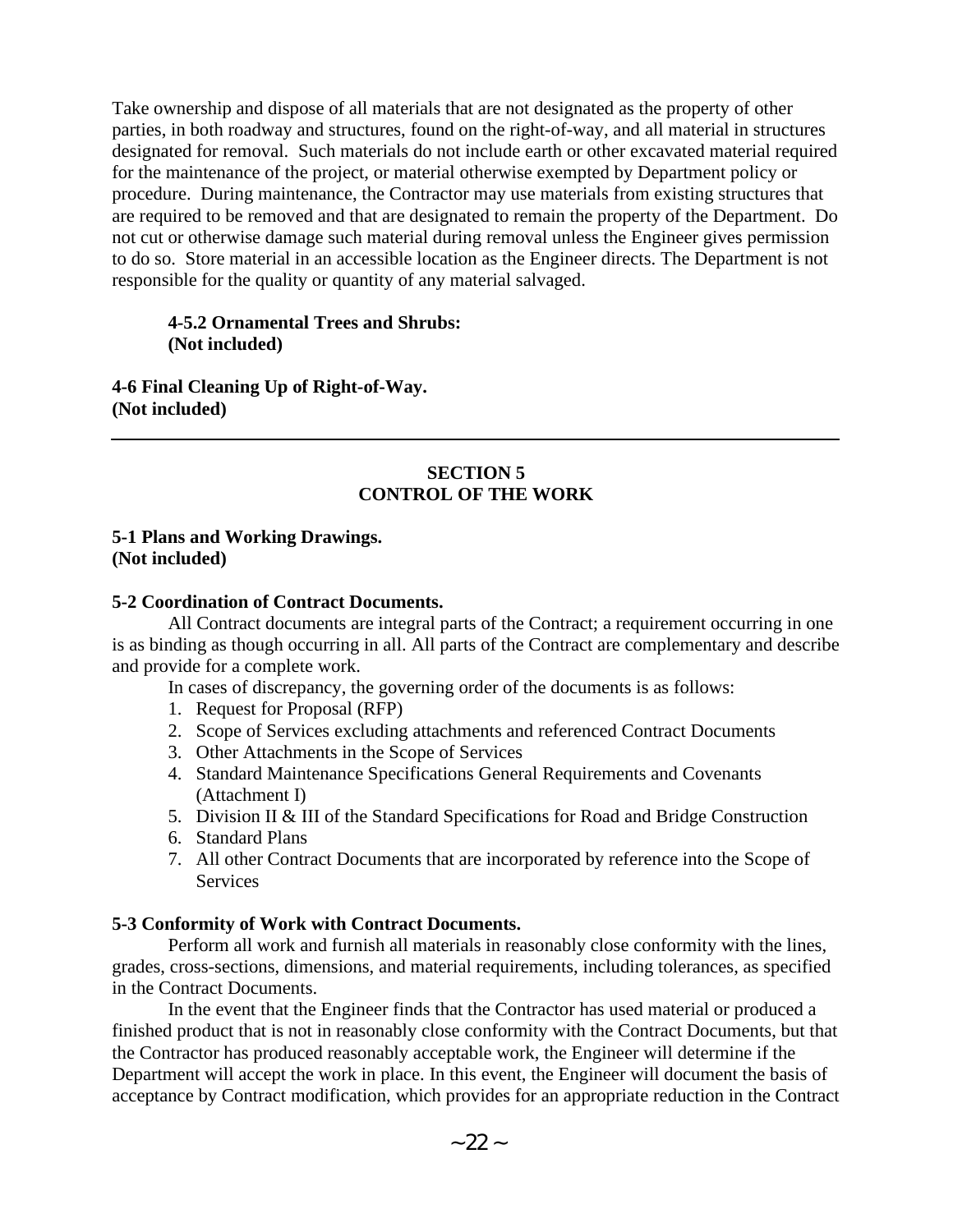price for such work or materials included in the accepted work as deemed necessary to conform to the determination based on engineering judgment.

In the event that the Engineer finds that the Contractor has used material or produced a finished product that is not in reasonably close conformity with the Contract Documents, and that the Contractor has produced an inferior or unsatisfactory product, the Contractor shall remove and replace or otherwise correct the work or materials at no expense to the Department.

For base and surface courses, the Department will allow the finished grade to vary as much as 0.1 foot from the grade shown in the Plans, provided that the Contractor's work meets all templates and straightedge requirements and contains suitable transitions.

### **5-4 Errors or Omissions in Contract Documents.**

Do not take advantage of any apparent error or omission discovered in the Contract Documents, but immediately notify the Engineer in writing of such discovery. The Engineer will then make such corrections and interpretations as necessary to reflect the actual spirit and intent of the Contract Documents.

#### **5-5 Authority of the Engineer.**

The Director, Office of Maintenance will decide all questions, difficulties, and disputes, of whatever nature, that may arise relative to the interpretation of the plans, construction, prosecution, and fulfillment of the Contract, and as to the character, quality, amount, and value of any work done, and materials furnished, under or by reason of the Contract.

### **5-6 Authority and Duties of Engineer's Assistants.**

The Director, Office of Maintenance may appoint such assistants and representatives as desired. These assistants and representatives are authorized to inspect all work done and all materials furnished. Such inspection may extend to all or any part of the work and to the manufacture, preparation, or fabrication of the materials to be used. Such assistants and representatives are not authorized to revoke, alter, or waive any requirement of these Specifications. Rather, they are authorized to call to the attention of the Contractor any failure of the work or materials to meet the Contract Documents and have the authority to reject materials or suspend the work until any questions at issue can be referred to and decided by the Engineer. The Engineer will immediately submit written notification to the Contractor of any such suspension of the work, stating in detail the reasons for the suspension. The presence of the inspector or other assistant in no way lessens the responsibility of the Contractor.

### **5-7 Engineering and Layout. (Not included)**

#### **5-8 Contractor's Supervision.**

**5-8.1 Prosecution of Work:** Give the work the constant attention necessary to ensure the scheduled progress and cooperate fully with the Engineer and with other contractors at work in the vicinity.

**5-8.2 Contractor's Superintendent:** Maintain a competent superintendent to act as the Contractor's agent. Provide a superintendent who is a competent superintendent capable of properly interpreting the Contract Documents and is thoroughly experienced in the type of work being performed. Provide a superintendent with the full authority to receive instructions from the Engineer and to execute the orders or directions of the Engineer, including promptly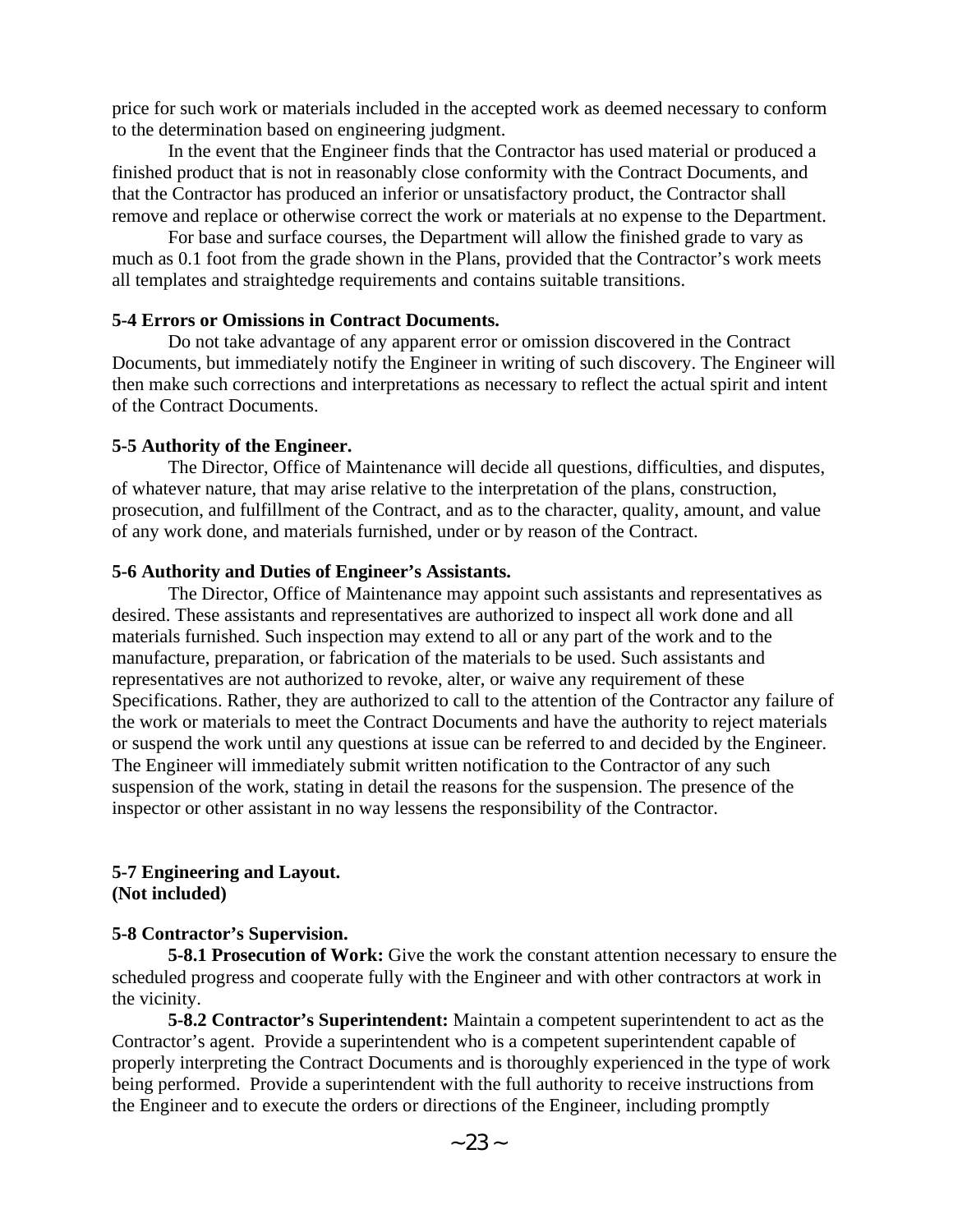supplying any materials, tools, equipment, labor, and incidentals that may be required. Provide such superintendence regardless of the amount of work sublet.

Provide a superintendent who speaks and understands English and maintain at least one other responsible person who speaks and understands English, on the project during all working hours.

**5-8.3 Supervision for Emergencies:** Provide a responsible person, who speaks and understands English, and who is available at or reasonably near the worksite on a 24-hour basis, seven days a week. Designate this person as the point of contact for emergencies and in cases that require immediate action to maintain traffic or to resolve any other problem that might arise. Submit the phone numbers and names of personnel designated to be contacted in cases of emergencies, along with a description of the project location, to the Florida Highway Patrol and all other local law enforcement agencies.

### **5-9 General Inspection Requirements.**

**5-9.1 Cooperation by Contractor:** Upon request, furnish the Engineer with every reasonable facility for ascertaining whether the work performed and materials used are in accordance with the requirements and intent of the Contract Documents. If the Engineer so requests at any time, remove or uncover portions of finished work as directed. After examination, restore the uncovered portions of the work to the standard required by the Contract Documents. For bridge projects with construction operations accessible only by watercraft, provide safe passage and transport to facilitate the Engineer's inspection of the Work. If the Engineer determines that the work so exposed or examined is unacceptable, perform the uncovering or removal, and the replacing of the covering or making good of the parts removed, at no expense to the Department. However, if the Engineer determines that the work thus exposed or examined is acceptable, the Department will pay for the actual costs incurred by uncovering or removing, and the replacing of the covering or making good of the parts removed.

**5-9.2 Failure of Engineer to Reject Work:** If, during or prior to Work, the Engineer fails to reject defective work or materials, whether from lack of discovery of such defect or for any other reason, such initial failure to reject in no way prevents the later rejection when such defect is discovered or obligates the Department to final acceptance. The Department is not responsible for losses suffered due to any necessary removals or repairs of such defects.

**5-9.3 Failure to Remove and Renew Defective Materials and Work:** If the Contractor fails or refuses to remove and renew any defective materials used or work performed, or to make any necessary repairs in an acceptable manner and in accordance with the requirements of the Contract within the time indicated in writing, the Engineer has the authority to repair, remove, or renew the unacceptable or defective materials or work as necessary, all at the Contractor's expense. The Department will obtain payment for any expense it incurs in making these repairs, removals, or renewals, that the Contractor fails or refuses to make, by deducting such expenses from any moneys due or which may become due the Contractor, or by charging such amounts against the Contract bond.

**5-10 Final Inspection. 5-10.1 Maintenance until Acceptance: (Not included)**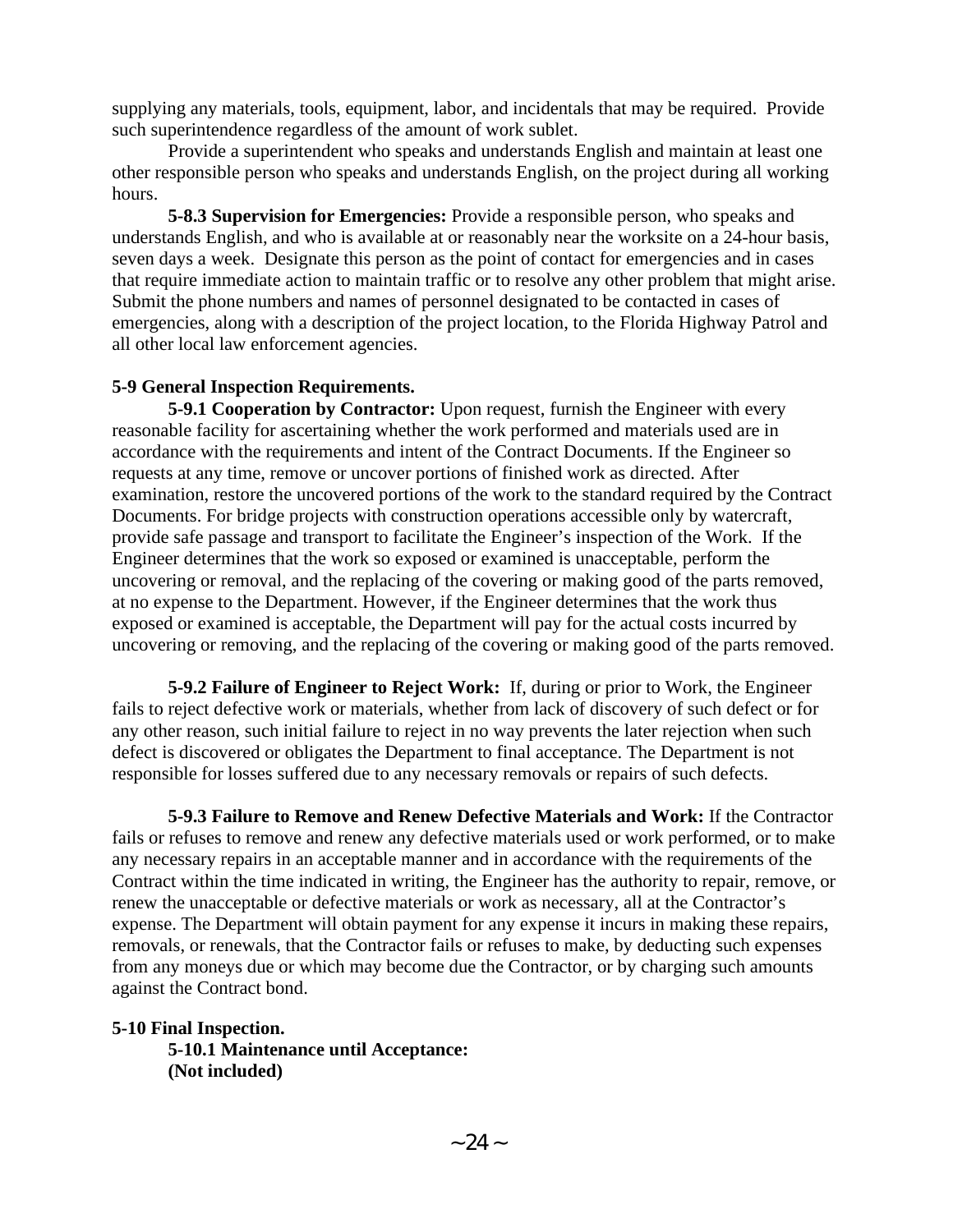#### **5-10.2 Inspection for Acceptance**

Upon completion of the work and before final payment is made, remove from the job site any surplus materials or waste, and restore the job site area to conditions acceptable to the Engineer.

#### **5-11 Final Acceptance.**

When, upon completion of the final maintenance inspection of the entire project, the Engineer determines that the Contractor has satisfactorily completed the work, the Engineer will provide the Contractor a written Notice of Beginning and Completion of Maintenance Projects.

#### **5-12 Claims by Contractor.**

**5-12.1 General:** When the Contractor deems that extra compensation is due beyond that agreed to by the Engineer, whether due to delay, additional work, altered work, differing site conditions, breach of Contract, or for any other cause, the Contractor shall follow the procedures set forth herein for preservation, presentation, and resolution of the claim.

If such claim arises from the "substantial financial impact of 3%" clause described in the AM Scope of Services, and the Contractor believes the 3% threshold has been reached, the Contractor shall follow the procedures set forth herein for preservation, presentation, and resolution of the claim.

Submission of timely notice of intent to file a claim, preliminary time extension request, time extension request, and the certified written claim, together with full and complete claim documentation, are each a condition precedent to the Contractor bringing any circuit court, arbitration, or other formal claims resolution proceeding against the Department for the items and for the sums or time set forth in the Contractor's certified written claim. The failure to provide such notice of intent, preliminary time extension request, time extension request, certified written claim and full and complete claim documentation within the time required shall constitute a full, complete, absolute, and irrevocable waiver by the Contractor of any right to additional compensation or a time extension for such claim.

#### **5-12.2 Notice of Claim:**

**5-12.2.1 Claims for Extra Work:** Where the Contractor deems that additional compensation is due for work or materials not expressly provided for in the Contract or which is by written directive expressly ordered by the Engineer, the Contractor shall submit written notification to the Engineer of the intention to make a claim for additional compensation before beginning the work on which the claim is based. If such written notification is not submitted to the Engineer and the Engineer is not afforded the opportunity for keeping strict account of actual labor, material, and equipment, the Contractor waives the claim for additional compensation. Such notice by the Contractor, and the fact that the Engineer has kept account of the labor, materials, and equipment, shall not in any way be construed as establishing the validity of the claim or method for computing any compensation for such claim. On projects with an original Contract amount of \$3,000,000 or less within 90 calendar days after the end of the original Contract period or subsequent renewal periods, and on projects with an original Contract amount greater than \$3,000,000 within 180 calendar days after the end of the original Contract period or subsequent renewal periods, the Contractor shall submit full and complete claim documentation as described in 5-12.3 and duly certified pursuant to 5-12.9. However, for any claim or part of a claim that pertains solely to final estimate quantities disputes the Contractor shall submit full and complete claim documentation as described in 5-12.3 and duly certified pursuant to 5-12.9, as to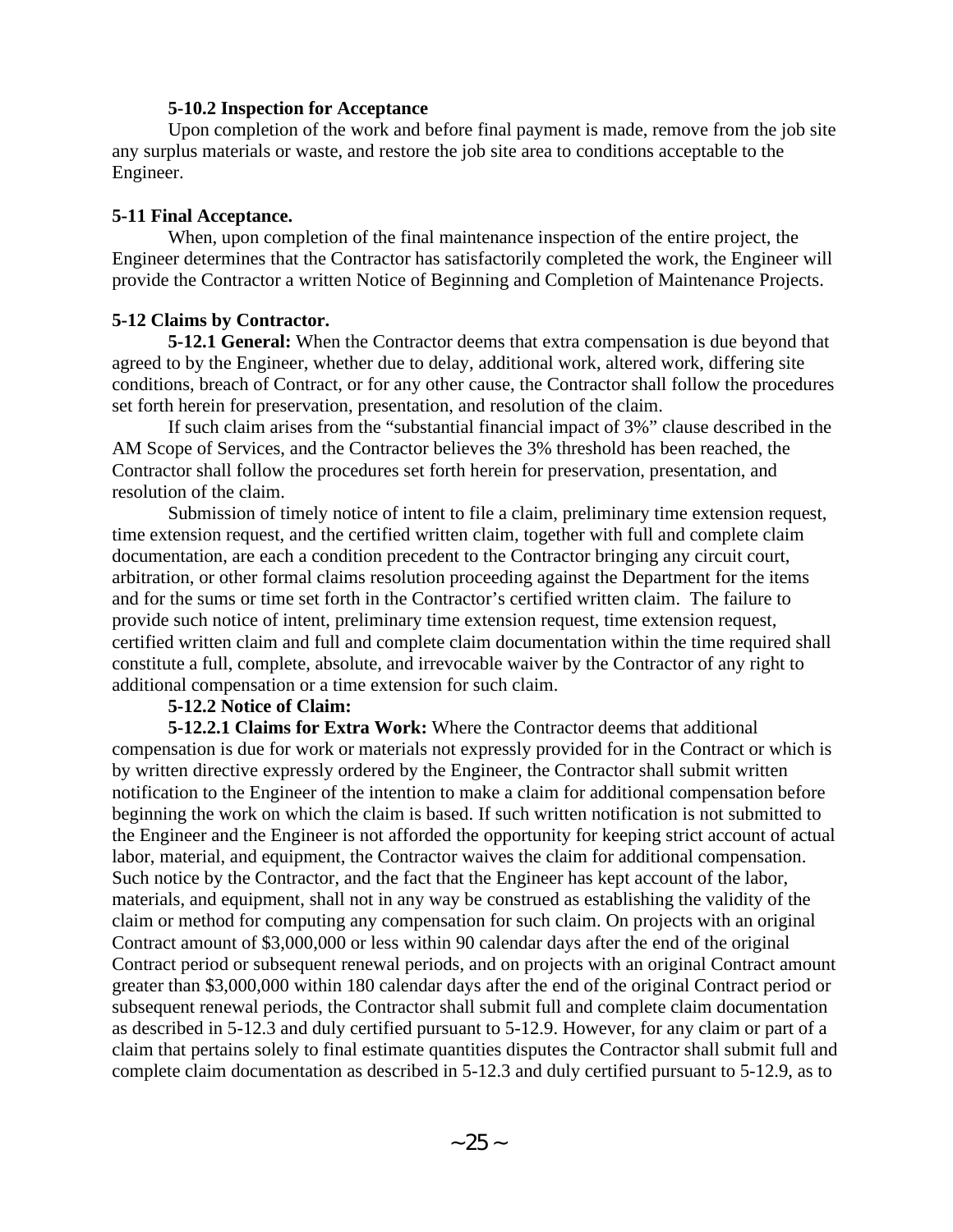such final estimate claim dispute issues, within 90 or 180 calendar days, respectively, of the Contractor's receipt of the Department's final estimate.

If the Contractor fails to submit a certificate of claim as described in 5-12.9, the Department will so notify the Contractor in writing. The Contractor shall have ten calendar days from receipt of the notice to resubmit the claim documentation, without change, with a certificate of claim as described in 5-12.9, without regard to whether the resubmission is within the applicable 90 or 180 calendar day deadline for submission of full and complete claim documentation. Failure by the Contractor to comply with the ten-calendar day notice shall constitute a waiver of the claim.

## **5-12.2.2 Claims for Delay: (Not included)**

**5-12.3 Content of Written Claim:** As a condition precedent to the Contractor being entitled to additional compensation or a time extension under the Contract, for any claim, the Contractor shall submit a certified written claim to the Department which will include for each individual claim, at a minimum, the following information:

 1. A detailed factual statement of the claim providing all necessary dates, locations, and items of work affected and included in each claim;

2. The date or dates on which actions resulting in the claim occurred or conditions resulting in the claim became evident;

 3. Identification of all pertinent documents and the substance of any material oral communications relating to such claim and the name of the persons making such material oral communications;

4. Identification of the provisions of the Contract which support the claim and a statement of the reasons why such provisions support the claim, or alternatively, the provisions of the Contract which allegedly have been breached and the actions constituting such breach;

 5. A detailed compilation of the amount of additional compensation sought and a breakdown of the amount sought as follows:

a. documented additional job site labor expenses;

b. documented additional cost of materials and supplies;

c. a list of additional equipment costs claimed, including each piece of equipment and the rental rate claimed for each;

d. any other additional direct costs or damages and the documents in support thereof;

e. any additional indirect costs or damages and all documentation in support thereof.

 6. A detailed compilation of the specific dates and the exact number of calendar days sought for a time extension, the basis for entitlement to time for each day, all documentation of the delay, and a breakout of the number of days claimed for each identified event, circumstance, or occurrence.

Further, the Contractor shall be prohibited from amending either the bases of entitlement or the amount of any compensation or time stated for any and all issues claimed in the Contractor's written claim submitted hereunder, and any circuit court, arbitration, or other formal claims resolution proceeding shall be limited solely to the bases of entitlement and the amount of any compensation or time stated for any and all issues claimed in the Contractor's written claim submitted hereunder. This shall not, however, preclude a Contractor from withdrawing or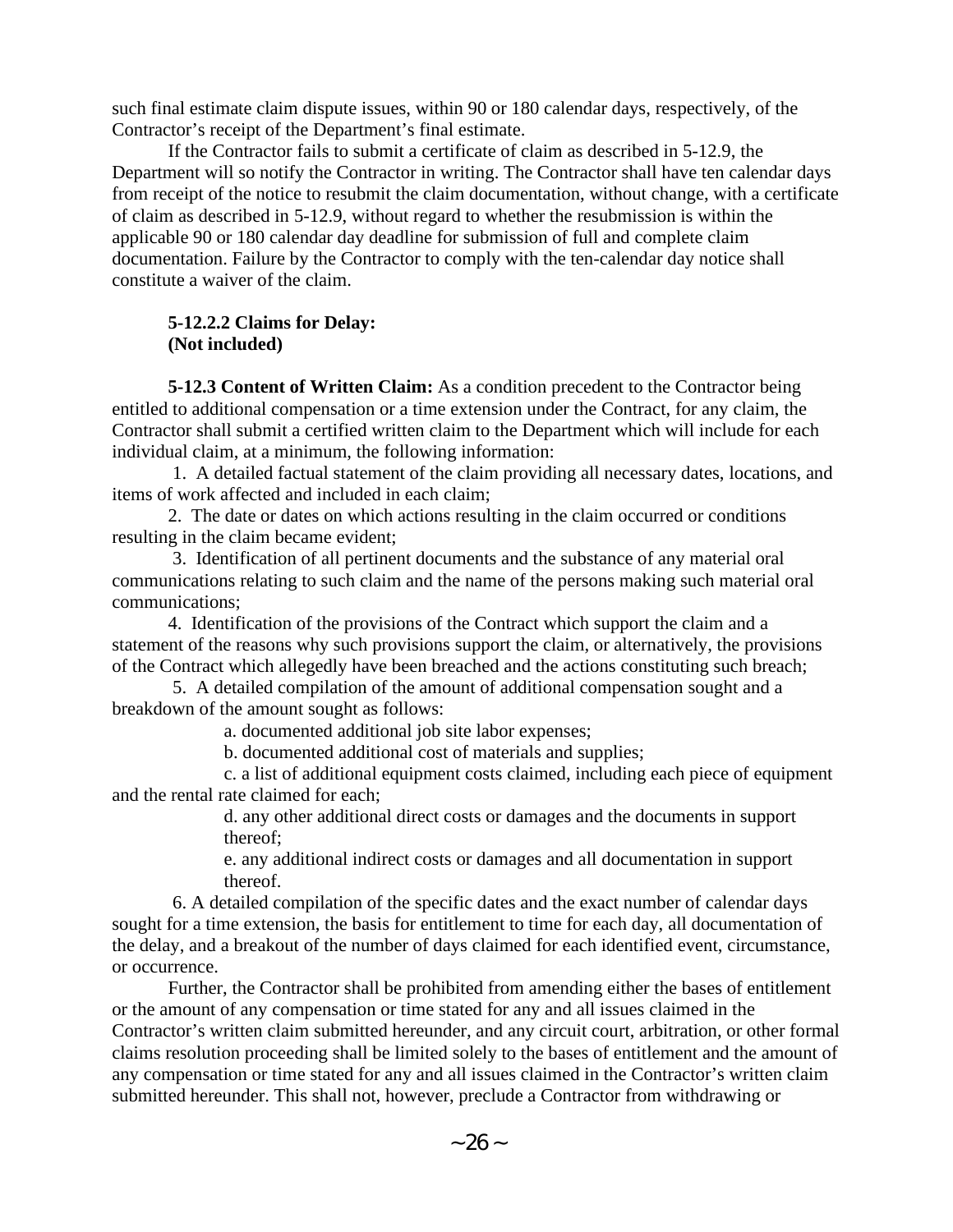reducing any of the bases of entitlement and the amount of any compensation or time stated for any and all issues claimed in the Contractor's written claim submitted hereunder at any time.

**5-12.4 Action on Claim:** The Engineer will respond in writing on projects with an original Contract amount of \$3,000,000 or less within 90 calendar days of receipt of a complete claim submitted by a Contractor in compliance with 5-12.3, and on projects with an original Contract amount greater than \$3,000,000 within 120 calendar days of receipt of a complete claim submitted by a Contractor in compliance with 5-12.3. Failure by the Engineer to respond to a claim within 90 or 120 days, respectively, after receipt of a complete claim in compliance with 5-12.3 constitutes a denial of the claim by the Engineer. If the Engineer finds the claim or any part thereof to be valid, such partial or whole claim will be allowed and paid for to the extent deemed valid and any time extension granted, if applicable, as provided in the Contract. No circuit court or arbitration proceedings on any claim, or a part thereof, may be filed until after the end of the original Contract period or subsequent renewal periods.

**5-12.5 Pre-Settlement and Pre-Judgment Interest:** Entitlement to any pre-settlement or pre-judgment interest on any claim amount determined to be valid subsequent to the Department's receipt of a certified written claim in full compliance with 5-12.3, whether determined by a settlement or a final ruling in formal proceedings, the Department shall pay to the Contractor simple interest calculated at the Prime Rate (as reported by the Wall Street Journal as the base rate on corporate loans posted by at least 75% of the nation's 30 largest banks) as of the 60th calendar day following the Department's receipt of a certified written claim in full compliance with 5-12.3, such interest to accrue beginning 60 calendar days following the Department's receipt of a certified written claim in full compliance with 5-12.3 and ending on the date of final settlement or formal ruling.

## **5-12.6 Compensation for Extra Work or Delay: (Not included)**

**5-12.7 Mandatory Claim Records:** After submitting to the Engineer a notice of intent to file a claim for extra work or delay, the Contractor must keep daily records of all labor, material and equipment costs incurred for operations affected by the extra work or delay. These daily records must identify each operation affected by the extra work or delay and the specific locations where work is affected by the extra work or delay, as nearly as possible. The Engineer may also keep records of all labor, material and equipment used on the operations affected by the extra work or delay. The Contractor shall, once a notice of intent to claim has been timely filed, and not less than weekly thereafter as long as appropriate, submit the Contractor's daily records to the Engineer and be likewise entitled to receive the Department's daily records. The daily records to be submitted hereunder shall be done at no cost to the recipient.

**5-12.8 Claims for Acceleration:** The Department shall have no liability for any constructive acceleration of the work, nor shall the Contractor have any right to make any claim for constructive acceleration nor include the same as an element of any claim the Contractor may otherwise submit under this Contract. If the Engineer gives express written direction for the Contractor to accelerate its efforts, such written direction will set forth the prices and other pertinent information and will be reduced to a written Contract Document promptly. No payment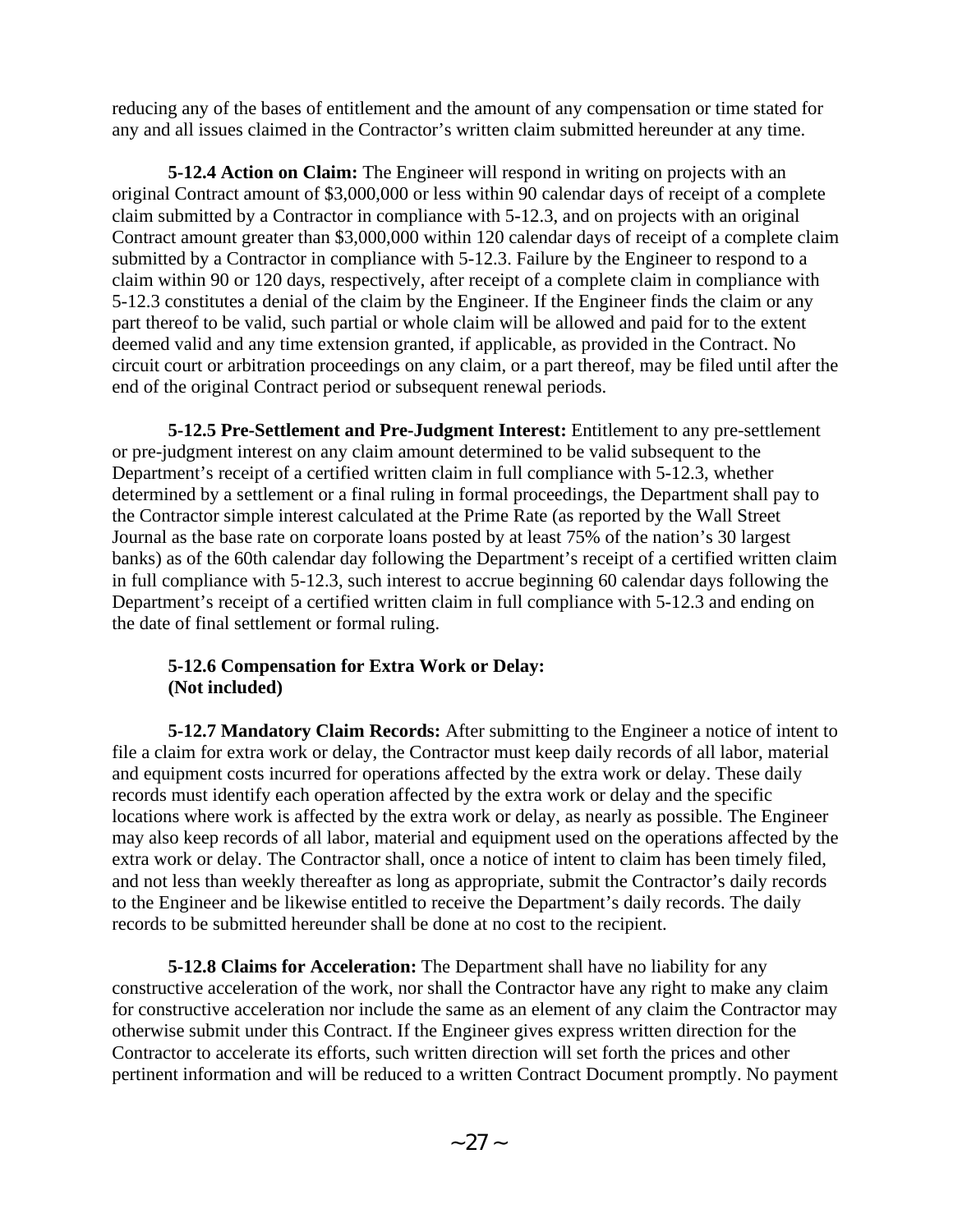will be made on a Supplemental Agreement for acceleration prior to the Department's approval of the documents.

**5-12.9 Certificate of Claim:** When submitting any claim, the Contractor shall certify under oath and in writing, in accordance with the formalities required by Florida law, that the claim is made in good faith, that the supportive data are accurate and complete to the Contractor's best knowledge and belief, and that the amount of the claim accurately reflects what the Contractor in good faith believes to be the Department's liability. Such certification must be made by an officer or director of the Contractor with the authority to bind the Contractor.

**5-12.10 Non-Recoverable Items:** The parties agree that for any claim the Department will not have liability for the following items of damages or expense:

1. Loss of profit, incentives, or bonuses;

2. Any claim for other than extra work or delay;

3. Consequential damages, including, but not limited to, loss of bonding capacity, loss of Bidding opportunities, loss of credit standing, cost of financing, interest paid, loss of other work or insolvency;

4. Acceleration costs and expenses, except where the Department has expressly and specifically directed the Contractor in writing "to accelerate at the Department's expense"; nor

5. Attorney fees, claims preparation expenses and costs of litigation.

**5-12.11 Exclusive Remedies:** Notwithstanding any other provision of this Contract, the parties agree that the Department shall have no liability to the Contractor for expenses, costs, or items of damages other than those which are specifically identified as payable under 5-12. In the event any legal action for additional compensation, whether on account of delay, acceleration, breach of contract, or otherwise, the Contractor agrees that the Department's liability will be limited to those items which are specifically identified as payable in 5-12.

**5-12.12 Settlement Discussions:** The content of any discussions or meetings held between the Department and the Contractor to settle or resolve any claims submitted by the Contractor against the Department shall be inadmissible in any legal, equitable, arbitration or administrative proceedings brought by the Contractor against the Department for payment of such claim. Dispute Resolution Board, State Arbitration Board and Claim Review Committee proceedings are not settlement discussions, for purposes of this provision.

**5-12.13 Personal Liability of Public Officials:** In carrying out any of the provisions of the Contract or in exercising any power or authority granted to the Secretary of Transportation, Engineer or any of their respective employees or agents, there shall be no liability on behalf of any employee, officer or official of the Department for which such individual is responsible, either personally or as officials or representatives of the Department. It is understood that in all such matters such individuals act solely as agents and representatives of the Department.

**5-12.14 Auditing of Claims:** All claims filed against the Department shall be subject to audit at any time following the filing of the claim, whether or not such claim is part of a suit pending in the Courts of this State. The audit may be performed, at the Department's sole discretion, by employees of the Department or by any independent auditor appointed by the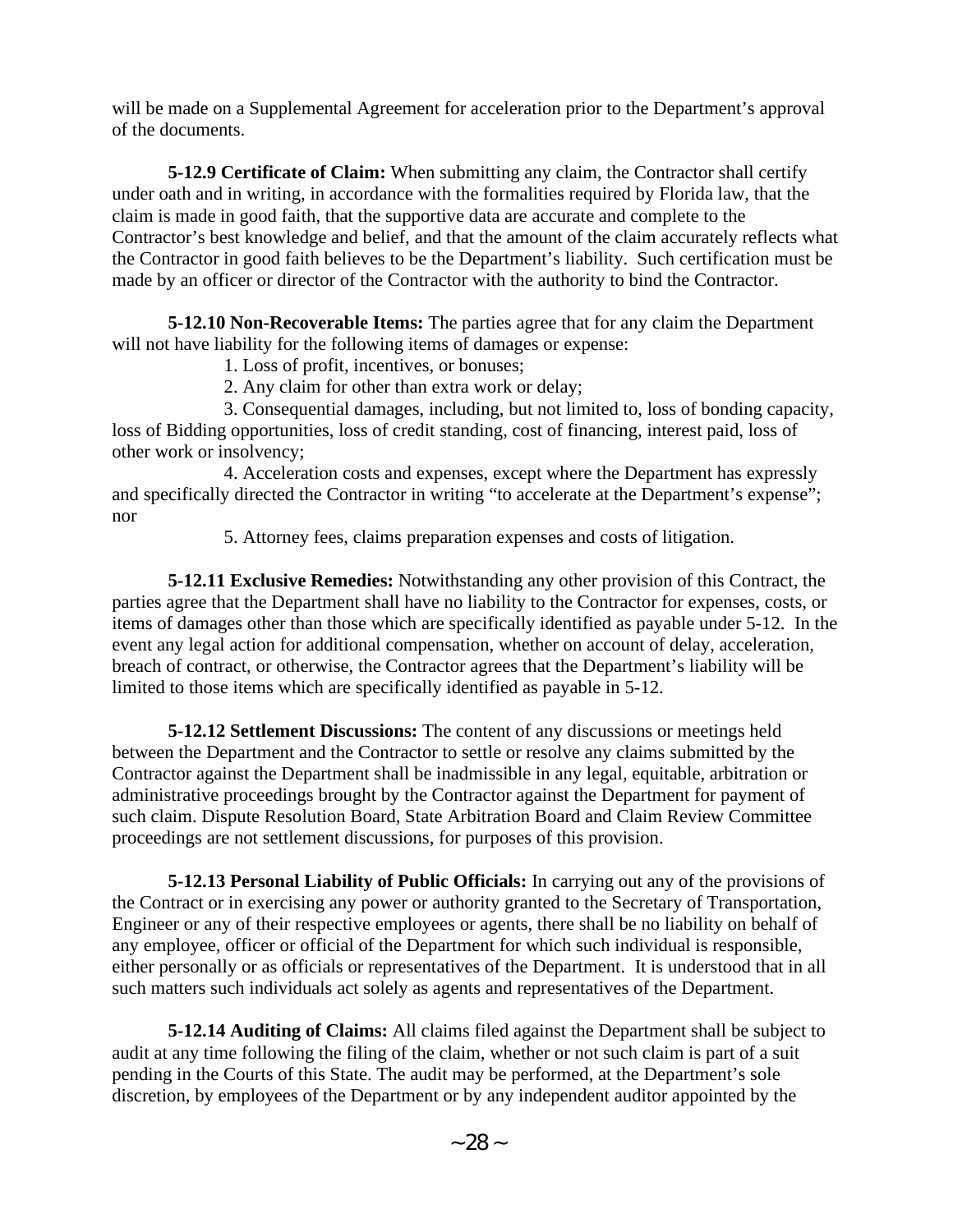Department, or both. The audit may begin after ten days written notice to the Contractor, subcontractor, or supplier. The Contractor, subcontractor, or supplier shall make a good faith effort to cooperate with the auditors. As a condition precedent to recovery on any claim, the Contractor, subcontractor, or supplier must retain sufficient records, and provide full and reasonable access to such records, to allow the Department's auditors to verify the claim and failure to retain sufficient records of the claim or failure to provide full and reasonable access to such records shall constitute a waiver of that portion of such claim that cannot be verified and shall bar recovery thereunder. Further, and in addition to such audit access, upon the Contractor submitting a written claim, the Department shall have the right to request and receive, and the Contractor shall have the affirmative obligation to submit to the Department any and all documents in the possession of the Contractor or its subcontractors, materialmen or suppliers as may be deemed relevant by the Department in its review of the basis, validity, or value of the Contractor's claim.

Without limiting the generality of the foregoing, the Contractor shall upon written request of the Department make available to the Department's auditors, or upon the Department's written request, submit at the Department's expense, any, or all of the following documents:

1. Daily time sheets and foreman's daily reports and diaries;

2. Insurance, welfare, and benefits records;

3. Payroll register;

4. Earnings records;

5. Payroll tax return;

6. Material invoices, purchase orders, and all material and supply acquisition contracts;

7. Material cost distribution worksheet;

8. Equipment records (list of company owned, rented or other equipment used);

9. Vendor rental agreements and subcontractor invoices;

10. Subcontractor payment certificates;

11. Canceled checks for the project, including, payroll and vendors;

12. Job cost report;

13. Job payroll ledger;

14. General ledger, general journal, (if used) and all subsidiary ledgers and journals together with all supporting documentation pertinent to entries made in these ledgers and journals;

15. Cash disbursements journal;

16. Financial statements for all years reflecting the operations on this project;

17. Income tax returns for all years reflecting the operations on this project;

18. All documents which reflect the Contractor's actual profit and overhead during the years this Contract was being performed and for each of the five years prior to the commencement of this Contract;

19. All documents related to the preparation of the Contractor's bid including the final calculations on which the bid was based;

20. All documents which relate to each and every claim together with all documents which support the amount of damages as to each claim;

21. Worksheets used to prepare the claim establishing the cost components for items of the claim including, but not limited to, labor, benefits and insurance, materials, equipment, subcontractors, and all documents that establish which time periods and individuals were involved, and the hours and rates for such individuals.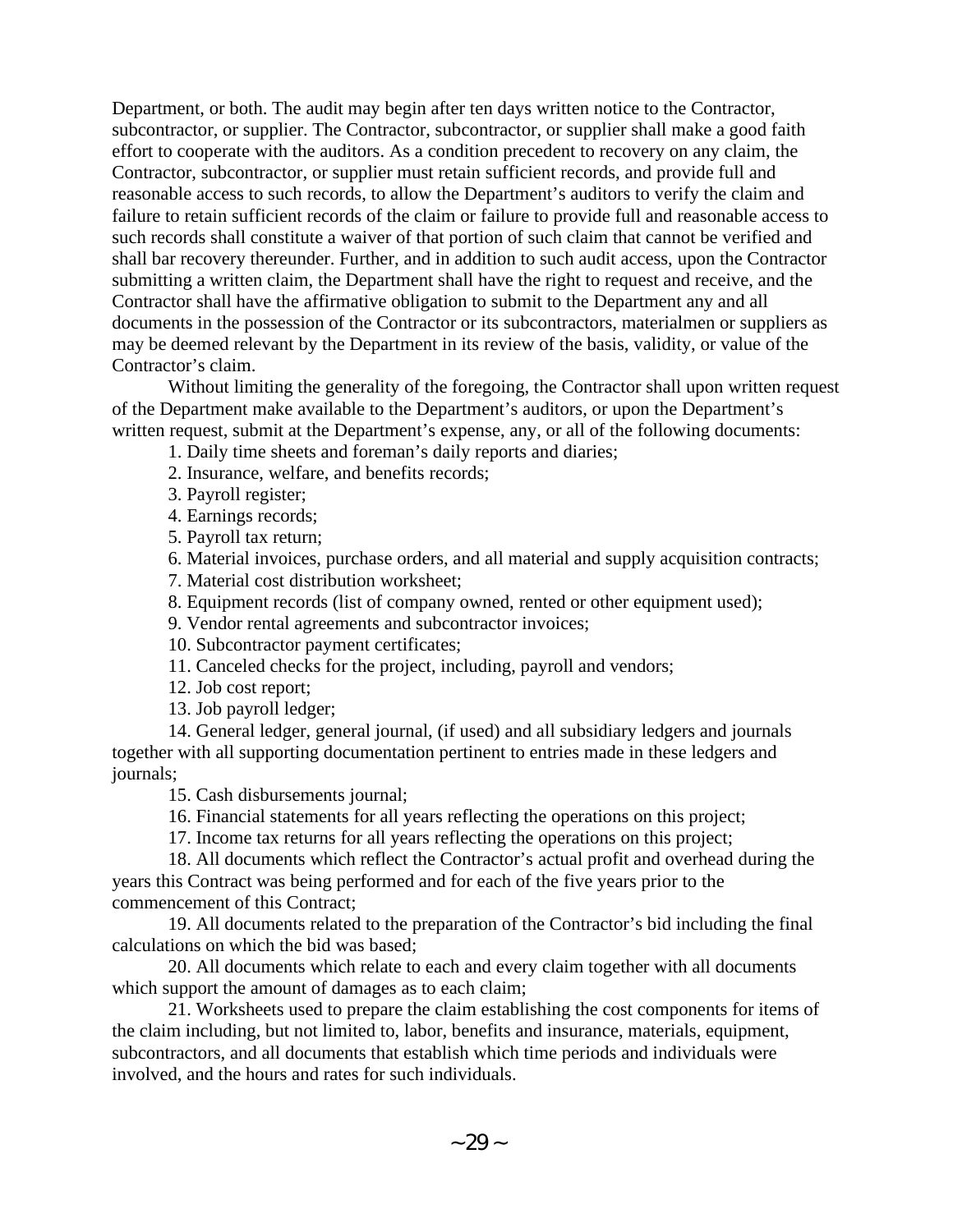#### **5-13 Recovery Rights, Subsequent to Final Payment.**

The Department reserves the right, if it discovers an error in payment or if it discovers that the Contractor performed defective work or used defective materials, after the final payment has been made, to claim and recover from the Contractor or his surety, or both, by process of law, such sums as may be sufficient to correct the error or make good the defects in the work and materials.

#### **SECTION 6 CONTROL OF MATERIALS**

**6-1 Acceptance Criteria. (Not included)** 

#### **6-2 Applicable Documented Authorities Other Than Specifications.**

**6-2.1 General:** Details on individual materials are identified in various material specific Sections of the Specifications that may refer to other documented authorities for requirements. When specified, meet the requirements as defined in such references.

**6-2.2 Test Methods:** Methods of sampling and testing materials are in accordance with the Florida Methods (FM). If an FM does not exist for a particular test, perform the testing in accordance with the method specified in the Specification. When test methods or other standards are referenced in the Specifications without identification of the specific time of issuance, use the most current issuance, including interims or addendums thereto, at the time of bid opening.

**6-2.3 Construction Aggregates:** Aggregates used on Department projects must be in accordance with Rule 14-103, FAC.

**6-3 Storage of Materials and Samples. (Not included)** 

**6-4 Defective Materials. (Not included)** 

**6-5 Products and Source of Supply. (Not included)** 

### **SECTION 7 LEGAL REQUIREMENTS AND RESPONSIBILITY TO THE PUBLIC**

**7-1 Laws to be Observed.**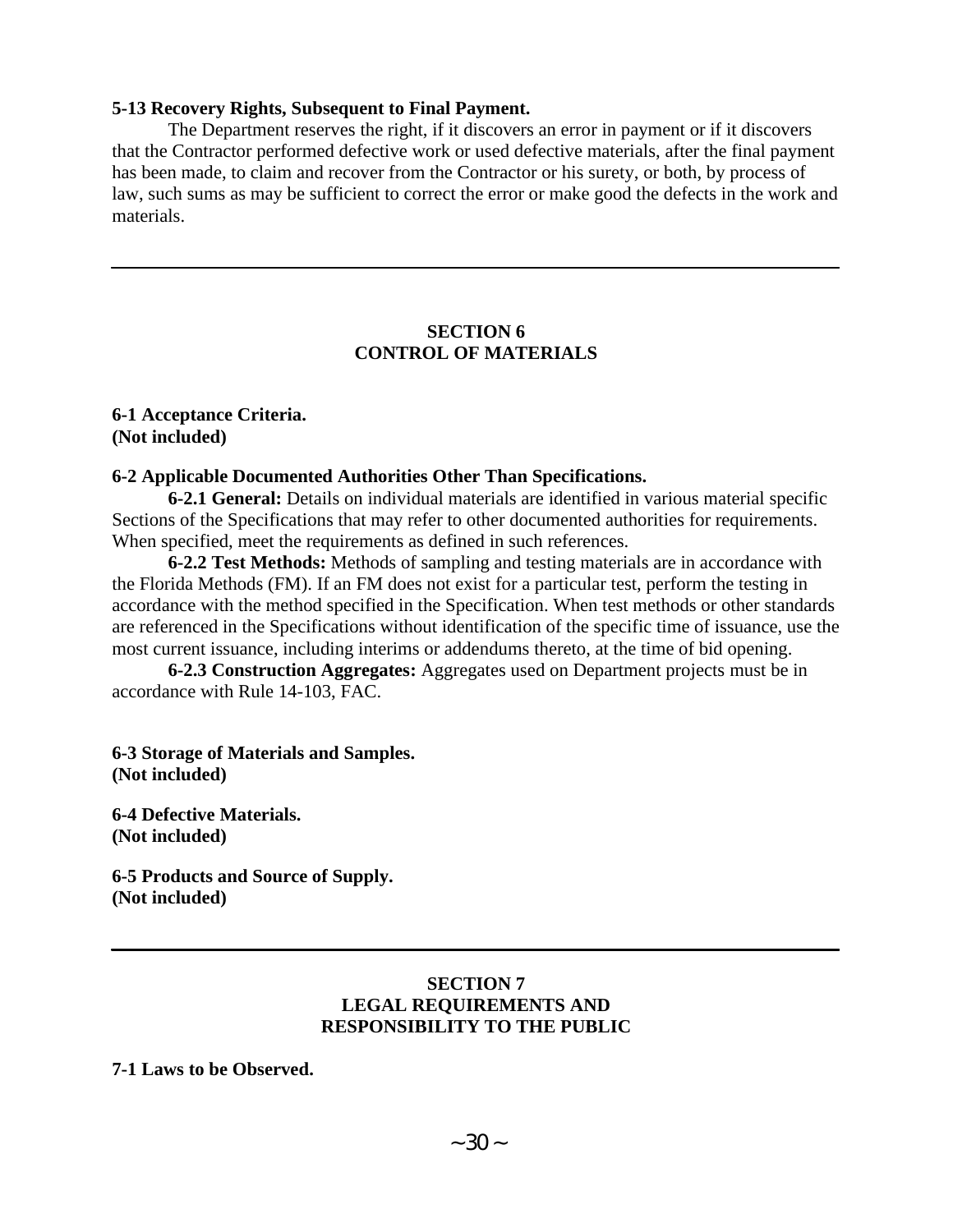**7-1.1 General:** Become familiar with and comply with all Federal, State, and Local Rules and Regulations that control the action or operation of those engaged or employed in the work or that affect material used. Pay particular attention called to the safety regulations promulgated by the U.S. Department of Labor, Occupational Safety and Health Administration (OSHA). In addition, comply with Chapter 403, of the Florida Statutes, regarding control of air pollution. Direct special attention to that portion of Chapter 62-256, Rules of the Department of Environmental Protection, Florida Administrative Code, pertaining to open burning in land clearing operations. Where work or structures included in the Contract are in "Navigable Waters of the U.S.," (reference 33 of the Code of Federal Regulations, Part 329); "Waters of the U.S.," (reference 33 of the Code of Federal Regulations, Parts 323 and 328); or "Waters of the State," (reference Part 4, Chapters 253 and 373 of the Florida Statutes and Section 62-340 of the Florida Administrative Code); comply with the regulatory provisions of Section 404 of the Federal Clean Water Act of 1977; Sections 9 and 10 of the Federal River and Harbor Act of 1899; Chapter 161 of the Florida Statutes; and any local authority having jurisdiction over such waters.

Comply with Part IV, Chapter 378, of the Florida Statutes regarding land reclamation. Direct special attention to Chapters 62C-36 and 62C-39 of the Florida Administrative Code. Submit the Notice of Intent to Mine to:

> Department of Environmental Protection Collins Building 2051 East Dirac Drive Tallahassee, Florida 32310-3760

with a copy to the Engineer. The Engineer will determine consistency with the environmental documents prior to commencement of mining.

Obtain certification from the Construction Industry Licensing Board as required by Part I, Chapter 489, of the Florida Statutes, regardless of exemptions allowed by subsection 489.103, prior to removing underground pollutant storage tanks. Dispose of tanks and pollutants in accordance with the requirements and regulations of any Federal, State, or local, agency having jurisdiction.

Prior to building construction, maintenance, or renovation, provide copies of current registrations or certifications issued by the Florida Construction Industry Licensing Board in accordance with Chapter 489, for the appropriate category of construction or maintenance.

Corporations must be registered with the State of Florida, Department of State, Division of Corporations, and hold a current State Corporate Charter Number in accordance with Chapter 607, Florida Statutes.

The Contractor or the authorized subcontractor applying the roofing material must be licensed or be an approved dealer and applicator of the proposed roofing material.

Indemnify, defend, and save harmless the Department and all of its officers, agents, and employees, in the amount of the Contract price, against all claims or liability arising from or based on the violation of any such Federal, State, and Local Rules and Regulations, whether by himself or his employees.

The Contractor shall comply with all environmental permits, including measures identified in the National Pollutant Discharge Elimination System (NPDES) Stormwater Pollution Prevention Plan and Sediment and Erosion Control Plan for the work.

The Contractor shall exert every reasonable and diligent effort to ensure that all labor employed by the Contractor and his subcontractors for work on the project work harmoniously and compatibly with all labor used by other building, maintenance, and construction contractors now or hereafter on the site of the work covered by this Contract. Include this provision in all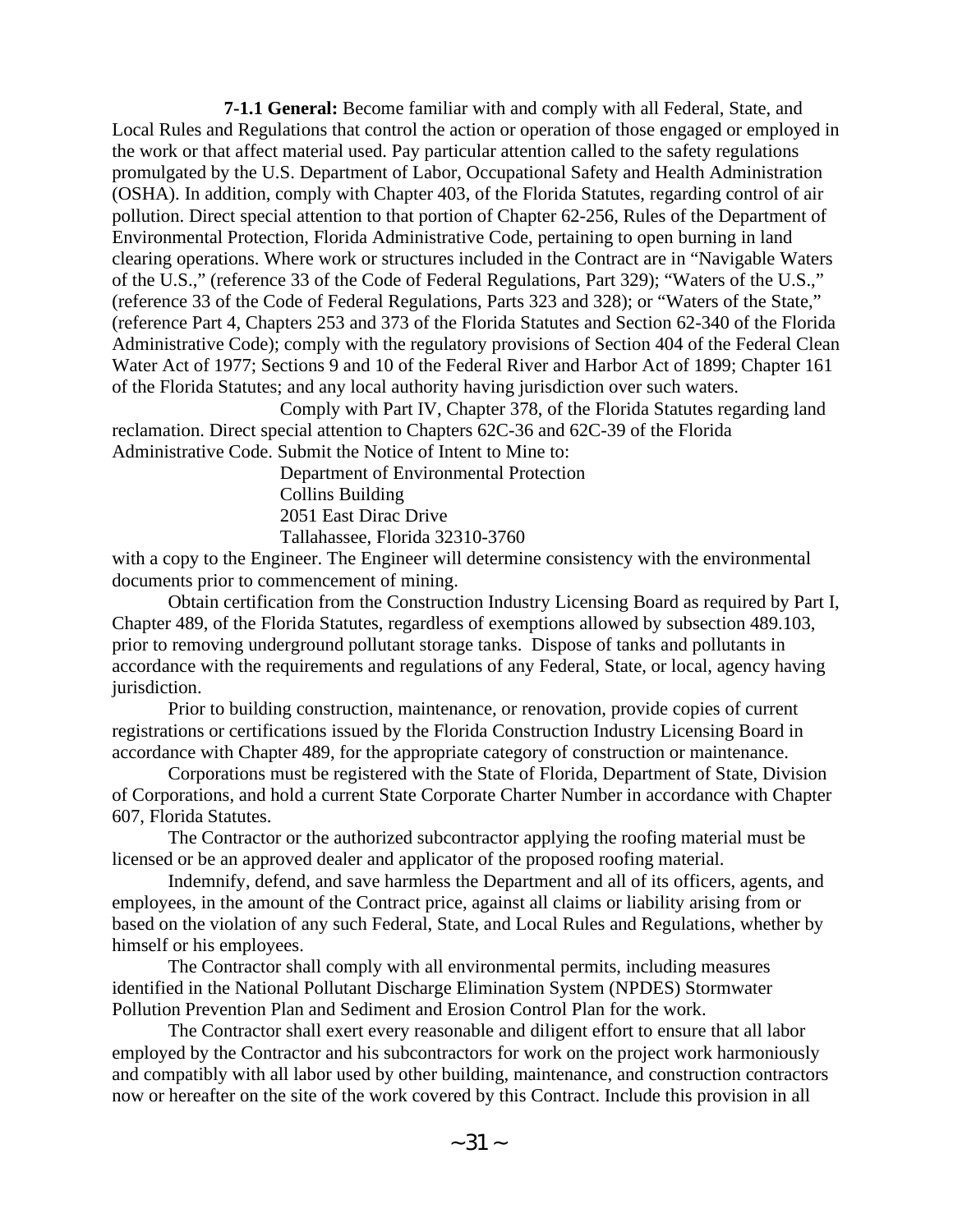subcontracts and require all subcontractors to include it in their subcontracts with others. However, do not interpret or enforce this provision so as to deny or abridge, on account of membership or non-membership in any labor union or labor organization, the right of any person to work as guaranteed by Article I, Section 6 of the Florida Constitution.

Comply with Chapter 556 of the Florida Statutes during the performance of excavation or demolition operations.

The Executive Order 11246 Electronic version, dated September 24, 1965, is posted on the Department's website at the following URL address:

[https://fdotwww.blob.core.windows.net/sitefinity/docs/default](https://fdotwww.blob.core.windows.net/sitefinity/docs/default-source/programmanagement/implemented/urlinspecs/files/deo112468a91904c88e94148b94569982fdff3d2.pdf?sfvrsn=6b78d1d6_2)[source/programmanagement/implemented/urlinspecs/files/deo112468a91904c88e94148b945699](https://fdotwww.blob.core.windows.net/sitefinity/docs/default-source/programmanagement/implemented/urlinspecs/files/deo112468a91904c88e94148b94569982fdff3d2.pdf?sfvrsn=6b78d1d6_2) [82fdff3d2.pdf?sfvrsn=6b78d1d6\\_2.](https://fdotwww.blob.core.windows.net/sitefinity/docs/default-source/programmanagement/implemented/urlinspecs/files/deo112468a91904c88e94148b94569982fdff3d2.pdf?sfvrsn=6b78d1d6_2).

Take responsibility to obtain the information posted on this website up through five calendar days before the opening of bids and comply with the provisions contained in Executive Order 11246.

If the Department's website cannot be accessed, contact the Department's Specifications Office Web Coordinator at (850) 414-4101.

**7-1.2 Plant Quarantine Regulations:** The U.S. Department of Agriculture and the Florida Department of Agriculture and Consumer Services have issued quarantine regulations pertaining to control of the nematodes of citrus, Rule 5B-44, Florida Administrative Code, and other plant pests. Contact the local (or other available) representatives of the Animal and Plant Health Inspection Service of the U.S. Department of Agriculture, and the Division of Plant Industry of the Florida Department of Agriculture and Consumer Services to ascertain all current restrictions regarding plant pests that are imposed by these agencies. Keep advised of current quarantine boundary lines throughout the maintenance period.

These restrictions may affect operations in connection with such items as clearing and grubbing, earthwork, grassing and mulching, sodding, landscaping, and other items which might involve the movement of materials containing plant pests across quarantine lines.

Obtain quarantine regulations and related information from the following:

Animal and Plant Health Inspection Service U.S. Department of Agriculture 3029 Lake Alfred Road Winter Haven, Florida 33881

Director, Division of Plant Industry Florida Department of Agriculture and Consumer Services Post Office Box 147100 Gainesville, Florida 32614-7100

**7-1.3 Introduction or Release of Prohibited Aquatic Plants, Plant Pests, or Noxious Weeds:** Do not introduce or release prohibited aquatic plants, plant pests, or noxious weeds into the project limits as a result of clearing and grubbing, earthwork, grassing and mulching, sodding, landscaping, or other such activities. Immediately notify the Engineer upon discovery of all prohibited aquatic plants, plant pests, or noxious weeds within the project limits. Do not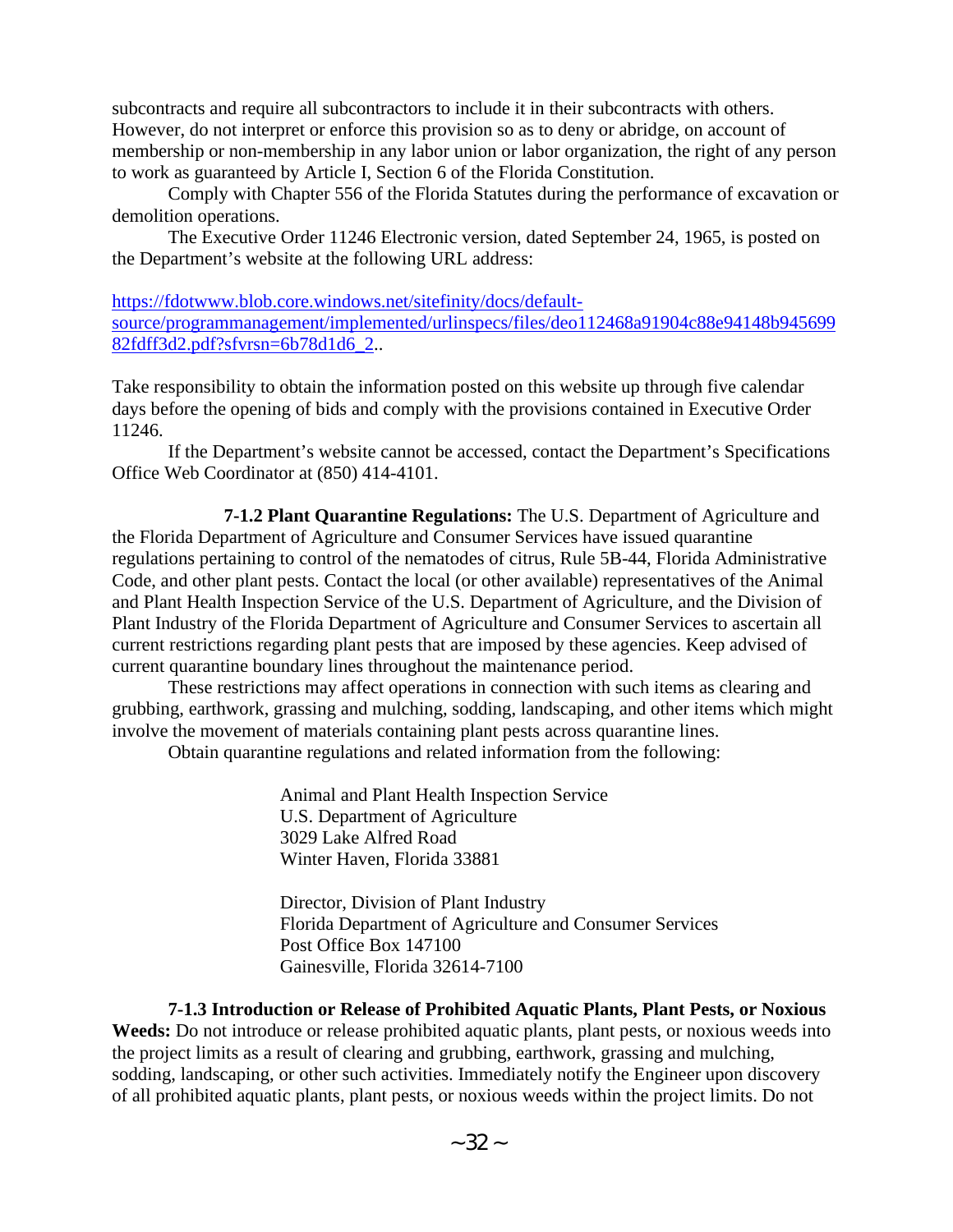move prohibited aquatic plants, plant pests, or noxious weeds within the project limits or to locations outside of the project limits without the Engineer's permission. Maintain all borrow material brought onto the project site free of prohibited aquatic plants, plant pests, noxious weeds, and their reproductive parts. Refer to Rule 5B-64 and Rule 5B-57, of the Florida Administrative Code for the definition of prohibited aquatic plants, plant pests, and noxious weeds.

**7-1.4 Compliance with Federal Endangered Species Act and other Wildlife Regulations:** The Federal Endangered Species Act requires that the Department investigate the potential impact to a threatened or endangered species prior to initiating an activity performed in conjunction with a highway construction project. If the Department's investigation determines that there is a potential impact to a protected, threatened or an endangered species, the Department will conduct an evaluation to determine what measures may be necessary to mitigate such impact. When mitigation measures and/or special conditions are necessary, these measures and conditions will be addressed in the Contract Documents or in permits as identified in 7-2.1.

In addition, in cases where certain protected, threatened, or endangered species are found or appear within close proximity to the project boundaries, the Department has established guidelines that will apply when interaction with certain species occurs, absent of any special mitigation measures or permit conditions otherwise identified for the project.

These guidelines are posted at the following URL address:

[https://fdotwww.blob.core.windows.net/sitefinity/docs/default-](https://fdotwww.blob.core.windows.net/sitefinity/docs/default-source/programmanagement/implemented/urlinspecs/files/endangeredwildlifeguidelines.pdf?sfvrsn=e27baf3f_2)

[source/programmanagement/implemented/urlinspecs/files/endangeredwildlifeguidelines.pdf?sfvr](https://fdotwww.blob.core.windows.net/sitefinity/docs/default-source/programmanagement/implemented/urlinspecs/files/endangeredwildlifeguidelines.pdf?sfvrsn=e27baf3f_2) [sn=e27baf3f\\_2.](https://fdotwww.blob.core.windows.net/sitefinity/docs/default-source/programmanagement/implemented/urlinspecs/files/endangeredwildlifeguidelines.pdf?sfvrsn=e27baf3f_2)

Take responsibility to obtain this information and take all actions and precautions necessary to comply with the conditions of these guidelines during all project activities.

Prior to establishing any off-project activity in conjunction with a project, notify the Engineer of the proposed activity. Covered activities include but are not necessarily limited to borrow pits, concrete or asphalt plant sites, disposal sites, field offices, and material or equipment storage sites. Include in the notification the Financial Project ID, a description of the activity, the location of the site by township, range, section, county, and city, a site location map including the access route, the name of the property owner, and a person to contact to arrange a site inspection. Provide this notification at least 30 days in advance of planned commencement of the off-site activity, to allow for the Department to conduct an investigation without delaying job progress.

Do not perform any off-project activity without obtaining written clearance from the Engineer. In the event the Department's investigation determines a potential impact to a protected, threatened, or endangered species and mitigation measures or permits are necessary, coordinate with the appropriate resource agencies for clearance, obtain permits and perform mitigation measures as necessary. Immediately notify the Engineer in writing of the results of this coordination with the appropriate resource agencies. Additional compensation or time will not be allowed for permitting or mitigation, associated with Contractor initiated off-project activities.

**7-1.5 Occupational Safety and Health Requirements:** The Contractor shall take all precautions necessary for the protection of life, health, and general occupational welfare of all persons, including employees of both the Contractor and the Department, until the Contractor has completed the work required under the Contract as provided in 5-10 and 5-11.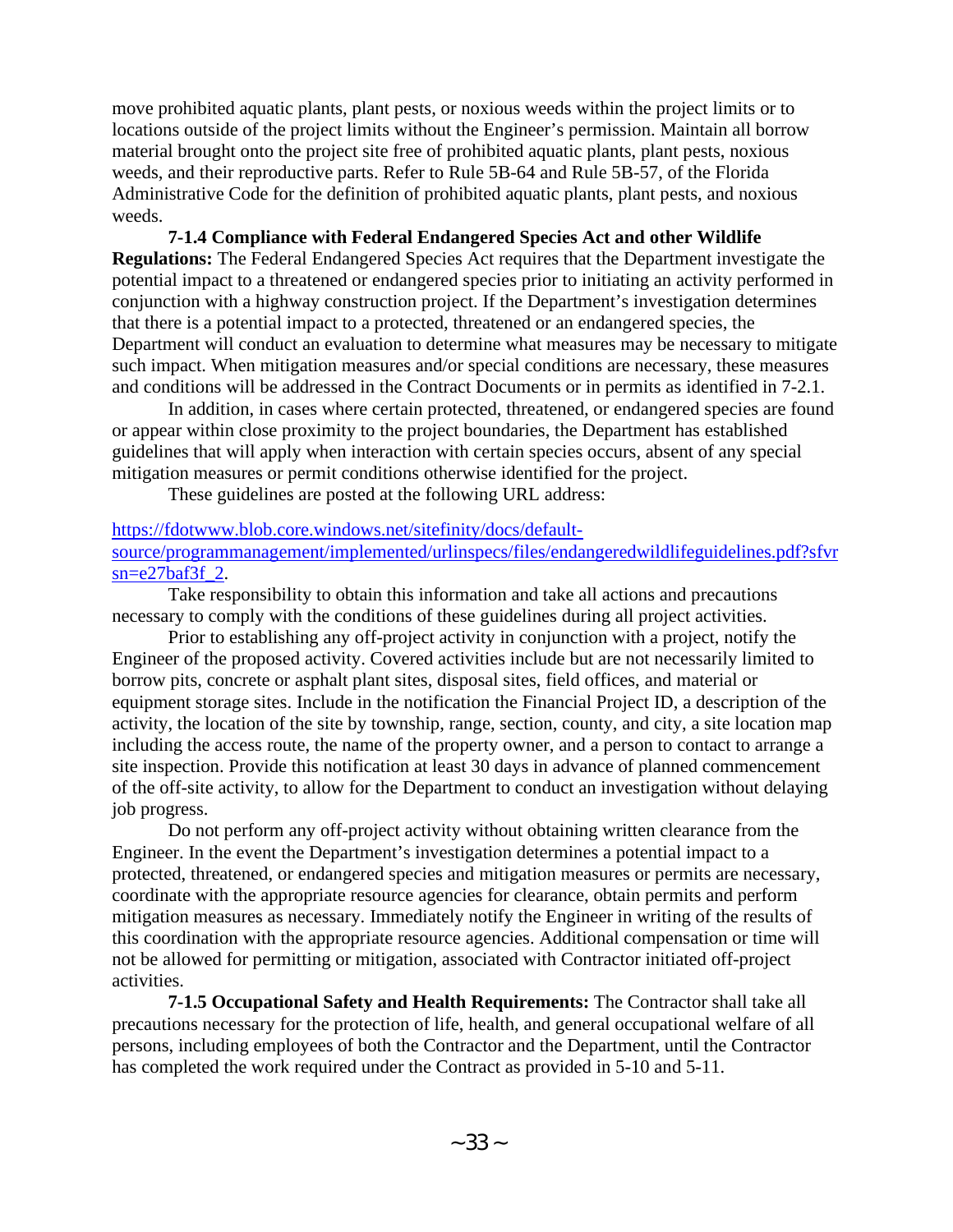Comply at all times with applicable Federal, State, and local laws, provisions, and policies governing safety and health, including 29 CFR 1926, including all subsequent revisions and updates.

**7-1.6 Discovery of an Unmarked Human Burial:** When an unmarked human burial is discovered, immediately cease all activity that may disturb the unmarked human burial and notify the Engineer. Do not resume activity until specifically authorized by the Engineer.

## **7-1.7 Insecticides, Herbicides, and Fertilizers:**

**7-1.7.1 Insecticides, Herbicides** Use products found on the following website, [http://state.ceris.purdue.edu/,](http://state.ceris.purdue.edu/) approved by the Florida Department of Agriculture and Consumer Services. The use of restricted products is prohibited. Do not use any products in the sulfonylurea family of chemicals. Herbicide application by broadcast spraying is not allowed.

Procure any necessary licenses, pay all charges and fees, and give all notices necessary for lawful performance of the work.

All insecticides and herbicides must be applied by, or directly supervised by, an employee who possesses a current Florida Department of Agriculture Commercial Applicator's license with the categories of licensure in Right-of-Way Pest Control and Aquatic Pest Control. Provide a copy of current certificates, upon request, to the Engineer.

Ensure that employees who work with herbicides comply with all applicable Federal, State, and local regulations.

Comply with all regulations and permits issued by any regulatory agency within whose jurisdiction work is being performed. Post all permit placards in a protected, conspicuous location at the work site.

Acquire any permits required for work performed on the rights-of-way within the jurisdiction of National Forests in Florida. Contact the Local National Forest Ranger District, or the United States Department of Agriculture (USDA) office for the proper permits and subsequent approval.

Acquire all permits required for aquatic plant control as outlined in Chapter 62C-20, Florida Administrative Code Rules of the Florida Department of Environmental Protection. Contact the Regional Field Office of Bureau of Invasive Plant Management of the Florida Department of Environmental Protection for proper permits and subsequent approval. If application of synthetic organo-auxin herbicides is necessary, meet the requirements of Chapter 5E-2, Florida Administrative Code.

# **7-1.7.2 Fertilizer:**

 Ensure that all employees applying fertilizer, have been trained and certified though the Green Industries (GI) BMP Program and possess a current Florida Department of Agriculture and Consumer Services Commercial Applicator license in accordance with Section 482.1562, F.S. Upon request, submit the current certificates to the Engineer.

**7-1.8 Compliance with Section 4(f) of the USDOT Act:** Section 4(f) of the USDOT Act prohibits the U. S. Secretary of Transportation from approving a project which requires the use of publicly owned land of a public park, recreation area or a wildlife and waterfowl refuge, or of any historic site of national, state, or local significance unless there is no prudent or feasible alternative to using that land and the program or project includes all possible planning to minimize the harm to the site resulting from the use.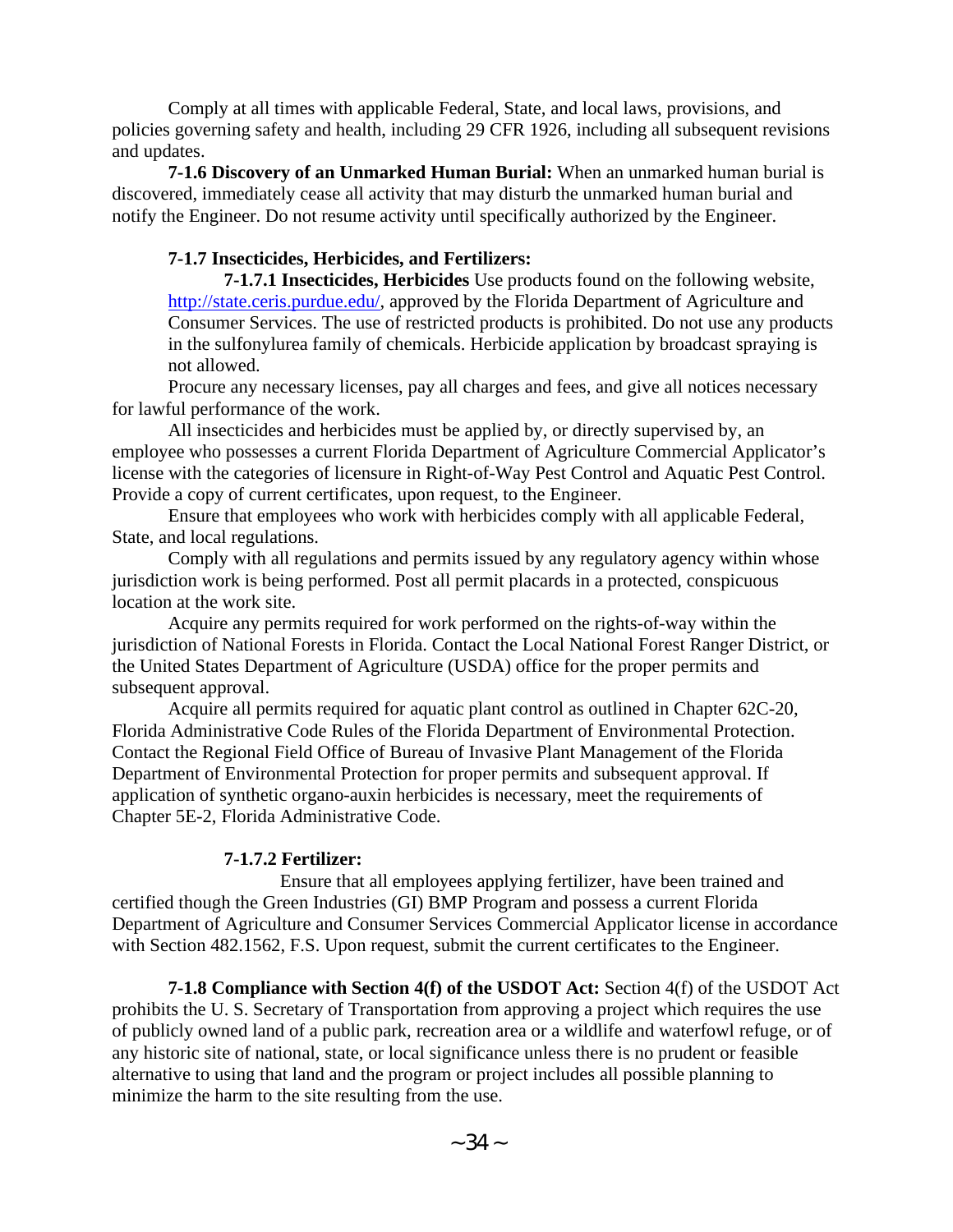Before undertaking any off-project activity associated with any federally assisted undertaking, ensure that the proposed site does not represent a public park, recreation area, wildlife or waterfowl refuge, or a historic site (according to the results of the Cultural Resources Survey discussed in 120-6.2). If such a site is proposed, notify the Engineer, and provide a description of the proposed off-site activity, the Financial Project ID, the location of the site by township, range, section, a county, or city map showing site location and including the access route and the name of the property. It is the Contractor's responsibility to submit justification for use of Section 4(f) property that is sufficient for the Florida Department of Transportation and the Federal Highway Administration to make a Section 4(f) determination. Submit this notification sufficiently in advance of planned commencement of the off-site activity to allow a reasonable time for the Engineer to conduct an investigation without delaying job progress. Do not begin any off-project activity without obtaining written clearance from the Engineer.

### **7-1.9 Florida Minority Business Loan Mobilization Program: (Not included)**

## **7-2 Permits and Licenses.**

**7-2.1 General:** Except for permits procured by the Department, as incorporated by Special Provision expanding this Subarticle, if any, procure all permits and licenses, pay all charges and fees, and give all notices necessary and incidental to the due and lawful prosecution of the work.

The Department will also acquire any modifications or revisions to an original permit incorporated by Special Provision to this Subarticle when the Contractor requires such modifications or revisions to complete the construction operations specified in the Plans or Special Provisions and within the right-of-way limits.

Acquire all permits for work performed outside the right-of-way or easements for the project.

In carrying out the work in the Contract, when under the jurisdiction of any environmental regulatory agency, comply with all regulations issued by such agencies and with all general, special, and particular conditions relating to construction activities of all permits issued to the Department as though such conditions were issued to the Contractor. Post all permit placards in a protected location at the worksite.

In case of a discrepancy between any permit condition and other Contract Documents, the more stringent condition shall prevail.

**7-2.2 Work or Structures in Navigable Waters of the U.S., Waters of the U.S., and**  Waters of the State: In general, one or more governmental agencies will exercise regulatory authority over work or structures, including related construction operations, in all tidal areas (Channelward of the mean high water lines on the Atlantic and Gulf Coast); in the ocean and gulf waters to the outer limits of the continental shelf; in all rivers, streams, and lakes to the ordinary high water line; in marshes and shallows that are periodically inundated and normally characterized by aquatic vegetation capable of growth and reproduction; in all artificially created channels and canals used for recreational, navigational, or other purposes that are connected to navigable waters; and in all tributaries of navigable waters up to their headwaters.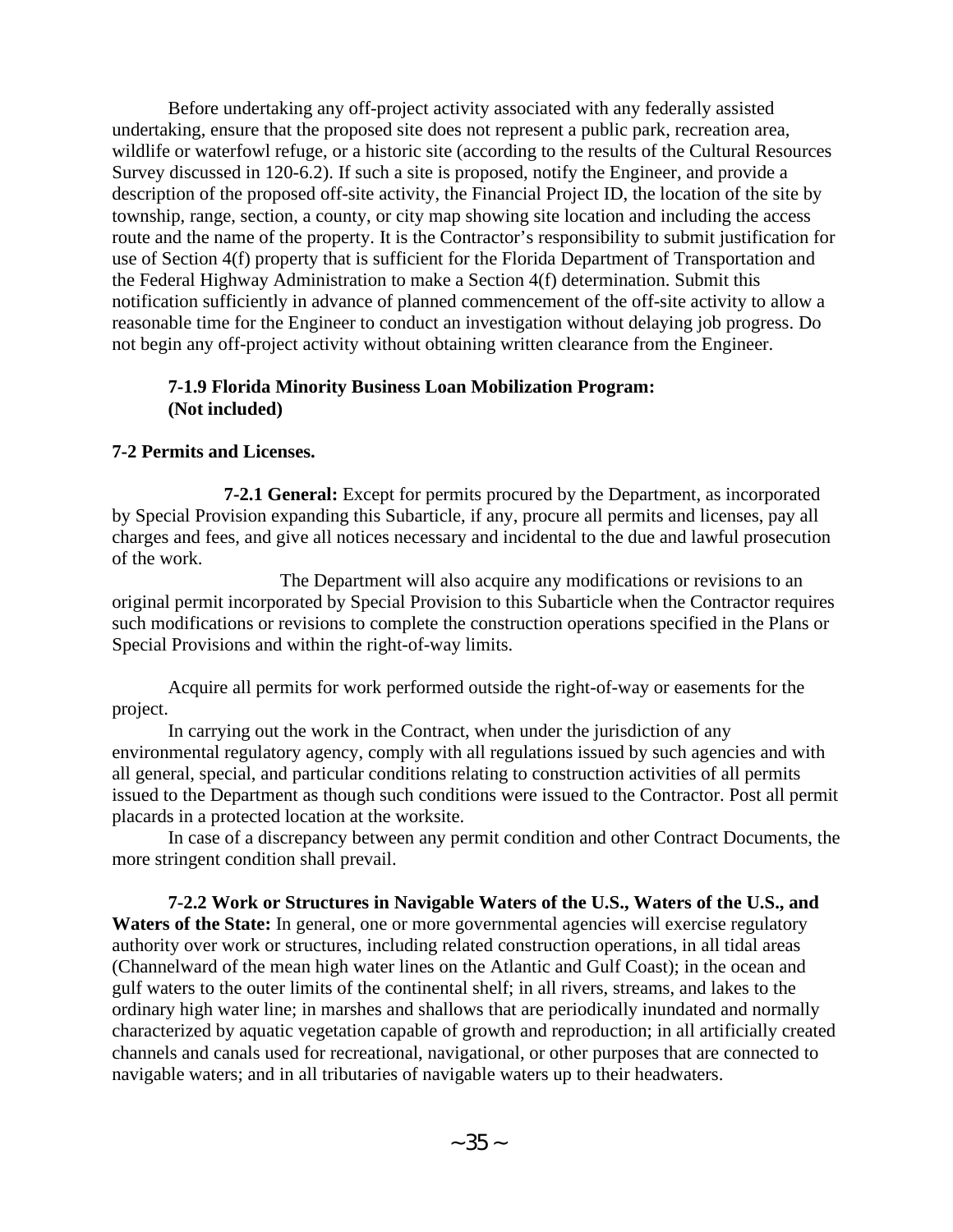Whenever the work under or incidental to the Contract requires structures or dredge/fill/construction activities in "Navigable Waters of the U.S.," "Waters of the U.S.," and "Waters of the State," the Federal, State, county, and local regulatory agencies may require the Department to obtain a permit. For such dredge/fill /construction specified in the Plans to be accomplished within the limits of the project, or for any dredge/fill/construction within the limits of Department-furnished borrow areas, the Department will procure the necessary permits prior to advertising for bids.

## . **7-2.3 As-Built Drawings and Certified Surveys:**

 **7-2.3.1 Surface Water Management Systems for Water Management** 

**Districts:** As a condition precedent to the end of the original Contract period or subsequent renewal periods, submit to the Engineer the as-built drawings and a certified survey verifying the as-built conditions for all installed and constructed surface water management systems. The asbuilt drawings and certified survey must be PDF files in the same scale as the Contract Plans, formatted on 11 inch by 17-inch sheets, and satisfy all the requirements and special conditions listed in the Water Management District's Environmental Resource Permit (ERP) and any applicable local permit. The as-built drawings and certified survey must be signed and sealed by an appropriately licensed professional registered in the State of Florida.

If the ERP does not contain specific requirements, submit as-built drawings with the following information as a minimum:

 1. Discharge structures: structure identification number, type, locations (latitude and longitude), dimensions and elevations of all, including weirs, bleeders, orifices, gates, pumps, pipes, and oil and grease skimmers.

 2. Side bank and underdrain filters, or exfiltration trenches: locations, dimensions, and elevations of all, including clean-outs, pipes, connections to control structures and points of discharge to receiving waters.

 3. Storage areas for treatment and attenuation: storage area identification number, dimensions, elevations, contours, or cross-sections of all, sufficient to determine stage-storage relationships of the storage area and the permanent pool depth and volume below the control elevation for normally wet systems.

 4. System grading: dimensions, elevations, contours, final grades, or cross-sections to determine contributing drainage areas, flow directions and conveyance of runoff to the system discharge points.

 5. Conveyance: dimensions, elevations, contours, final grades, or cross-sections of systems utilized to divert off-site runoff around or through the new system.

6. Water levels: existing water elevations and the date determined.

 7. Benchmarks: location and description (minimum of one per major water control structure).

 **7-2.3.2 Bridge Clearances for Projects under the Authority of a U.S. Coast Guard Permit:** As a condition precedent to the end of the original Contract period or subsequent renewal periods, submit to the Engineer a certified survey verifying the as-built clearances described in the U.S. Coast Guard Owner's Certification of Bridge Completion. The certified survey must be signed and sealed by a Professional Engineer or Professional Surveyor and Mapper registered in the State of Florida.

 **7-2.3.3 Projects Under the Authority of a U.S. Army Corps of Engineers** 

**Permit:** As a condition precedent to the end of the original Contract period or subsequent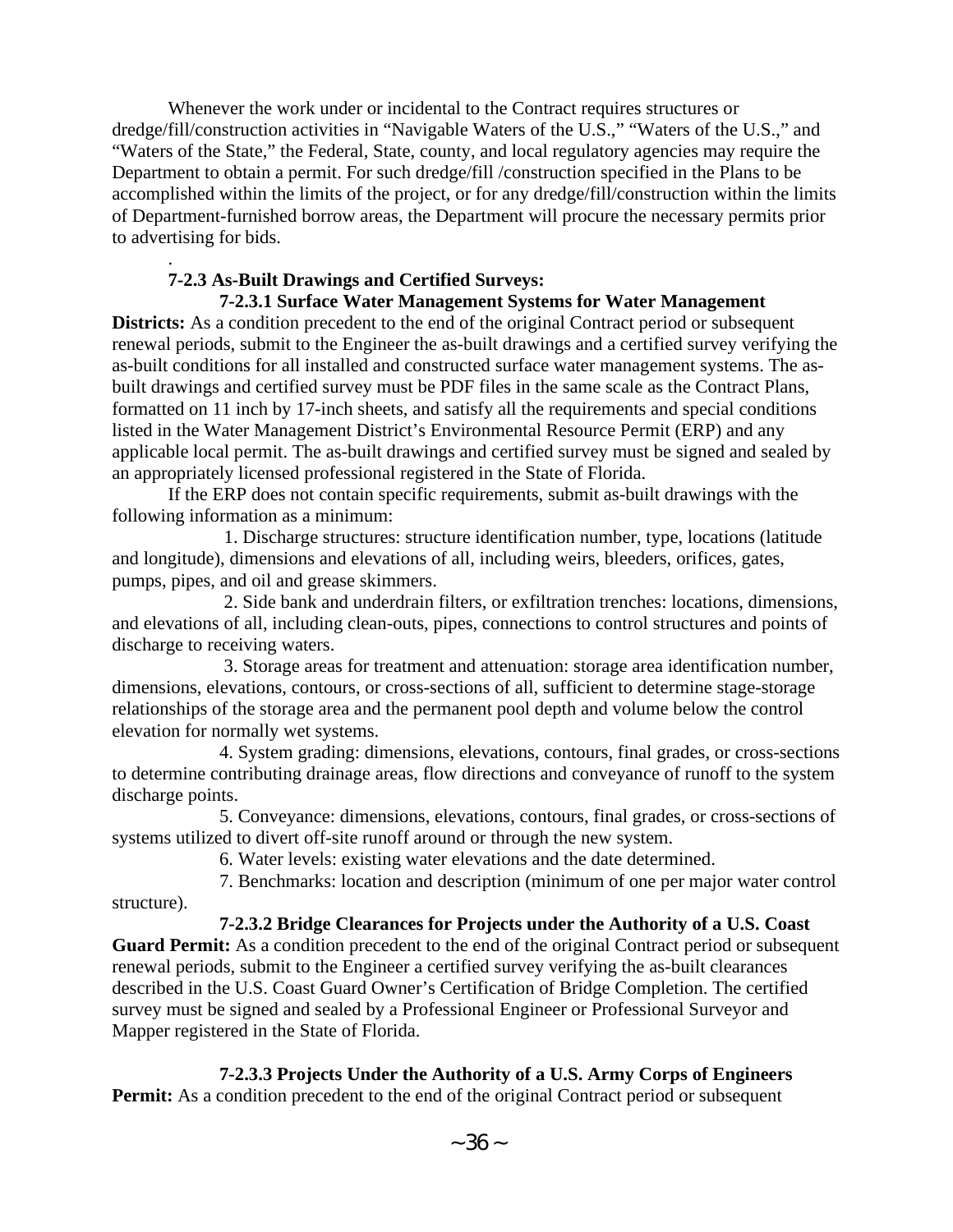renewal periods, submit to the Engineer three copies of as-built drawings and a certified survey verifying the as-built conditions. The as-built drawings and certified survey must be submitted in PDF files formatted in the same scale as the Contract Plans, formatted on 11 inch by 17-inch sheets, and satisfy all of the requirements and special conditions listed in the U.S. Army Corps of Engineers permit. The as-built drawings and certified survey must be signed and sealed by a Professional Engineer or Professional Surveyor and Mapper registered in the State of Florida.

### **7-3 Patented Devices, Materials and Processes.**

Include all royalties and costs arising from patents, trademarks, and copyrights, in any way involved in the work in the Contract price. Whenever using any design, device, material, or process covered by letters patent or copyright, obtain the right for such use by suitable legal agreement with the patentee or owner of the copyright. File a copy of such agreement with the Engineer. However, whether or not such agreement is made or filed as noted, the Contractor and the surety in all cases shall indemnify, defend, and save harmless, the Department from all claims for infringement by reason of the use of any such patented design, device, material, or process on work under the Contract, and shall indemnify the Department for all costs, expenses, and damages that it may be obliged to pay by reason of any such infringement, at any time during the prosecution or after the completion of the work.

## **7-4 Right-of-Way Furnished by the Department.**

Except as otherwise stipulated in these Specifications or as shown in the Plans, the Department will furnish all rights-of-way necessary for the proper completion of the work at no expense to the Contractor.

Should Department-furnished areas for obtaining borrow material, contain limerock material do not remove such material from the pit unless the Engineer gives specific approval.

Use of Department owned right-of-way for the purpose of equipment or material storage, lay-down facilities, pre-cast material fabrication sites, batch plants for the production of asphalt, concrete or other construction or maintenance related materials, or other similar activities, shall require advance written approval by the Department prior to making use of said Department owned right of way. Use of Department owned right of way for these purposes is expressly limited to the storage of equipment and materials for the Project or production of materials or products for the Project.

## **7-5 Restoration of Surfaces Opened by Permit.**

Upon the presentation of a duly authorized and satisfactory permit that provides that all necessary repair work will be paid for by the party holding such permit, the Engineer may authorize the Contractor to allow parties bearing such permits to make openings in the highway. Upon the Engineer's written order, perform, in an acceptable manner, all necessary repairs due to such openings, and such necessary work that the Engineer orders, subject to the same conditions as the original work performed. The Department will pay the Contractor for such work either under applicable Contract items or in accordance with 4-4 when Contract items are not applicable.

## **7-6 Sanitary Provisions.**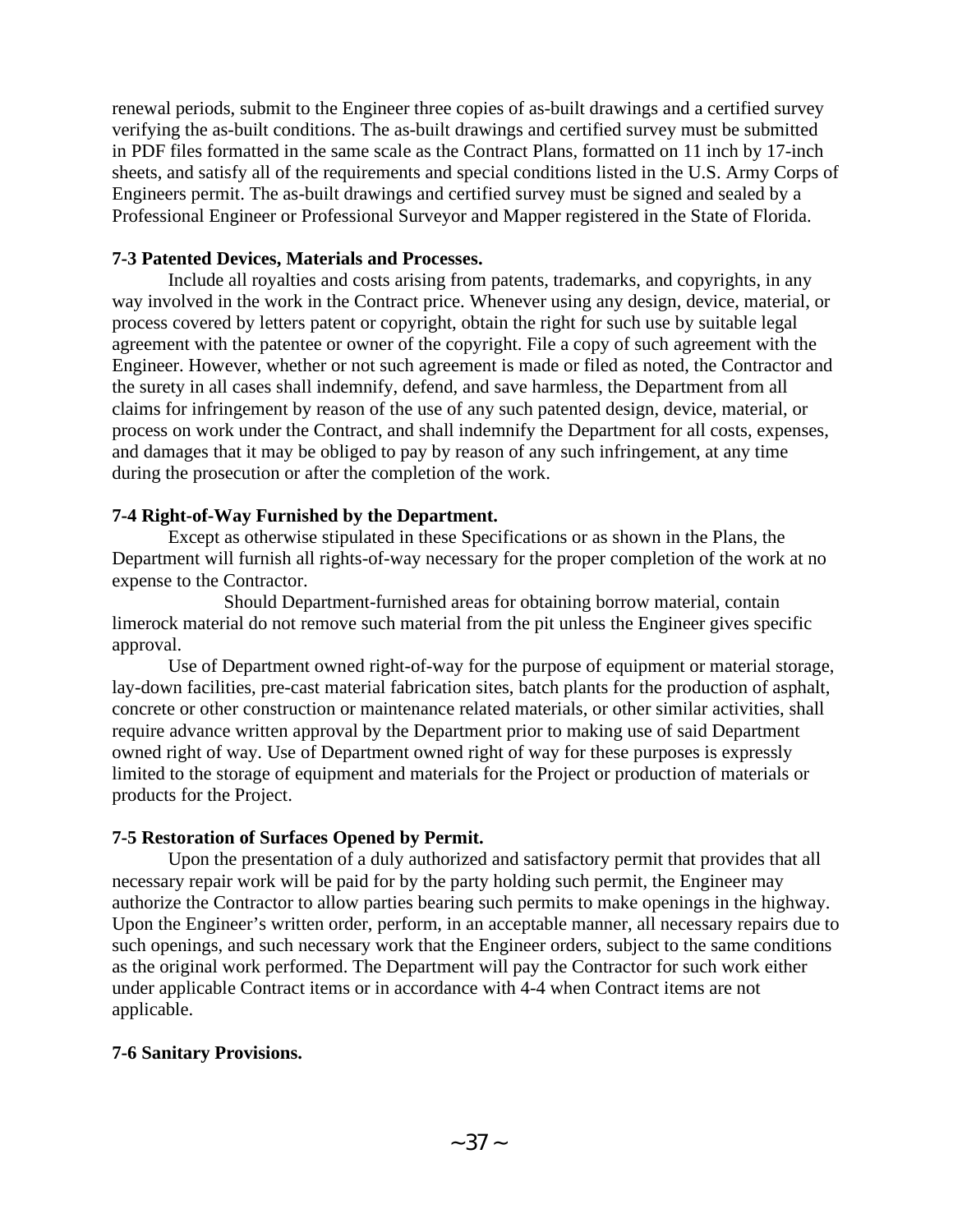The Contractor shall provide and maintain, in a neat and sanitary condition, such accommodations for the use of his employees as are necessary to comply with the requirements and regulations of the State and local boards of health. Commit no public nuisance.

# **7-7 Control of the Contractor's Equipment.**

**7-7.1 Traffic Interference:** Do not allow equipment, while it is on or traversing a road or street, to unreasonably interfere with traffic.

**7-7.2 Overloaded Equipment:** Do not operate on any road, street, or bridge, including a Department owned temporary bridge, any hauling unit or equipment loaded in excess of: (1) the maximum weights specified in the Florida Highway Patrol, Commercial Motor Vehicle Manual (Trucking Manual), or (2) lower weight limits legally established and posted for any section of road or bridge by the Department or local authorities. The governmental unit having jurisdiction over a particular road or bridge may provide exceptions by special permit under the provisions of 7-7.3. This restriction applies to all roads and bridges inside and outside the Contract limits as long as these roads and bridges are open for public use. The Contractor may overload roads and bridges which are to be demolished after they are permanently closed to the public. The Contractor is responsible for all loss or damages resulting from equipment operated on a structure permanently closed to the public.

**7-7.3 Crossings:** Where it is necessary to cross an existing road or street, including specifically the existing traveled lanes of a divided highway within the limits of the project, obtain permits from the Department, for crossing overloaded or oversized equipment. Cross existing roads or streets only at Engineer-designated points. The Engineer may require the Contractor to protect the pavement or Roadway at the crossing by using lumber, planks, or fill. Movement of equipment around the project site must be in accordance with requirements of the Standard Plans and not create an undue hazard to the traveling public or workers. Provide flagging and watchman service, or approved signal devices, for the protection of traffic at all such crossings, in accordance with an approved written plan for that activity.

**7-7.4 Protection from Damage by Tractor-Type Equipment:** Take positive measures to ensure that tractor-type equipment does not damage the road. If any such damage should occur, repair it without delay, at no expense to the Department and subject to the Engineer's approval.

**7-7.5 Contractor's Equipment on Bridge Structures:** The Contractor's Engineer of Record shall analyze the effect of imposed loads on bridge structures, within the limits of the Contract, resulting from the following operations:

(1) Overloaded Equipment as defined in 7-7.2:

(a) Operating on or crossing over completed bridge structures.

(b) Operating on or crossing over partially completed bridge structures.

(2) Equipment within legal load limits:

 (a) Operating on or crossing over partially completed bridge structures. (3) Construction and Maintenance cranes:

(a) Operating on completed bridge structures.

(b) Operating on partially completed bridge structures.

Any pipe culvert(s) or box culvert(s) qualifying as a bridge under 1-3 is excluded from the requirements above.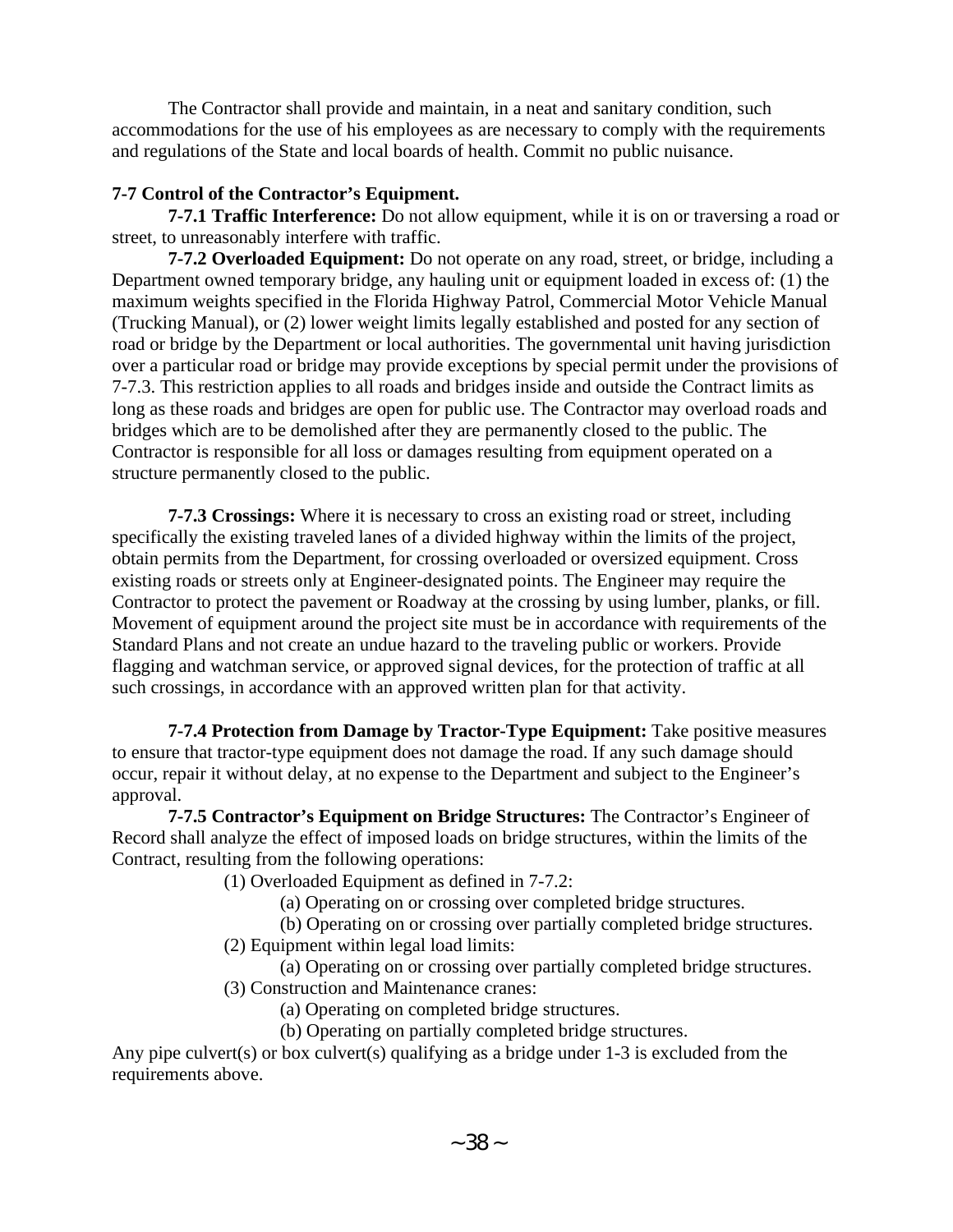A completed bridge structure is a bridge structure in which all elemental components comprising the load carrying assembly have been completed, assembled, and connected in their final position. The components to be considered shall also include any related members transferring load to any bridge structure.

The Contractor's Engineer of Record shall determine the effect that equipment loads have on the bridge structure and develop the procedures for using the loaded equipment without exceeding the structure's design load capacity. Submit to the Department for approval of the design calculations, layout drawings, and erection drawings showing how the equipment is to be used so that the bridge structure will not be overstressed. The Contractor's Engineer of Record shall sign and seal the drawings and the cover sheet of the calculations for the Department's Record Set.

**7-7.6 Posting of the Legal Gross Vehicular Weight:** Display the maximum legal gross weight, as specified in the Florida Uniform Traffic Code, in a permanent manner on each side of any dump truck or dump type tractor-trailer unit hauling embankment material, aggregates, road base material, or hot bituminous mixture to the project over any public road or street. Display the weight in a location clearly visible to the scale operator, in numbers that contrast in color with the background and that are readily visible and readable from a distance of 50 feet.

### **7-8 Structures over Navigable Waters.**

**7-8.1 Compliance with Federal and Other Regulations:** When working on structures in, adjacent to, or over, navigable waters, observe all regulations and instructions of Federal and other authorities having control over such waters. Do not obstruct navigation channels without permission from the proper authority and provide and maintain navigation lights and signals in accordance with the Federal requirements for the protection of the structure, of false work, and of navigation.

When working on moveable bridges, requests for temporarily changing the operating requirements for the moveable bridge must be submitted in writing to the appropriate Coast Guard District Bridge Branch, 90 days before the start of any action. For all other bridges, notify the appropriate Coast Guard District Bridge Branch, at least 60 days prior to the start of any operations including construction and 30 days prior to any channel operations, closures, or opening restrictions.

When work platforms are indicated in the permit for construction or maintenance, submit work platform construction plans to the appropriate Coast Guard District for approval. Obtain approval prior to beginning construction on the platform.

**7-8.2 Maintenance of Channel:** Where the work includes the excavation of a channel or other underwater areas to a required section, maintain the section from shoaling or other encroachment until the end of the original contract period or subsequent renewal periods.

 In the event of accidental blocking of the navigation channel, immediately notify the U.S. Coast Guard of the blockage and upon removal of the blockage.

#### **7-9 Use of Explosives.**

When using explosives for the prosecution of the work, exercise the utmost care not to endanger life or property, including new work. The Contractor is responsible for all damage resulting from the use of explosives.

Store all explosives in a secure manner in compliance with all laws and ordinances, and clearly mark all such storage places with the words: "DANGEROUS - EXPLOSIVES". Place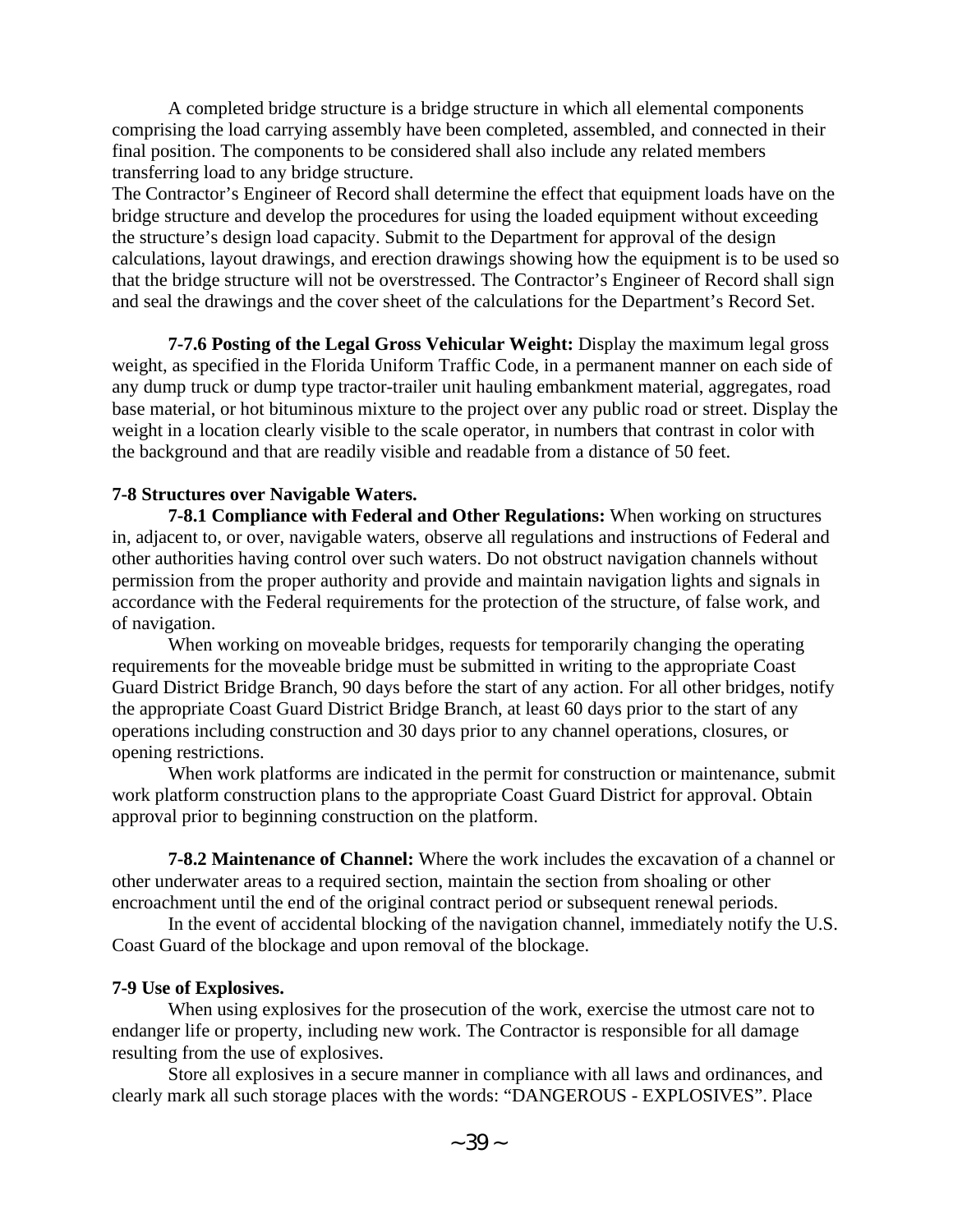such storage in the care of a competent watchman. Where no local laws or ordinances apply, provide storage satisfactory to the Engineer and, in general, not closer than 1,000 feet from the road or from any building, camping area, or place of human occupancy.

Notify each public utility company having structures in proximity to the site of the work of the intention to use explosives. Give such notice sufficiently in advance to enable the companies to take precautionary steps to protect their property from injury.

### **7-10 Forest Protection.**

**7-10.1 Compliance with State and Federal Regulations:** In carrying out work within or adjacent to State or National forests or parks, comply with all of the regulations of the State or Federal authority having jurisdiction, governing the protection of and the carrying out of work in forests or parks, and observe all sanitary laws and regulations with respect to the performance of work in these areas. Keep the areas in an orderly condition, dispose of all refuse, and obtain permits for the construction, installation, and maintenance of any camps, living quarters, stores, warehouses, sanitary facilities, and other structures; all in accordance with the requirements of the forest or park official.

**7-10.2 Prevention and Suppression of Forest Fires:** Take all reasonable precautions to prevent and suppress forest fires. Require employees and subcontractors, both independently and at the request of forest officials, to do all reasonably within their power to prevent and suppress forest fires. Assist in preventing and suppressing forest fires and make every possible effort to notify a forest official at the earliest possible moment of the location and extent of all fires. Extinguish the fire if practicable.

## **7-11 Preservation of Existing Property.**

**7-11.1 General:** Preserve from damage all existing property within the project limits of or in any way affected by the Work, the removal or destruction of which is not specified in the Plans. This applies to, but is not limited to, public and private property, public and private utilities (except as modified by the provisions of 7-11.5), trees, shrubs, crops, sod, signs, monuments, fences, guardrail, pipe and underground structures, Intelligent Transportation Systems (ITS) facilities, traffic control signals and devices, highway lighting, and public highways (except natural wear and tear of highway resulting from legitimate use thereof by the Contractor). Department owned underground facility locations shown in the Plans are approximate. Unless otherwise shown in the Plans, Department owned underground facilities will not be located by the Department nor through notification to "Sunshine 811".

Whenever the Contractor's activities damage such existing property, immediately restore it to a condition equal to or better than that existing at the time such damage occurred, at no expense to the Department. Temporary repairs may be used to immediately restore ITS facilities and traffic control signals and devices. Permanent repairs to ITS facilities and traffic control signals and devices shall be made within 90 days of any temporary repairs and prior to final acceptance of the project. Submit permanent ITS facility repair plans to the Engineer prior to beginning repair work.

Protect existing bridges during the entire maintenance period from damage caused by the Work. Immediately repair, at no expense to the Department, all damage to existing bridges caused by the Work, prior to continuing the Work.

Direct special attention to the protection of all geodetic monuments, horizontal or vertical, and Public Land Survey Corners located within the project. If any geodetic monument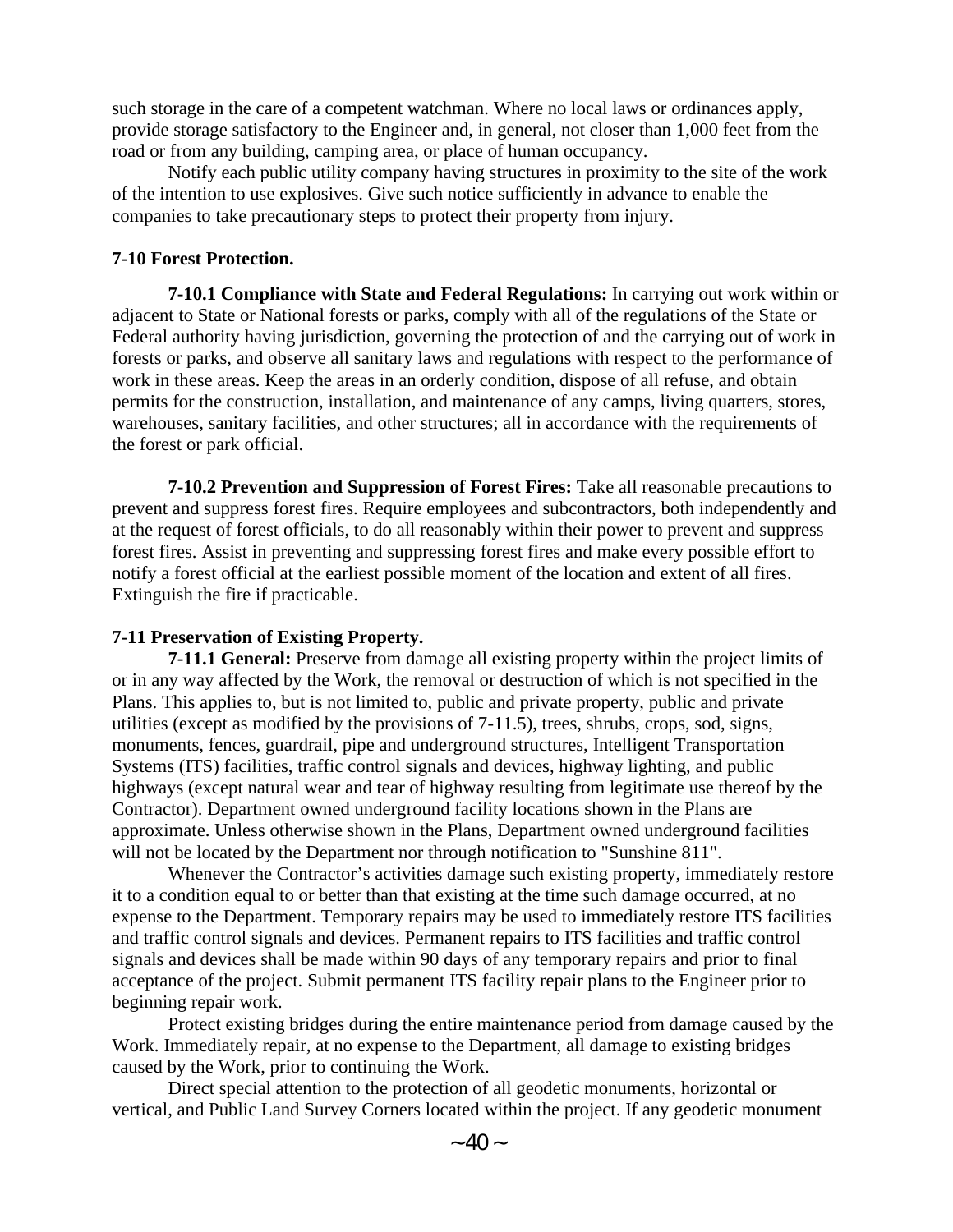or Public Land Survey Corner, located within the project, is at risk of being damaged or destroyed, immediately notify the Engineer. Locate and replace any damaged or destroyed geodetic monuments or Public Land Survey Corners under the direction of a Professional Surveyor and Mapper registered in the State of Florida.

Whenever the actions of a third-party damage such existing property, restore it to a condition equal to or better than that existing at the time such damage occurred. Theft and vandalism are considered damage caused by a third party.

**7-11.2 Failure to Restore Damaged Existing Property:** In case of failure on the part of the Contractor to restore such property, bridge, road, or street, or to make good such damage or injury, the Engineer may, upon 48 hours' notice, proceed to repair, rebuild, or otherwise restore such property, road, or street as may be deemed necessary, and the Department will deduct the cost thereof from any monies due or which may become due the Contractor under the Contract. Nothing in this clause prevents the Contractor from receiving proper compensation for the removal, damage, or replacement of any public or private property, not shown in the Plans, that is made necessary by alteration of grade or alignment. The Engineer will authorize such work, provided that the Contractor, or his employees or agents, have not, through their own fault, damaged such property.

# **7-11.3 Contractor's Use of Streets and Roads:**

 **7-11.3.1 On Systems Other than the State Highway System:** When hauling materials or equipment to the project over roads and bridges on the State Park road system, county road system, or city street system, and such use causes damage, immediately, at no expense to the Department, repair such road or bridge to as good a condition as before the hauling began.

 The Department may modify the above requirement in accordance with any agreement the Contractor might make with the governmental unit having jurisdiction over a particular road or bridge, provided that the Contractor submits written evidence of such agreement to the Engineer.

 **7-11.3.2 On the State Highway System:** The Department is responsible for the repair of any damage that hauling materials to the site causes to roads outside the limits of the project, that are either on the State highway system (roads under the jurisdiction of the Department) or specifically designated in the Plans as haul roads from Department-furnished material pits, except in the event damage is due to failure to comply with 7-7.2. The Contractor is responsible for all damages to any road or bridge caused by the Contractor's failure to comply with 7-7.2.

 **7-11.3.3 Within the Limits of a Maintenance Project:** The Department will not allow the operation of equipment or hauling units of such weight as to cause damage to previously constructed elements of the project, including but not necessarily limited to bridges, drainage structures, base course, and pavement. Do not operate hauling units or equipment loaded in excess of the maximum weights specified in 7-7.2 on existing pavements that are to remain in place (including pavement being resurfaced), cement-treated subgrades and bases, concrete pavement, any course of asphalt pavement, and bridges. The Engineer may allow exceptions to these weight restrictions for movement of necessary equipment to and from its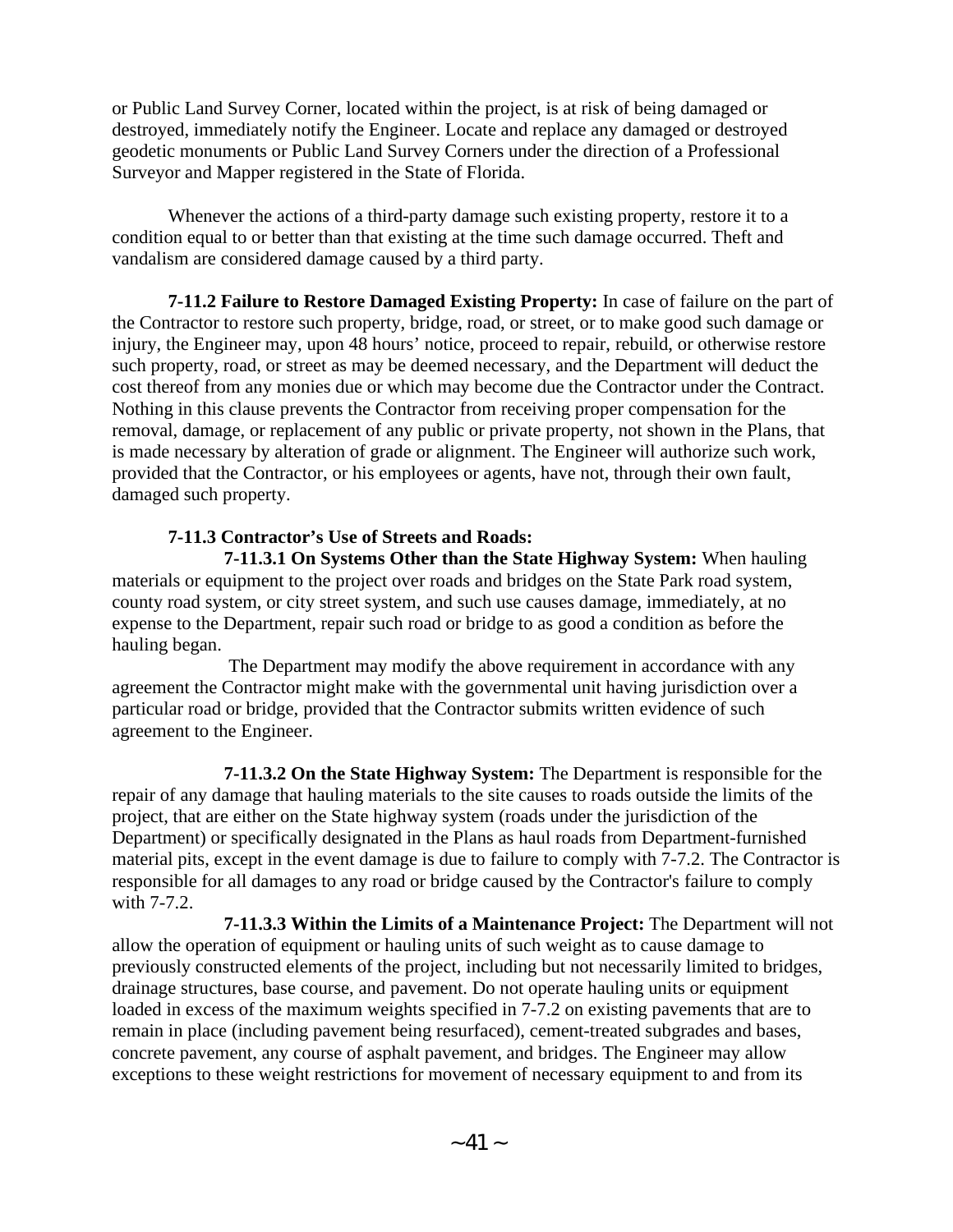worksite, for hauling of offsite fabricated components to be incorporated into the project, and for crossings as specified in 7-7.3.

# **7-11.4 Operations within Railroad Right-of-Way:**

 **7-11.4.1 Notification to the Railroad Company:** Notify the superintendent of the railroad company or Engineer at least 72 hours before beginning any operation within the limits of the railroad right of way; any operation requiring movement of employees, trucks, or other equipment across the tracks of the railroad company at other than an established public crossing; and any other work that may affect railroad operations or property.

# **7-11.4.2 Contractor's Responsibilities:**

Comply with whatever requirements an authorized representative of the railroad company deems necessary in order to safeguard the railroad's property and operations. The Contractor is responsible for all damages, delays, or injuries and all suits, actions, or claims brought on account of damages or injuries resulting from the Contractor's operations within or adjacent to railroad company right of way.

 **7-11.4.3 Watchman or Flagging Services:** The railroad company will furnish protective services (i.e., watchman or flagging services) to ensure the safety of railroad operations during certain periods of the project. The Contractor will reimburse the railroad company for the cost thereof. Schedule work that affects railroad operations so as to minimize the need for protective services by the railroad company.

# **7-11.5 Utilities:**

 **7-11.5.1 Arrangements for Protection or Adjustment:** Do not commence work at points where the construction or maintenance operations are adjacent to utility facilities until all necessary arrangements have been made for removal, temporary removal, relocation, deenergizing, deactivation, or adjustment with the utility facilities owner to protect against damage that might result in expense, loss, disruption of service, or other undue inconvenience to the public or to the owners. The Contractor is solely and directly responsible to the owners and operators of such properties for all damages, injuries, expenses, losses, inconveniences, or delays caused by the Contractor's operations.

Do not request utility removal, temporary removal, relocation, de-energizing, deactivation, or adjustment when work can be accomplished within the utility work schedules. In the event that removal, temporary removal, relocation, de-energizing, deactivation, or adjustment of a utility or a particular sequence of timing in the relocation of a utility is necessary and has not been addressed in a utility work schedule, the Engineer will determine the necessity for any such utility work. Coordinate such work as to cause the least impediment to the overall construction operations and utility service. The Department is not responsible for utility removal, temporary removal, relocation, de-energizing, deactivation, or adjustment work where such work is determined not necessary by the Engineer or done solely for the benefit or convenience of the utility owner or its contractor, or the Contractor.

 **7-11.5.2 Cooperation with Utility Owners:** Cooperate with the owners of all underground or overhead utility lines in their removal and rearrangement operations in order that these operations may progress in a reasonable manner, that duplication or rearrangement work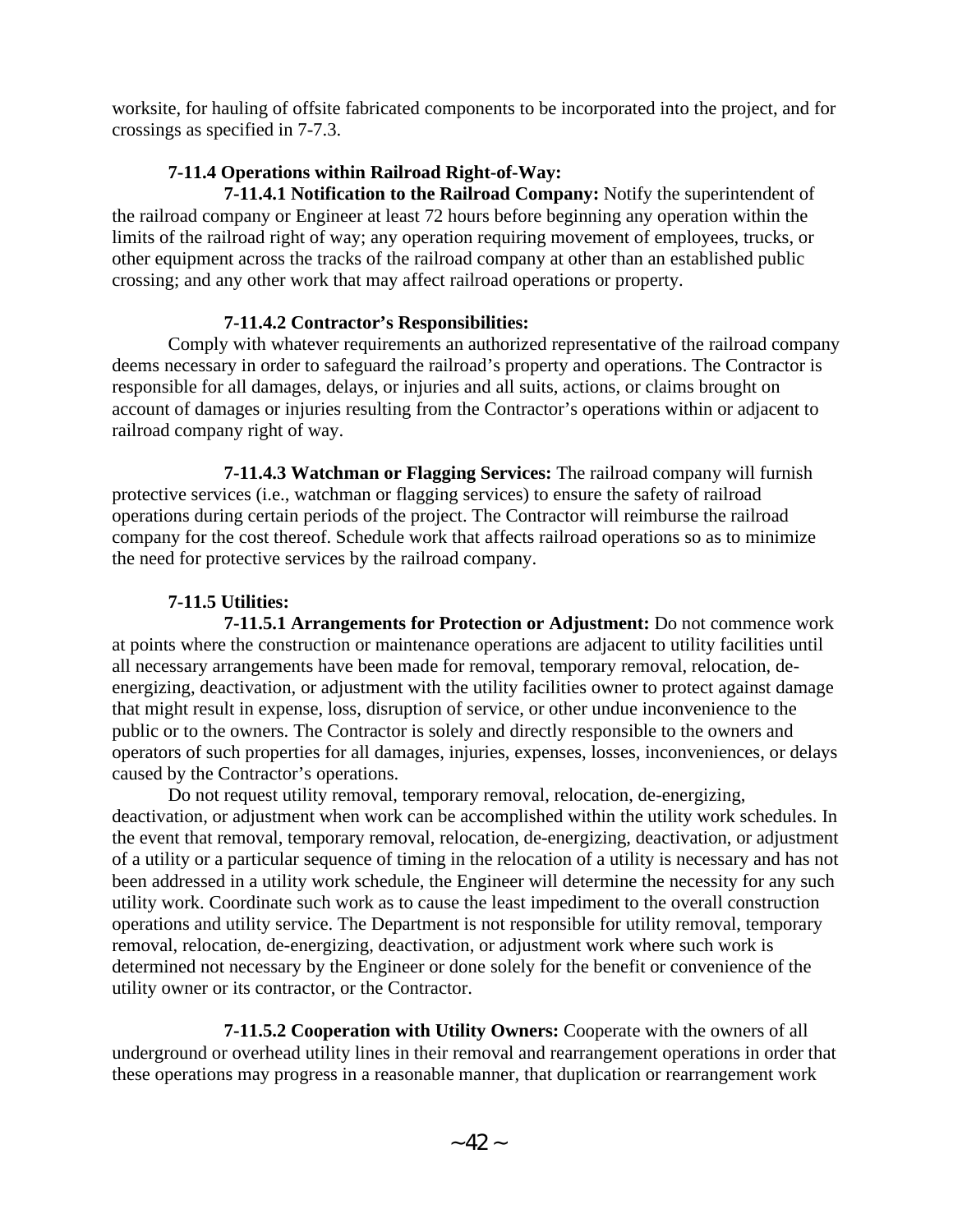may be reduced to a minimum, and that services rendered by the utility owners will not be unnecessarily interrupted.

 In the event of interruption of water or other utility services as a result of accidental breakage, exposure, or lack of support, promptly notify the proper authority and cooperate with the authority in the prompt restoration of service. If water service is interrupted and the Contractor is performing the repair work, the Contractor shall work continuously until the service is restored. Do not begin work around fire hydrants until the local fire authority has approved provisions for continued service.

 **7-11.5.3 Utility Adjustments:** Certain utility adjustments and reconstruction work may be underway during the progress of the Contract. Cooperate with the various utility construction crews who are maintaining utility service. Exercise due caution when working adjacent to relocated utilities. The Contractor shall repair all damage to the relocated utilities resulting from his operations at no expense to the Department. The requirements of 7-11.1 and 7- 11.5.2 outline the Contractor's responsibility for of protecting utility facilities.

> **7-11.5.4 Weekly Meetings: (Not included)**

## **7-11.5.5 Florida Gas Transmission Company, LLC (FGT) Facilities: (Not included)**

## **7-12 Responsibility for Damages, Claims, etc.**

**7-12.1 Contractor to Provide Indemnification:** The Contractor shall indemnify and hold harmless the Department, its officers and employees from liabilities, damages, losses, and costs, including, but not limited to, reasonable attorney's fees, to the extent caused by the negligence, recklessness, or intentional wrongful misconduct of the Contractor and persons employed or utilized by the Contractor in the performance of the maintenance Contract. The Contractor shall indemnify and hold harmless Florida Gas Transmission Company, LLC (FGT) from liabilities, damages, losses, and costs, including, but not limited to, reasonable attorney's fees, to the extent caused by the negligence, recklessness, or intentional misconduct of the Contractor and persons employed or utilized by the Contractor in the performance of the Contract or caused by the violation of enforceable environmental statutes, ordinances, rules, orders, or regulations of any governmental entity or agency having jurisdiction resulting from the storage or generation of any hazardous or toxic wastes or substances. Include this provision in all subcontracts and require all subcontractors to include it in their subcontracts with others.

It is specifically agreed between the parties executing this Contract that it is not intended by any of the provisions of any part of the Contract to create in the public or any member thereof, a third-party beneficiary hereunder, or to authorize anyone not a party to this Contract to maintain a suit for personal injuries or property damage pursuant to the terms or provisions of this Contract.

**7-12.2 Guaranty of Payment for Claims:** The Contractor guaranties the payment of all just claims for materials, supplies, tools, or labor and other just claims against him or any subcontractor, in connection with the Contract. The Department's final acceptance and payment does not release the Contractor's bond until all such claims are paid or released.

## **7-13 Insurance.**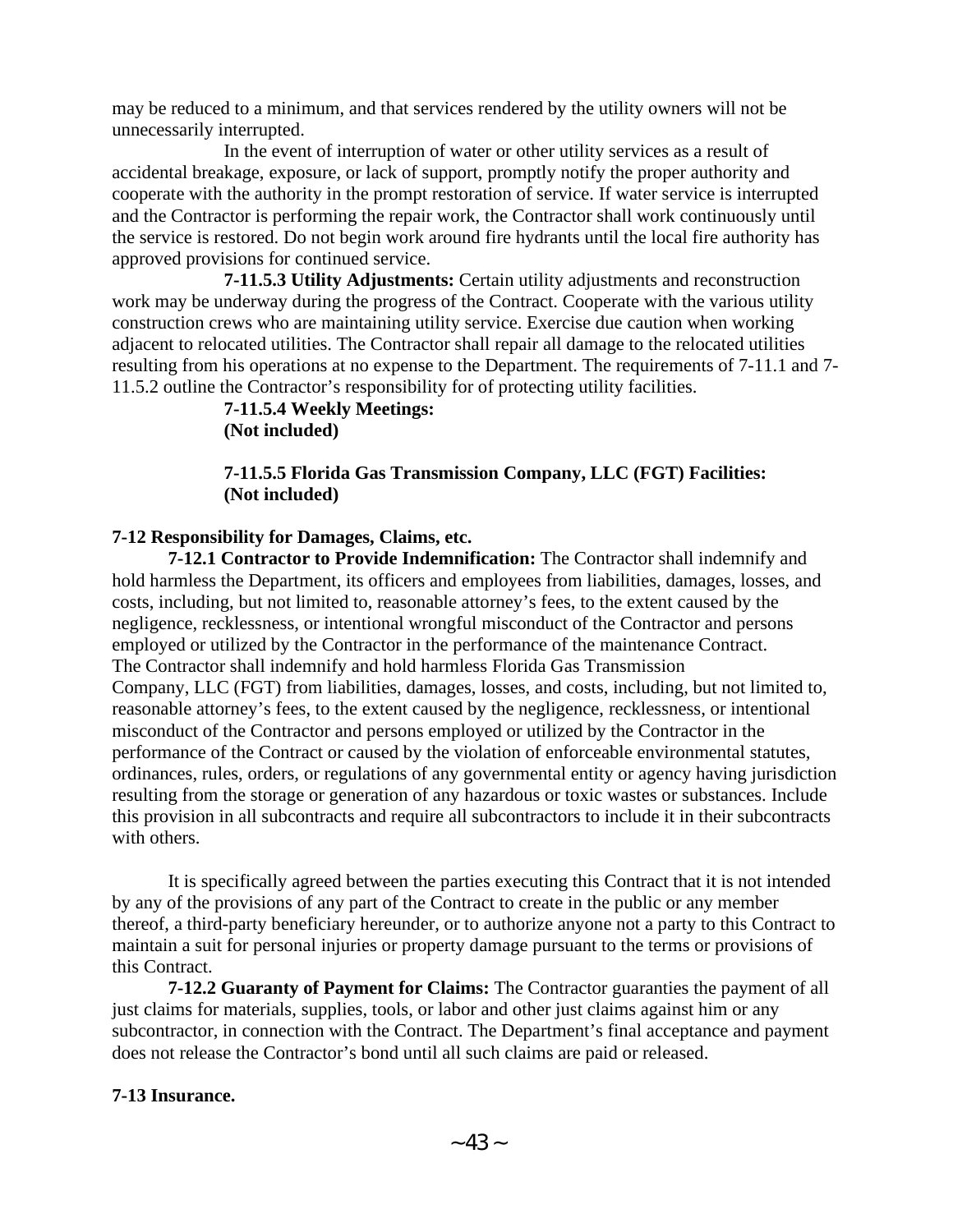The Contractor must have and maintain during the initial term of this Contract and all renewal periods, the following policies/coverages, with a company authorized to do business in Florida:

**7-13.1 Workers' Compensation Insurance:** Provide Workers' Compensation Insurance in accordance with Florida's Workers' Compensation law for all employees. If subletting any of the work, ensure that the subcontractor(s) have Workers' Compensation Insurance for their employees in accordance with Florida's Workers' Compensation law. If using "leased employees" or employees obtained through professional employer organizations ("PEO's"), ensure that such employees are covered by Workers' Compensation insurance through the PEO's or other leasing entities. Ensure that any equipment rental agreements that include operators or other personnel who are employees of independent Contractors, sole proprietorships or partners are covered by insurance required under Florida's Workers' Compensation law.

**7-13.2 Commercial General Liability Insurance:** Carry Commercial General Liability insurance providing continuous coverage for all work or operations performed under the Contract. Such insurance will be no more restrictive than that provided by the latest occurrence form edition of the standard Commercial General Liability Coverage Form (ISO Form CG 00 01) as filed for use in the State of Florida. Cause the Department to be made an Additional Insured as to such insurance. Such coverage must be on an "occurrence" basis and include Products/Completed Operations coverage. The coverage afforded to the Department as an Additional Insured must be primary as to any other available insurance and not be more restrictive than the coverage afforded to the Named Insured. The limits of coverage must not be less than \$1,000,000 for each occurrence and not less than a \$5,000,000 annual general aggregate, inclusive of amounts provided by an umbrella or excess policy. The limits of coverage described herein must apply fully to the work or operations performed under the Contract and may not be shared with or diminished by claims unrelated to the Contract. Pay all deductibles as required. No policy/ies or coverage described herein can contain or be subject to a Retention or a Self-Insured Retention. Prior to the execution of the Contract, and at all renewal periods which occur prior to final acceptance of the work, the Department shall be provided with an ACORD Certificate of Liability Insurance reflecting the coverage described herein. The Department must be notified in writing within ten days of any cancellation, notice of cancellation, lapse, renewal, or proposed change to any policy or coverage described herein. The Department's approval or failure to disapprove any policy/ies, coverage, or ACORD Certificates will not relieve or excuse any obligation to procure and maintain the insurance required herein, nor serve as a waiver of any rights or defenses the Department may have.

**7-13.3 Insurance Required for Construction and Maintenance at Railroads:** The additional insurance described in this section is only required for the time period that the Contractor is actively performing Work within railway right-of-way limits. When the Contract includes the construction of a railroad grade crossing, railroad overpass or underpass structure, or any other work or operations within the limits of the railroad right-of-way, including any encroachments thereon from work or operations in the vicinity of the railroad right-of-way, you shall, in addition to the insurance coverage required pursuant to 7-13.2 above, procure and maintain Railroad Protective Liability Coverage (ISO Form CG 00 35) where the railroad is the Named Insured and where the limits are not less than \$2,000,000 combined single limit for bodily injury and/or property damage per occurrence, and with an annual aggregate limit of not less than \$6,000,000. The railroad shall also be added along with the Department as an Additional Insured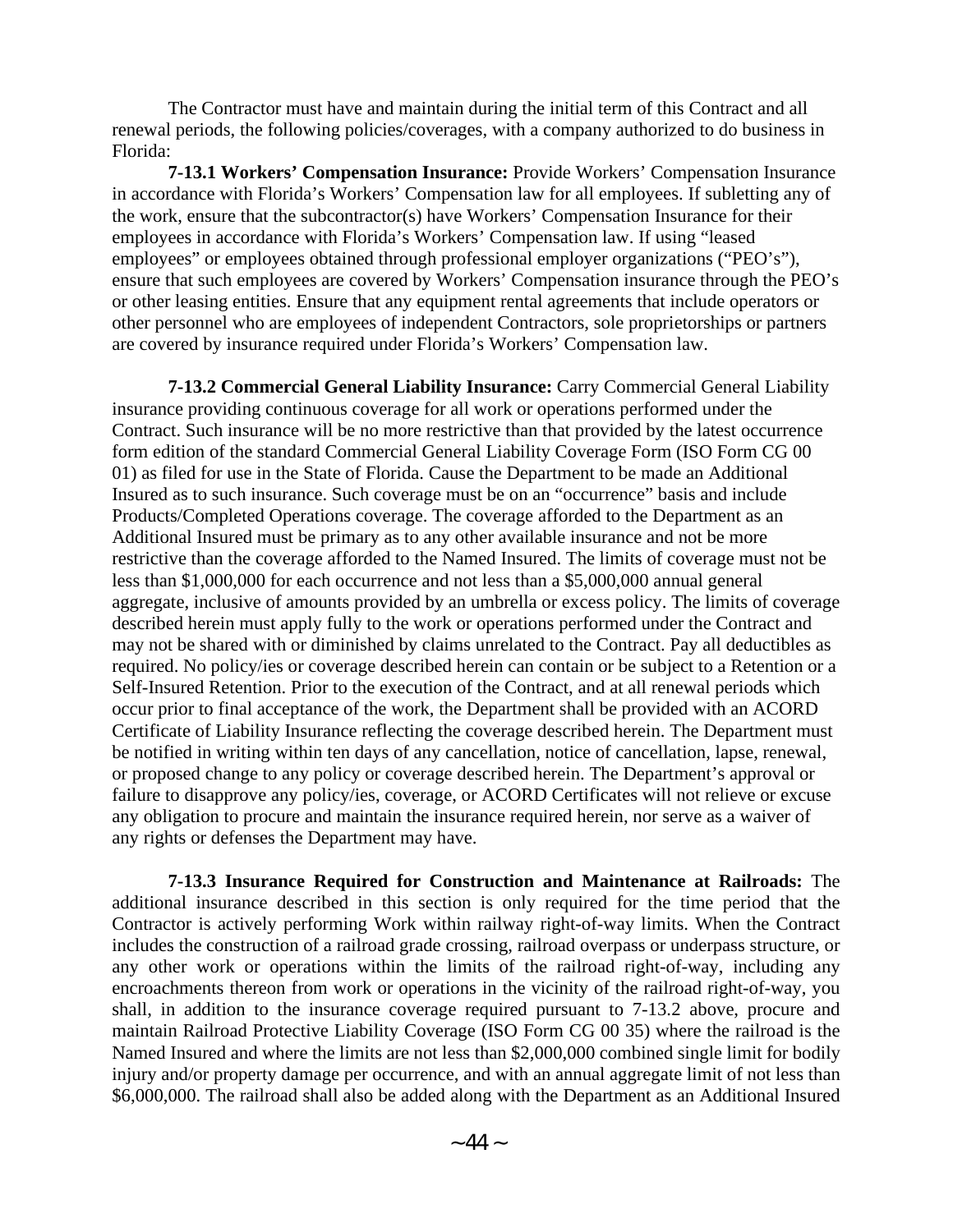on the policy/ies procured pursuant to subsection 7-13.2 above. Prior to the execution of the Contract, and at all renewal periods which occur prior to final acceptance of the work, both the Department and the railroad shall be provided with an ACORD Certificate of Liability Insurance reflecting the coverage described herein. The insurance described herein shall be maintained through final acceptance of the work. Both the Department and the railroad shall be notified in writing within ten days of any cancellation, notice of cancellation, renewal, or proposed change to any policy or coverage described herein. The Department's approval or failure to disapprove any policy/ies, coverage, or ACORD Certificates shall not relieve or excuse any obligation to procure and maintain the insurance required herein, nor serve as a waiver of any rights the Department may have.

**7-13.4 Insurance for Protection of Utility Owners:** When the Contract involves work on or in the vicinity of utility-owned property or facilities, the utility shall be added along with the Department as an Additional Insured on the policy/ies procured pursuant to subsection 7- 13.2. Prior to entering FGT property to conduct operations, provide FGT with a certificate of insurance evidencing the insurance coverage required by 7-13.2.

## **7-14 Contractor's Responsibility for Work.**

Until the Department's acceptance of the work, take charge and custody of the work, and take every necessary precaution against injury or damage to the work by the action of the elements or from any other cause whatsoever, arising either from the execution or from the nonexecution of the work. Rebuild, repair, restore, and make good, without additional expense to the Department, all injury or damage to any portion of the work occasioned by any of the above causes before its completion and acceptance, except that in case of extensive or catastrophic damage, the Department may, at its discretion, reimburse the Contractor for the repair of such damage due to unforeseeable causes beyond the control of and without the fault or negligence of the Contractor, including but not restricted to Acts of God, of the public enemy, or of governmental authorities.

# **7-15 Opening Sections of Highway to Traffic.**

Whenever any bridge or section of roadway is in acceptable condition for travel, the Engineer may direct the Contractor to open it to traffic. The Department's direction to open a bridge or roadway does not constitute an acceptance of the bridge or roadway, or any part thereof, or waive any Contract provisions. Perform all necessary repairs or renewals, on any section of the roadway or bridge thus opened to traffic under instructions from the Engineer, due to defective material or work or to any cause other than ordinary wear and tear, pending completion and the Engineer's acceptance of the roadway or bridge, or other work, at no expense to the Department.

## **7-16 Wage Rates for Federal-Aid Projects.**

(Not included)

## **7-17 Supplemental Agreements.**

Section 337.11 of the Florida Statutes as amended, which prescribe certain limitations on the use of supplemental agreements, are a part of the Contract.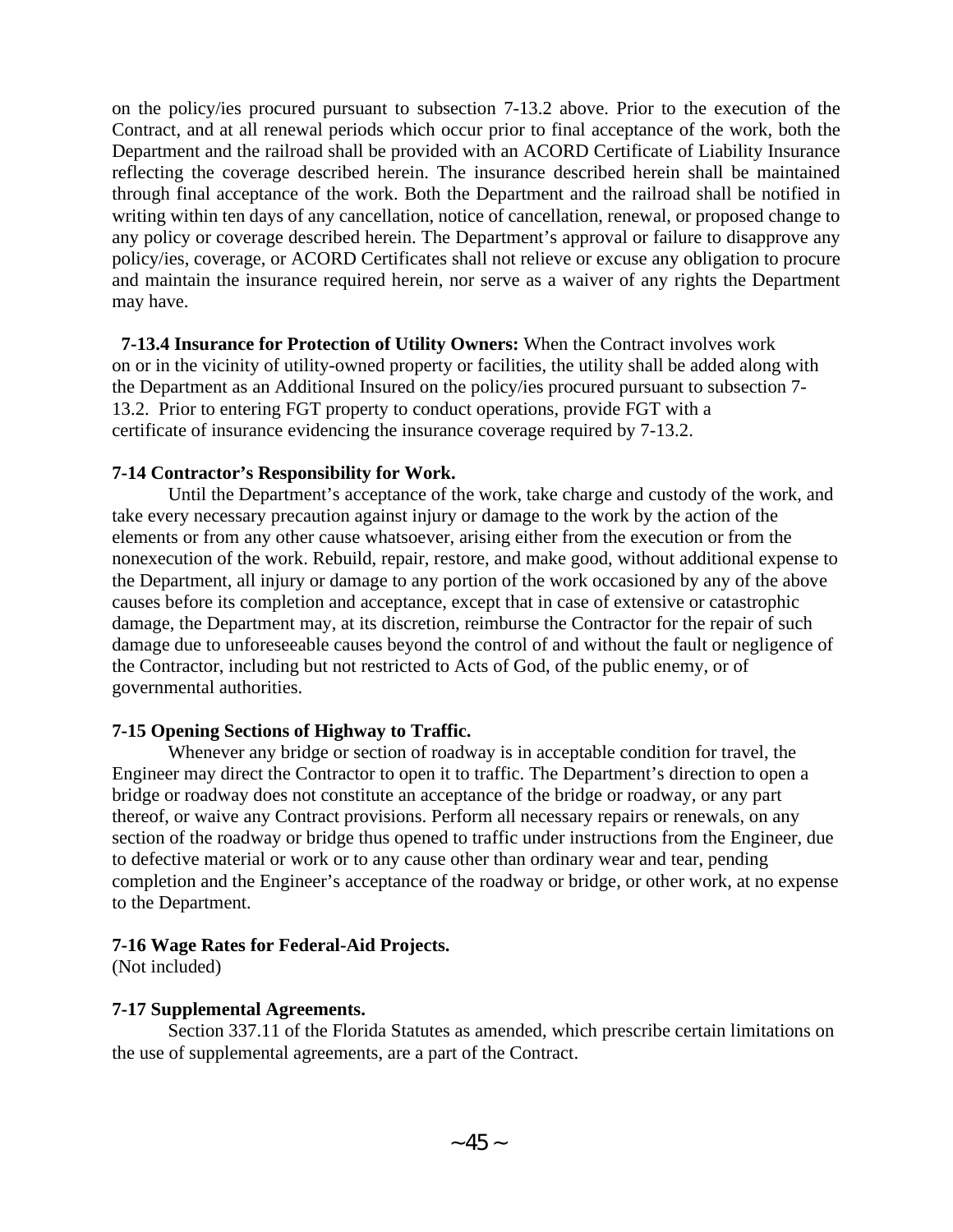### **7-18 Scales for Weighing Materials.**

(Not included)

### **7-19 Source of Forest Products.**

As required by Section 255.2575 of the Florida Statutes, where price, fitness and quality are equal, and when available, use only timber, timber piling, or other forest products that are produced and manufactured in the State of Florida. This provision does not apply to Federal-aid projects.

## **7-20 Regulations of Air Pollution from Asphalt Plants.**

 **7-20.1 General:** Perform all work in accordance with all Federal, State, and local laws and regulations regarding air pollution and burning. In particular, pay attention to Chapters 62-210 and 62-256, Rules of the Department of Environmental Protection, Florida Administrative Code, and to any part of the State Implementation Plan applicable to the project. See also 110-9.2 regarding burning of debris.

**7-20.2 Dust Control:** Control dust during the storage and handling of dusty materials by wetting, covering, or other means as approved by the Engineer.

 **7-20.3 Asphalt Material:** Use only emulsified asphalt, unless otherwise stated in the Plans and allowed by Chapter 62-210 Rules of the Department of Environmental Protection, Florida Administrative Code. Store and handle asphalt materials and components so as to minimize unnecessary release of hydrocarbon vapors.

 **7-20.4 Asphalt Plants:** Operate and maintain asphalt plants in accordance with Chapter 62-210, Rules and Regulations of the Department of Environmental Protection, Florida Administrative Code. Provide the plant site with a valid permit as required under Chapter 62-210 prior to start of work.

## **7-21 Dredging and Filling.**

Section 370.033 of the Florida Statutes requires that all persons, who engage in certain dredge or fill activities in the State of Florida, obtain a certificate of registration from the Florida Department of Environmental Protection, Tallahassee, Florida 32301, and that they keep accurate logs and records of all such activities for the protection and conservation of the natural resources. Obtain details as to the application of this law from the Department of Environmental Protection.

## **7-22 Available Funds.**

For Contracts in excess of \$25,000 or a term for more than one year, comply with the following provisions of Chapter 339 of the Florida Statutes:

The Department will not, during any fiscal year, expend money, incur any liability, or enter into any Contract that, by its terms, involves the expenditures of money in excess of the amounts budgeted as available for expenditure during such fiscal year. If the Department enters into such a Contract, verbal or written, in violation of this subsection, such Contract is null and void, and the Department will not make any payments thereon. The Department will require a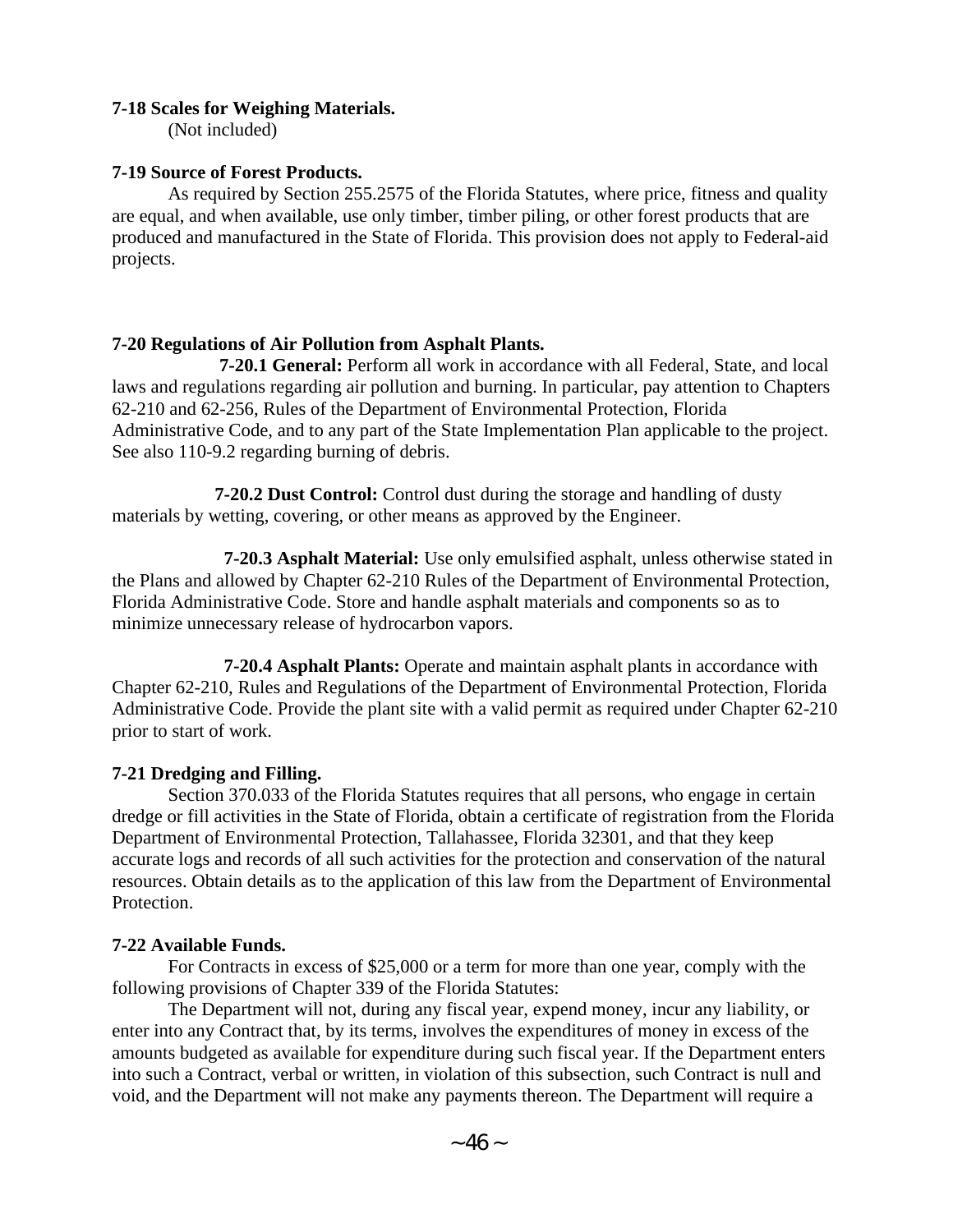statement from the Department's comptroller that funds are available prior to entering into any such Contract or other binding commitment of funds. Nothing herein contained prevents the Department from executing Contracts for a period exceeding one year, but the Department will make such Contracts executory only for the value of the services to be rendered or agreed to be paid for in succeeding fiscal years. The Department will incorporate this paragraph verbatim in all Contracts in excess of \$25,000 or having a term for more than one year.

## **7-23 Contractor's Motor Vehicle Registration.**

The Contractor shall provide the Department with proof that all motor vehicles operated or caused to be operated by such Contractor are registered in compliance with Chapter 320 of the Florida Statutes. Submit such proof of registration in the form of a notarized affidavit to the Department.

The Department will not make payment to the Contractor until the required proof of registration is on file with the Department.

If the Contractor fails to register any motor vehicle that he operates in Florida, pursuant to Chapter 320 of the Florida Statutes, the Department may disqualify the Contractor from bidding, or the Department may suspend and revoke the Contractor's certificates of qualification.

## **7-24 Disadvantaged Business Enterprise Program.**

**7-24.1 Disadvantaged Business Enterprise Affirmative Action Plan:** Prior to award of the Contract, have an approved Disadvantaged Business Enterprise (DBE) Affirmative Action Program Plan filed with the Equal Opportunity Office. Update and resubmit the plan every three years. No Contract will be awarded until the Department approves the Plan. The DBE Affirmative Action Program Plan is incorporated into and made a part of the Contract.

**7-24.2 Required Contract and Subcontract DBE Assurance Language:** In accordance with 49 CFR 26.13 (b), the Contract FDOT signs with the Contractor (and each subcontract the prime contractor signs with a subcontractor) must include the following assurance: "The Contractor, sub-recipient or subcontractor shall not discriminate on the basis of race, color, national origin, or sex in the performance of this contract. The Contractor shall carry out applicable requirements of 49 CFR Part 26 in the award and administration of DOT-assisted Contracts. Failure by the Contractor to carry out these requirements is a material breach of this Contract, which may result in the termination of this Contract or such other remedy as the recipient deems appropriate, which may include, but is not limited to,

- 1. Withholding monthly progress payments;
- 2. Assessing sanctions;
- 3. Liquidated damages; and/or
- 4. Disqualifying the Contractor from future bidding as non-responsible."

## **7-24.3 Plan Requirements:** Include the following in the DBE Affirmative Action Program Plan:

1. A policy statement, signed by an authorized representative (president, chief executive officer, or chairman of the contractor), expressing a commitment to use DBEs in all aspects of contracting to the maximum extent feasible, outlining the various levels of responsibility, and stating the objectives of the program. Circulate the policy statement throughout the Contractor's organization.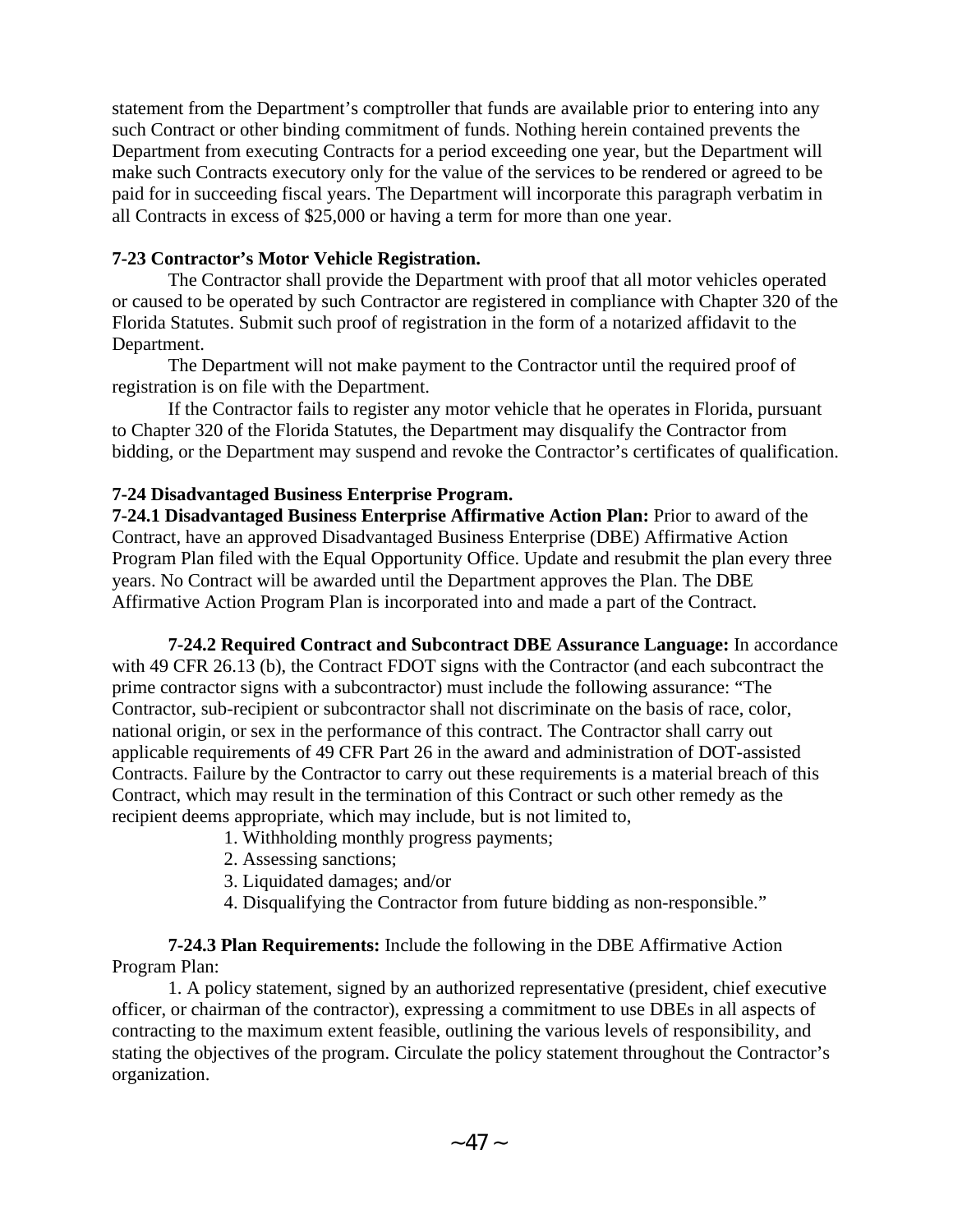2. The designation of a Liaison Officer within the Contractor's organization, as well as support staff, necessary and proper to administer the program, and a description of the authority, responsibility, and duties of the Liaison Officer and support staff. The Liaison Officer and staff are responsible for developing, managing, and implementing the program on a day-to-day basis for carrying out technical assistance activities for DBEs and for disseminating information on available business opportunities so that DBEs are provided an equitable opportunity to participate in Contracts let by the Department.

3. Utilization of techniques to facilitate DBE participation in contracting activities which include, but are not limited to:

a. Soliciting price quotations and arranging a time for the review of Plans, quantities, specifications, and delivery schedules, and for the preparation and presentation of quotations.

b. Providing assistance to DBEs in overcoming barriers such as the inability to obtain bonding, financing, or technical assistance.

c. Carrying out information and communication programs or workshops on contracting procedures and specific contracting opportunities in a timely manner, with such programs being bilingual where appropriate.

d. Encouraging eligible DBEs to apply for certification with the Department.

e. Contacting Minority Contractor Associations and city and county agencies with programs for disadvantaged individuals for assistance in recruiting and encouraging eligible DBE contractors to apply for certification with the Department.

**7-24.4 DBE Records and Reports:** Submit the following through the Equal Opportunity Compliance System:

1. DBE Commitments - at or before the Pre-Work Conference.

2. Report monthly, through the Equal Opportunity Compliance System on the Department's Website, actual payments (including retainage) made to DBEs for work performed with their own workforce and equipment in the area in which they are certified. Report payments made to all DBE and Minority Business Enterprise (MBE) subcontractors and DBE and MBE construction material and major suppliers.

The Equal Opportunity Office will provide instructions on accessing this system. Develop a record keeping system to monitor DBE affirmative action efforts which include the following:

1. the procedures adopted to comply with these Specifications;

2. the number of subordinated Contracts on Department projects awarded to DBEs;

3. the dollar value of the Contracts awarded to DBEs;

4. the percentage of the dollar value of all subordinated Contracts awarded to DBEs as a percentage of the total Contract amount;

5. a description of the general categories of Contracts awarded to DBEs; and

6. the specific efforts employed to identify and award Contracts to DBEs.

Upon request, provide the records to the Department for review.

Maintain all such records for a period of five years following acceptance of final payment and have them available for inspection by the Department and the Federal Highway Administration.

# **7-24.5 Counting DBE Participation and Commercially Useful Functions:** 49 CFR

Part 26.55 specifies when DBE credit shall be awarded for work performed by a DBE. DBE credit can only be awarded for work actually performed by DBEs themselves for the types of work for which they are certified. When reporting DBE Commitments, only include the dollars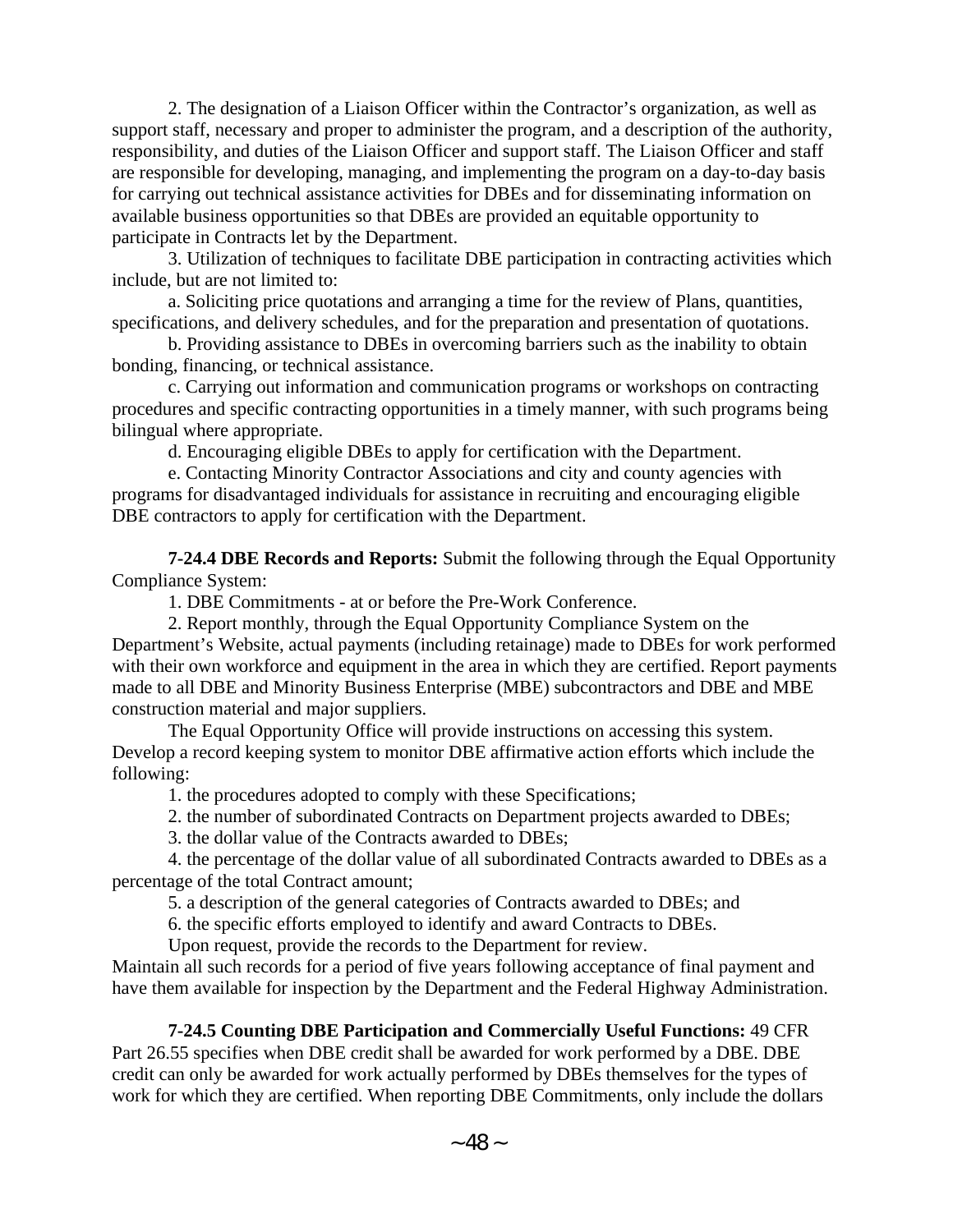that a DBE is expected to earn for work they perform with their own workforce and equipment. Update DBE Commitments to reflect changes to the initial amount that was previously reported or to add DBEs not initially reported.

When a DBE participates in a contract, the value of the work is determined in accordance with 49 CFR Part 26.55, for example:

1. The Department will count only the value of the work performed by the DBE toward DBE goals. The entire amount of the contract that is performed by the DBE's own forces (including the cost of supplies, equipment and materials obtained by the DBE for the contract work) will be counted as DBE credit.

2. The Department will count the entire amount of fees or commissions charged by the DBE firm for providing a bona fide service, such as professional, technical, consultant, or managerial services or for providing bonds or insurance specifically required for the performance of a Department-assisted contract, toward DBE goals, provided that the Department determines the fees to be reasonable and not excessive as compared with fees customarily followed for similar services.

3. When the DBE subcontracts part of the work of its contract to another firm, the Department will count the value of the subcontracted work only if the DBE's subcontractor is itself a DBE. Work that a DBE subcontracts to a non-DBE firm does not count toward DBE goals.

4. When a DBE performs as a participant in a joint venture, the Department will count the portion of the dollar value of the contract equal to the distinct, clearly defined portion of the work the DBE performs with its own forces toward DBE goals.

5. The Contractors shall ensure that only expenditures to DBEs that perform a commercially useful function (CUF) in the work of a contract may be counted toward the voluntary DBE goal.

6. A DBE performs a commercially useful function when it is responsible for execution of the work of the contract and is carrying out its responsibilities by actually performing, managing, and supervising the work involved. To perform a commercially useful function, the DBE must also be responsible, with respect to materials and supplies used on the contract, for negotiating price, determining quality and quantity, ordering the material, and installing (where applicable) and paying for the material itself.

7. Contractors wishing to use joint checks involving DBE credit must provide written notice to the District Contract Compliance Office prior to issuance of the joint check. The Contractor must also provide a copy of the notice to the DBE subcontractor and maintain a copy with the project records.

8. To determine whether a DBE is performing a commercially useful function, the Department will evaluate the amount of work subcontracted, industry practices, whether the amount the firm is to be paid under the contract is commensurate with the work it is actually performing and the DBE credit claimed for its performance of the work, and other relevant factors.

9. A DBE does not perform a commercially useful function if its role is limited to that of an extra participant in a transaction, contract, or project through which funds are passed in order to obtain the appearance of DBE participation.

10. If a DBE does not perform or exercise responsibility for at least 30% of the total cost of its contract with its own workforce, or if the DBE subcontracts a greater portion of the work of a contract than would be expected on the basis of normal industry practice for the type of work involved, the DBE has not performed a commercially useful function.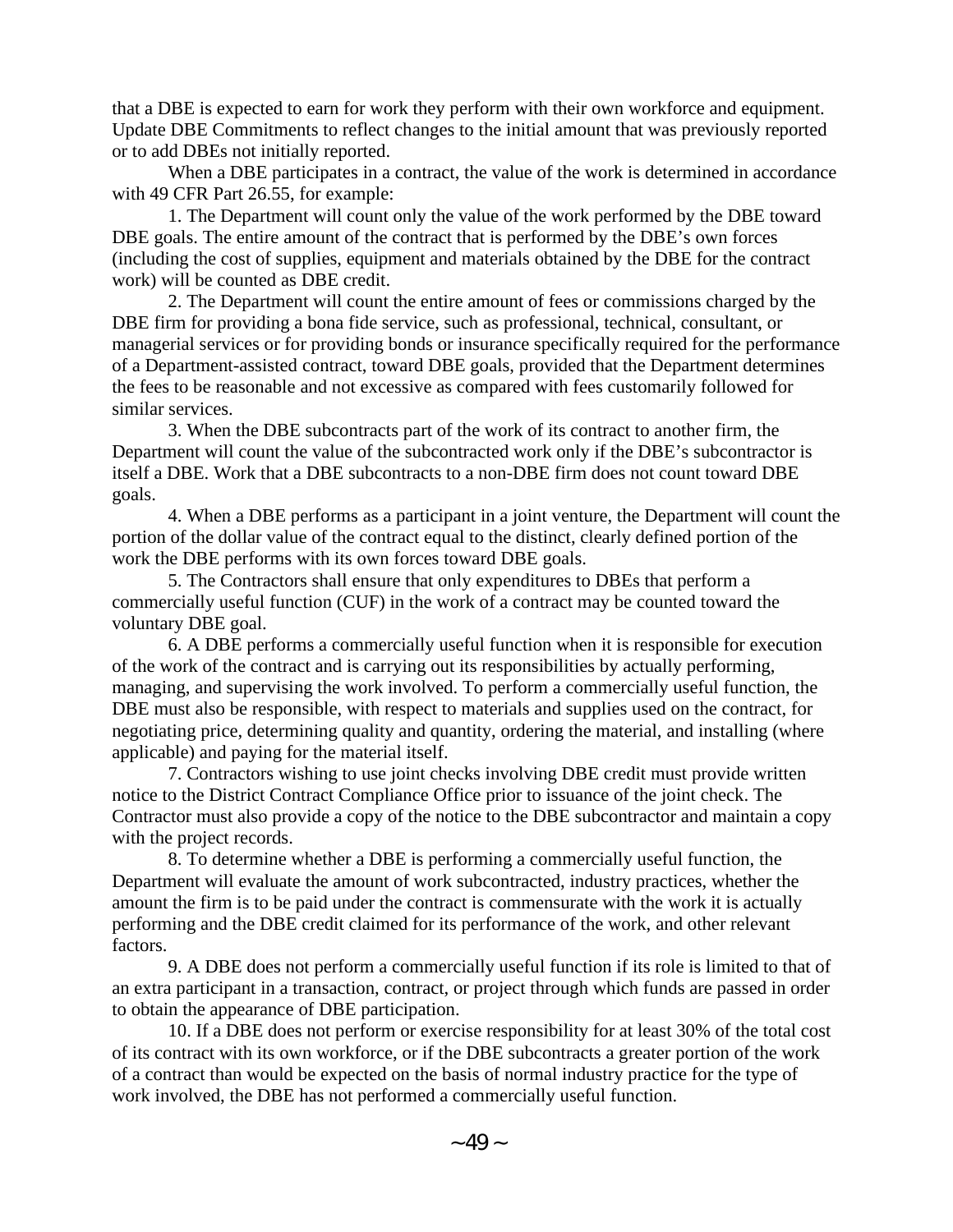**7-24.6 Prompt Payments:** Meet the requirements of 9-5 for payments to all DBE subcontractors.

# **7-25 On-The-Job Training Requirements. (Not included)**

## **7-26 Cargo Preference Act – Use of United States-Flag Vessels.**

Pursuant to Title 46 CFR 381, the Contractor agrees

1. To utilize privately owned United States-flag commercial vessels to ship at least 50 percent of the gross tonnage (computed separately for dry bulk carriers, dry cargo liners, and tankers) involved, whenever shipping any equipment, material, or commodities pursuant to this Contract, to the extent such vessels are available at fair and reasonable rates for United States-flag commercial vessels.

2. To furnish within 20 days following the date of loading for shipments originating within the United States or within 30 working days following the date of loading for shipments originating outside the United States, a legible copy of a rated, 'on-board' commercial ocean bill-of-lading in English for each shipment of cargo described in paragraph 1 of this Article to both the Contracting Officer (through the prime contractor in the case of subcontractor bills-of-lading) and to the Division of National Cargo, Office of Market Development, Maritime Administration, Washington, DC 20590.

3. To insert the substance of the provisions of this clause in all subcontracts issued pursuant to this Contract.

# **7-27 Equal Employment Opportunity Requirements.**

**7-27.1 Equal Employment Opportunity Policy:** Accept as the operating policy, the following statement which is designed to further the provision of equal employment opportunity to all persons without regard to their age, race, color, religion, national origin, sex, or disability and to promote the full realization of equal employment opportunity through a positive continuing program:

"It is the policy of this Company to assure that applicants are employed, and that employees are treated during employment, without regard to their age, race, religion, color, national origin, sex, or disability. Such action must include employment, upgrading, demotion, or transfer; recruitment or recruitment advertising; layoff or termination; rates of pay or other forms of compensation; and selection for training, including apprenticeship, pre-apprenticeship, and/or on-the-job training."

**7-27.2 Equal Employment Opportunity Officer:** Designate and make known to the Department's contracting officers an equal employment opportunity officer (hereinafter referred to as the EEO Officer) who must be capable of effectively administering and promoting an active Contractor program employment opportunity and who must be assigned adequate authority and responsibility to do so.

**7-27.3 Dissemination of Policy:** All members of the Contractor's staff who are authorized to hire, supervise, promote, and discharge employees, or who recommend such action, or who are substantially involved in such action, will be made fully cognizant of, and will implement, the Contractor's equal employment opportunity policy and contractual responsibilities.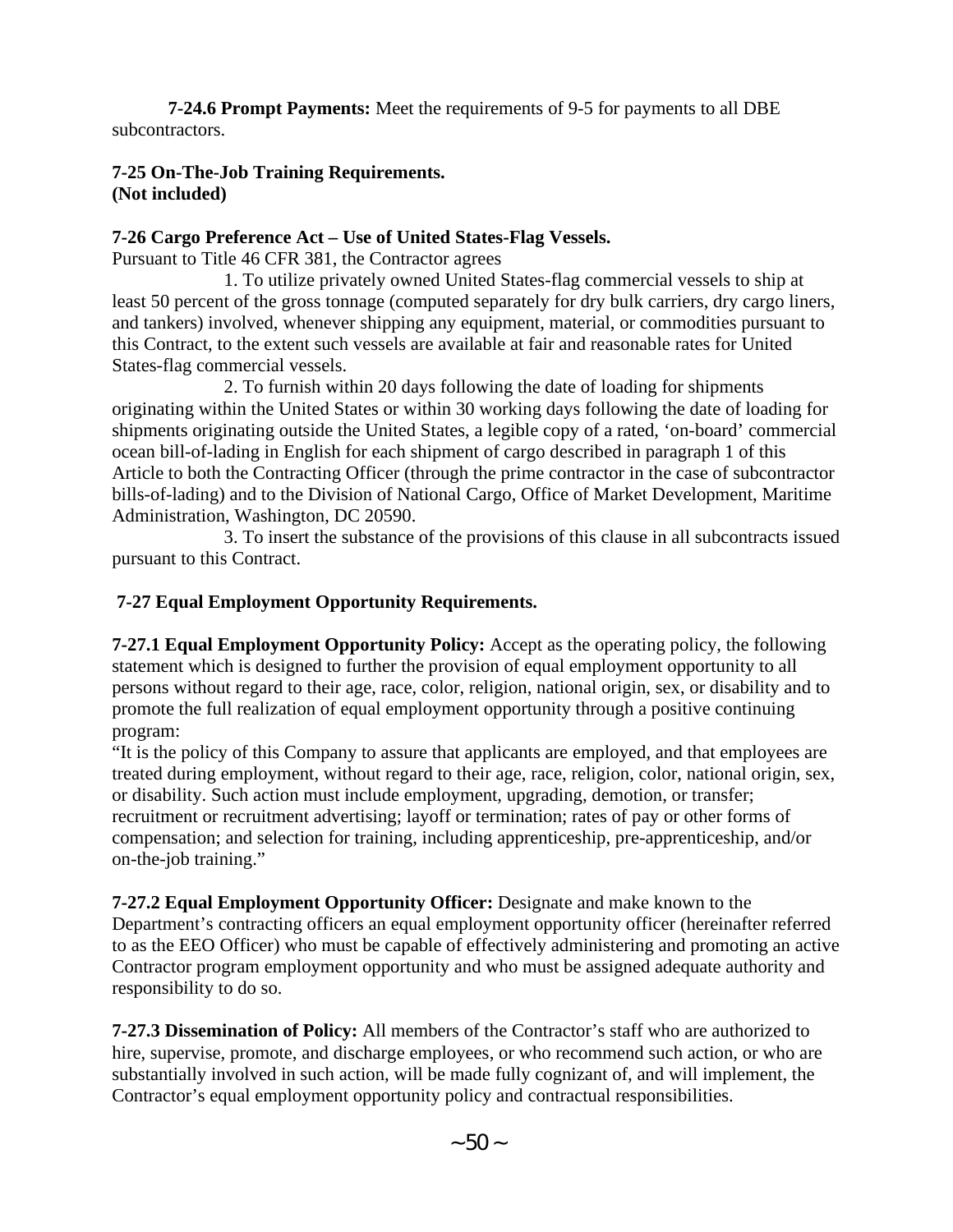**7-27.4 Recruitment:** When advertising for employees, include in all advertisements for employees the notation "An Equal Opportunity Employer".

**7-27.5 Personnel Actions:** Establish and administer wages, working conditions, employee benefits, and personnel actions of every type, including hiring, upgrading, promotion, transfer, demotion, layoff, and termination without regard to age, race, color, religion, national origin, sex, or disability.

Follow the following procedures:

(1) Conduct periodic inspections of project sites to ensure that working conditions and employee facilities do not indicate discriminatory treatment of project site personnel.

(2) Periodically evaluate the spread of wages paid with each classification to determine any evidence of discriminatory wage practices.

(3) Periodically review selected personnel actions in depth to determine whether there is evidence of discrimination. Where evidence is found, promptly take corrective action. If the review indicates that the discrimination may extend beyond the actions reviewed, such corrective action must include all affected persons.

(4) Investigate all complaints of alleged discrimination made in connection with obligations under this Contract, attempt to resolve such complaints, and take appropriate corrective action. If the investigation indicates that the discrimination may affect persons other than the complainant, such corrective action must include such other persons.

Upon completion of each investigation inform every complainant of all of the avenues of appeal.

**7-27.6 Subcontracting:** Use the best efforts to ensure subcontractor compliance with their equal employment opportunity policy.

**7-27.7 Records and Reports:** Keep such records as are necessary to determine

compliance with the equal employment opportunity obligations. The records kept will be designed to indicate the following:

(1) The number of minority and nonminority group members employed in each work classification on the project.

(2) The progress and efforts being made in cooperation with unions to increase minority group employment opportunities (applicable only to Contractors who rely in whole or in part on unions as a source of their work force).

(3) The progress and efforts being made in locating, hiring, training, qualifying, and upgrading minority group employees as deemed appropriate to comply with their Equal Employment Opportunity Policy.

(4) The progress and efforts being made in securing the services of minority

group subcontractors or subcontractors with meaningful minority group representation among their employees as deemed appropriate to comply with their Equal Employment Opportunity Policy.

All such records must be retained for a period of three years following completion of the contract work and be available at reasonable times and places for inspection by authorized representatives to the Department and the Federal Highway Administration.

Upon request, submit to the Department a report of the number of minority and nonminority group employees currently engaged in each work classification required by the Contract work.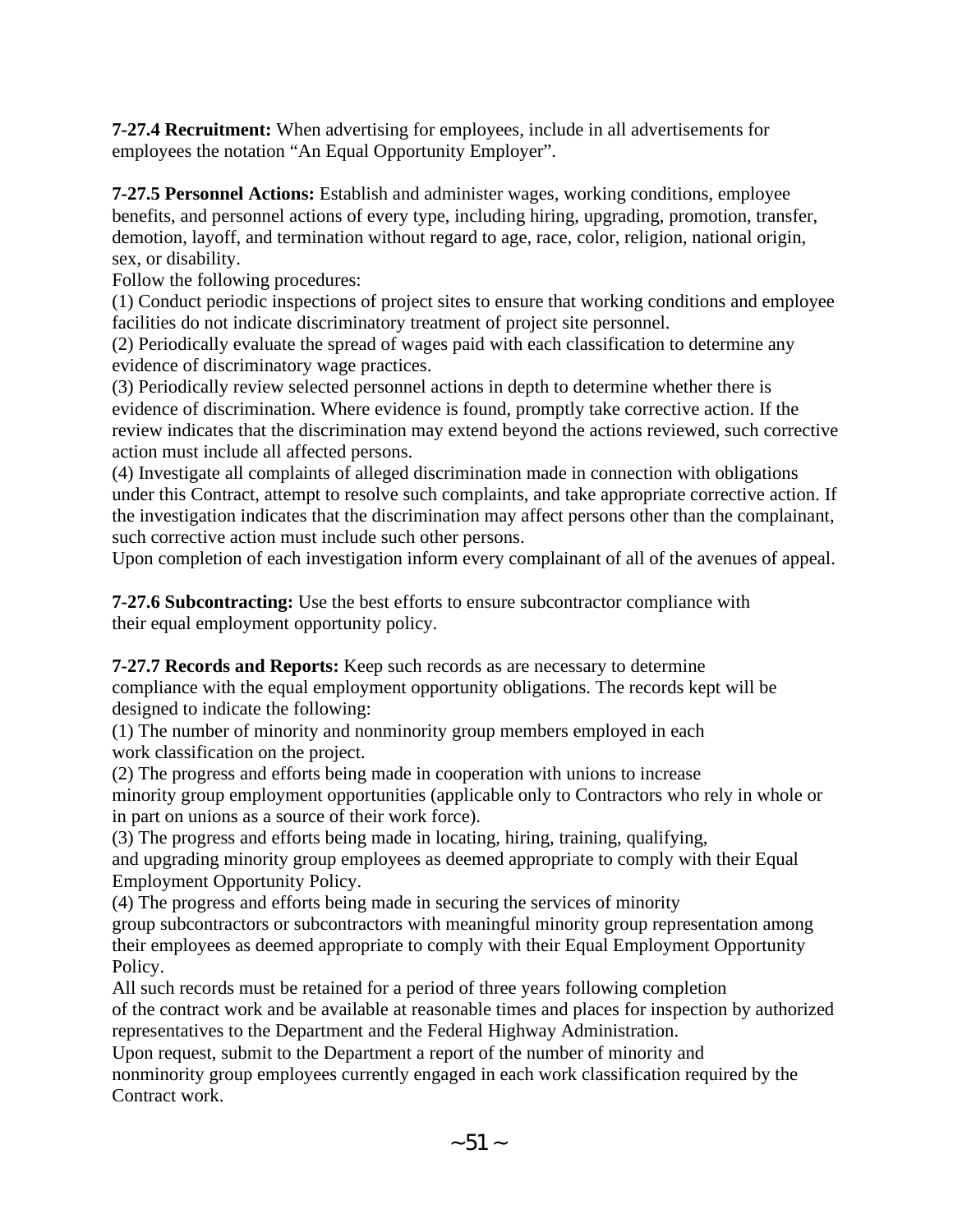#### **7-28 Preference to State Residents.**

Florida Statutes 255.099 (Chapter 2010-147, Section 50, Laws of Florida), providing for preference to residents of the State of Florida, is hereby made a part of this Contract: Each contract that is funded by state funds must contain a provision requiring the contractor to give preference to the employment of state residents in the performance of the work on the project if state residents have substantially equal qualifications to those of nonresidents. As used in this Section, the term "substantially equal qualifications" means the qualification of two or more persons among whom the employer cannot make a reasonable determination that the qualifications held by one person are better suited for the position than the qualifications held by the other person or persons.

### **7-29 E-Verify.**

The Contractor shall utilize the U.S. Department of Homeland Security's E-Verify system to verify the employment eligibility of all new employees hired by the Contractor during the term of the Contract and shall expressly require any subcontractors performing work or providing services pursuant to the Contract to likewise utilize the U.S. Department of Homeland Security's E-Verify system to verify the employment eligibility of all new employees hired by the subcontractor during the Contract term.

### **7-30 Scrutinized Companies.**

For Contracts of any amount if the Department determines the Contractor submitted a false certification under Section 287.135(5) of the Florida Statutes, or if the Contractor has been placed on the Scrutinized Companies that Boycott Israel List, or is engaged in a boycott of Israel, the Department shall either terminate the Contract after it has given the Contractor notice and an opportunity to demonstrate the Department's determination of false certification was in error pursuant to Section 287.135(5)(a) of the Florida Statutes, or maintain the Contract if the conditions of Section 287.135(4) of the Florida Statutes are met.

For Contracts \$1,000,000 and greater, if the Department determines the Contractor submitted a false certification under Section 287.135(5) of the Florida Statutes, or if the Contractor has been placed on the Scrutinized Companies with Activities in the Sudan List, or the Scrutinized Companies with Activities in the Iran Petroleum Energy Sector List, the Department shall either terminate the Contract after it has given the Contractor notice and an opportunity to demonstrate the Department's determination of false certification was in error pursuant to Section 287.135(5)(a) of the Florida Statutes, or maintain the Contract if the conditions of Section 287.135(4) of the Florida Statutes are met.

## **SECTION 8 PROSECUTION AND PROGRESS**

## **8-1 Subletting or Assigning of Contracts.**

Do not, sell, transfer, assign or otherwise dispose of the Contract or Contracts or any portion thereof, or of the right, title, or interest therein, without written consent of the Department.

Execute all agreements to sublet work in writing and include all pertinent provisions and requirements of the Contract. Upon request, furnish the Department with a copy of the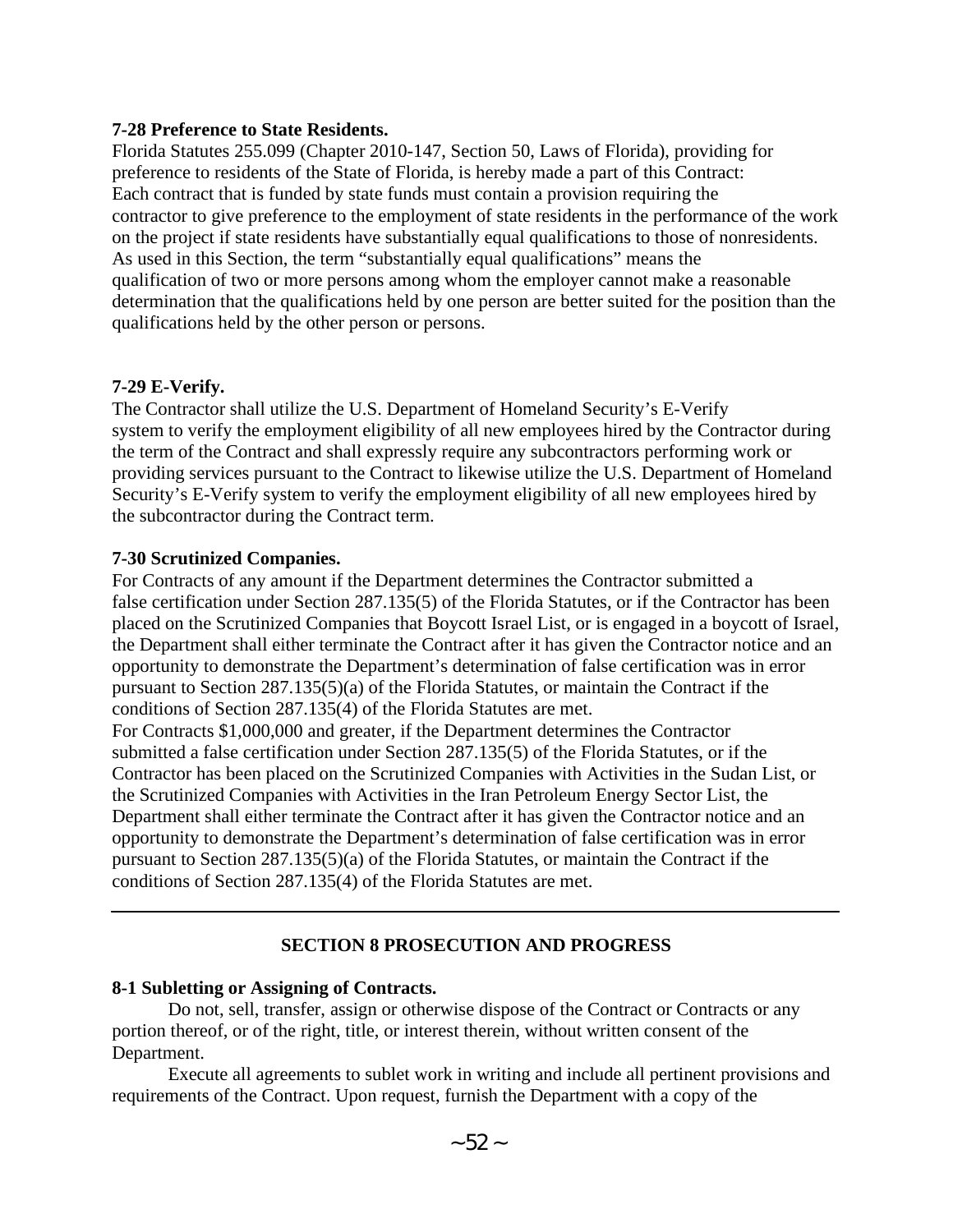subcontract. The subletting of work does not relieve the Contractor or the surety of their respective liabilities under the Contract. The Department recognizes a subcontractor only in the capacity of an employee or agent of the Contractor and the Engineer may require the Contractor to remove the subcontractor as in the case of an employee.

### **8-2 Work Performed by Equipment Rental Agreement.**

Rental agreements will not be considered subcontracts

### **8-3 Prosecution of Work.**

**8-3.1 Compliance with Time Requirements:** Commence work in accordance with the accepted working schedule and provide sufficient labor, materials, and equipment to complete the work within the time limit(s) set forth in the proposal. Should the Contractor fail to furnish sufficient and suitable equipment, forces, and materials, as necessary to prosecute the work in accordance with the required schedule, the Engineer may withhold all payments that are, or may become due, or suspend the work until the Contractor corrects such deficiencies.

### **8-3.2 Submission of Working Schedule: (Not included)**

**8-3.3 Beginning Work:** Do not commence work under the Contract until after the Department has issued the Notice to Proceed.

**8-3.4 Provisions for Convenience of Public:** Schedule maintenance operations so as to minimize any inconvenience to adjacent businesses or residences. Where necessary, the Engineer may require the Contractor to first construct the work in any areas along the project where inconveniences caused by maintenance operations would present a more serious handicap. In such critical locations, where there is no assurance of continuous effective prosecution of the work once the maintenance operations are begun, the Engineer may require the Contractor to delay removal of the existing (usable) facilities.

**8-3.5 Prework Conference:** Immediately after executing the Contract but before the Contractor begins work, the Engineer will call a prework conference at a place the Engineer designates to go over the maintenance and management aspects of the project. Attend this meeting, along with the Department and the various utility companies that will be involved with the road maintenance.

**8-3.6 Partnering:** For this Contract, a no-bid Lump Sum pay item has been established for Partnering. The objective of Partnering is to establish a partnership charter and action plan for the Contractor, the Engineer and other parties impacted by the activities covered under this Contract to identify and achieve reciprocal goals. These objectives may be met through participation in a major workshop held as early as possible after the Contract is awarded and follow-up workshops held periodically throughout the duration of the Contract.

As early as possible and prior to the prework conference, meet with the Department's District Maintenance Engineer or designee and plan an initial partnering/team building workshop. At this planning session, select a workshop facilitator, suitable to the District Maintenance Engineer or designee, from the Department's approved list of facilitators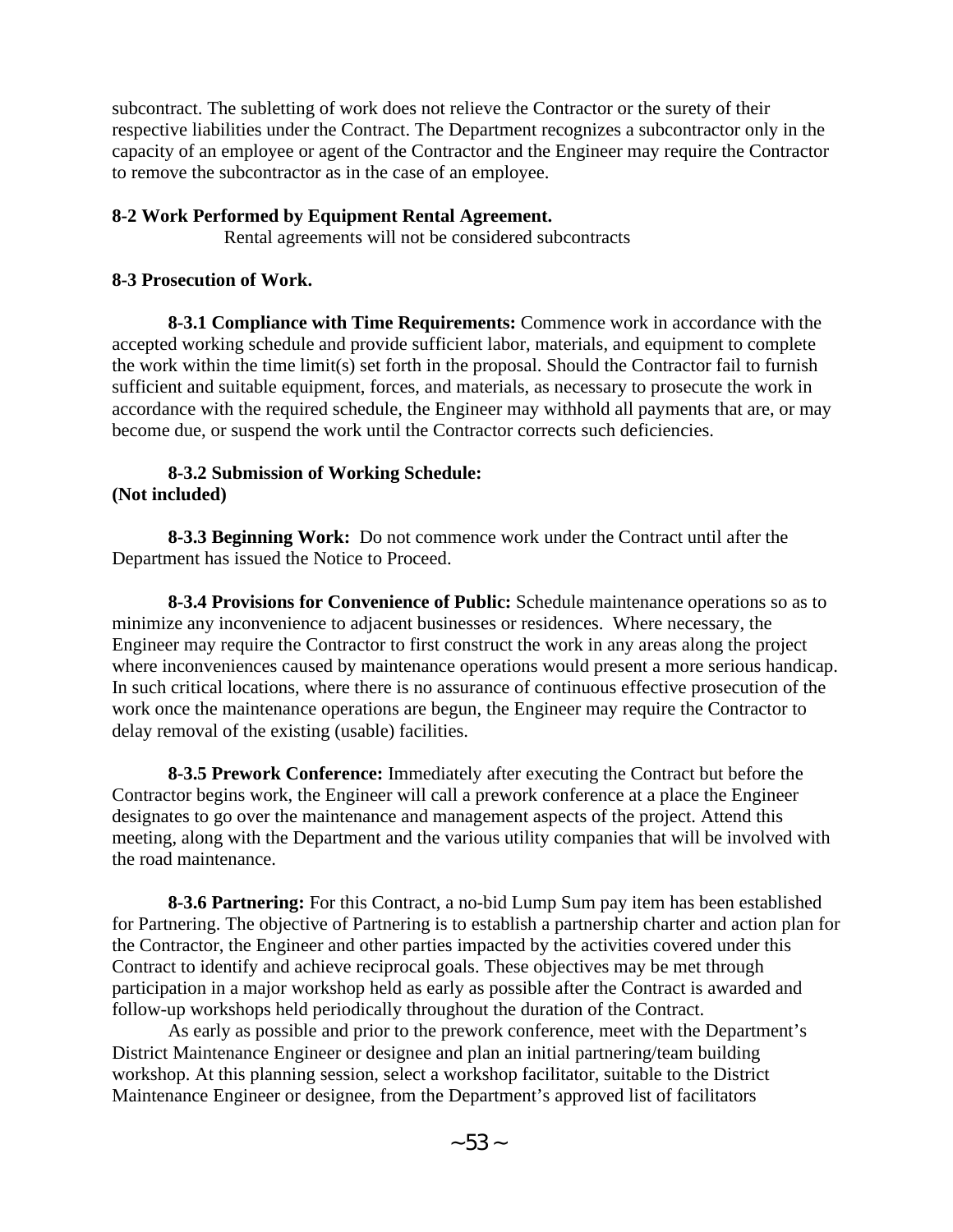maintained by the Quality Initiatives Office. Additionally, the agenda, duration, location, time, and attendees for the initial workshop should be determined. Attendees should include the Department's District Maintenance Engineer and key project personnel, the Contractor's Superintendent, and key personnel as well as other project or field level personnel.

Partnering workshops may be held periodically throughout the duration of the Contract if authorized by the District Maintenance Engineer or designee.

The Department will reimburse the Contractor based on actual invoice amounts for the following costs associated with Partnering:

a. Meeting room.

b. Facilitator fees.

c. Travel expenses of the facilitator, in accordance with Section 112.061, Florida Statutes.

The Department will not reimburse the Contractor for any other expenses. Payment will be the actual cost incurred to conduct such partnering meeting and shall be made by using the no-bid Partnering pay item established in the Contract.

**8-3.7 Disputes Review Board:** For this Contract, a Disputes Review Board will be available to assist in the resolution of disputes and claims arising out of the work on the Contract.

## **8-3.7.1 Purpose:**

The Board will provide special expertise to assist in and facilitate the timely and equitable resolution of disputes and claims between the Department and the Contractor in an effort to avoid construction delay and future claims.

It is not intended for the Department or the Contractor to default on their normal responsibility to cooperatively and fairly settle their differences by indiscriminately assigning them to the Board. It is intended that the Board encourage the Department and Contractor to resolve potential disputes or claims without resorting to this alternative resolution procedure.

The Board will be used when normal Department-Contractor dispute or claim resolution is unsuccessful. Either the Department or the Contractor may refer a dispute or claim to the Board. Referral to the Board should be initiated as soon as it appears that the normal dispute resolution effort is not succeeding. Referral to the Board is accomplished by providing a position paper outlining the nature and scope of the dispute or claim and describing the basis for entitlement to the dispute or claim. Only disputes or claims that have been duly preserved under the terms of the Contract as determined by the Board will be eligible to be heard by the Board. Claims that are referred to the Board must be in compliance with 5-12. It is a condition of this Contract that the parties shall use the Dispute Review Board. The completed DRB hearing of any unresolved dispute or claims is a condition precedent to the Department or the Contractor having the right to initiate arbitration, other alternative resolution procedures, or to initiate legal action, as provided by law, on such unresolved disputes or claims.

The recommendations of the Board will not be binding on either the Department or the Contractor unless otherwise stated in the Contract.

The Board will fairly and impartially consider disputes or claims referred to it and will provide written recommendations to the Department and Contractor to assist in the resolution of these disputes or claims.

**8-3.7.2. Continuance of Work:** During the course of the Disputes Review Board process, the Contractor will continue with the work as directed by the Engineer in a diligent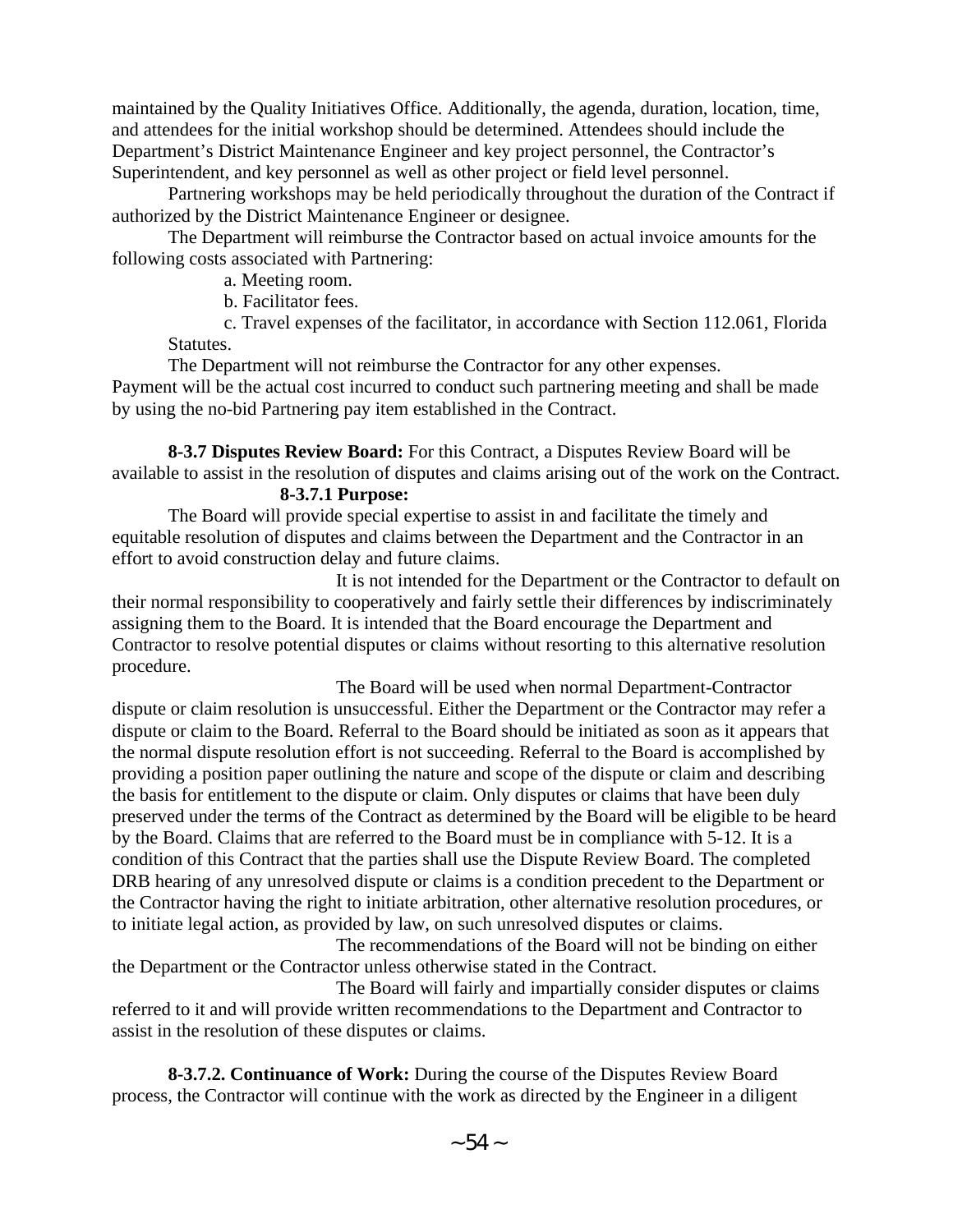manner and without delay or otherwise conform to the Engineer's decision or order and will be governed by all applicable provisions of the Contract. Throughout any protested work, the Contractor will keep complete records of costs and time incurred. The Contractor will permit the Engineer and Board access to these and any other records needed for evaluating the disputes and claims.

### **8-3.7.3 Membership:**

The Disputes Review Board will consist of members pre-selected by the Engineer and the President of the Florida Transportation Builders' Association (FTBA) and posted on the Department's Website.

If during the life of the contract, a Board member has a discussion regarding employment or entered into any agreement for employment after completion of the contract with the Department, the Contractor or any subcontractor or supplier on the project, he/she shall immediately disclose this to the Contractor and the Department and shall be disqualified from serving on the Board.

Once established, the Board will remain active and in full force and effect. If, after the Department has made final acceptance of the project, there are unresolved disputes and claims remaining, the Disputes Review Board shall remain active and in full force and effect until the project is otherwise administratively closed by the Department following final payment so that the Board may continue in operation until all unresolved disputes and claims are resolved.

**8-3.7.4 Procedure and Schedules for Disputes Resolution:** Disputes and claims will be considered as quickly as possible, taking into consideration the particular circumstances and the time required to prepare detailed documentation. Steps may be omitted as agreed by the Department and the Contractor and the time periods stated below may be shortened in order to hasten resolution.

a. If the Contractor objects to any decision, action or order of the Engineer, the Contractor may file a written protest with the Engineer, stating clearly and in detail the basis for the objection, within 15 days after the event.

b. The Engineer will consider the written protest and make his decision on the basis of the pertinent contract provisions, together with the facts and circumstances involved in the dispute or claim. The Engineer's decision will be furnished in writing to the Contractor within 15 days after receipt of the Contractor**'**s written protest.

c. This decision will be final and conclusive on the subject unless a written appeal to the Engineer is filed by the Contractor within 15 days of receiving the decision. Should the Contractor preserve its protest of the Engineer's decision, the matter can be referred to the Board by either the Department or the Contractor.

d. Upon receipt by the Board of a written duly preserved protest of a dispute or claim, either from the Department or the Contractor, A date of hearing will be determined by the board.

e. Either party furnishing any written evidence or documentation to the Board will furnish copies of such information to the other party a minimum of 15 days prior to the Board-scheduled hearing date for the dispute or claim. If the Board requests any additional documentation or evidence prior to, during, or after the hearing, the Department and/or Contractor will provide the requested information to the Board and to the other party.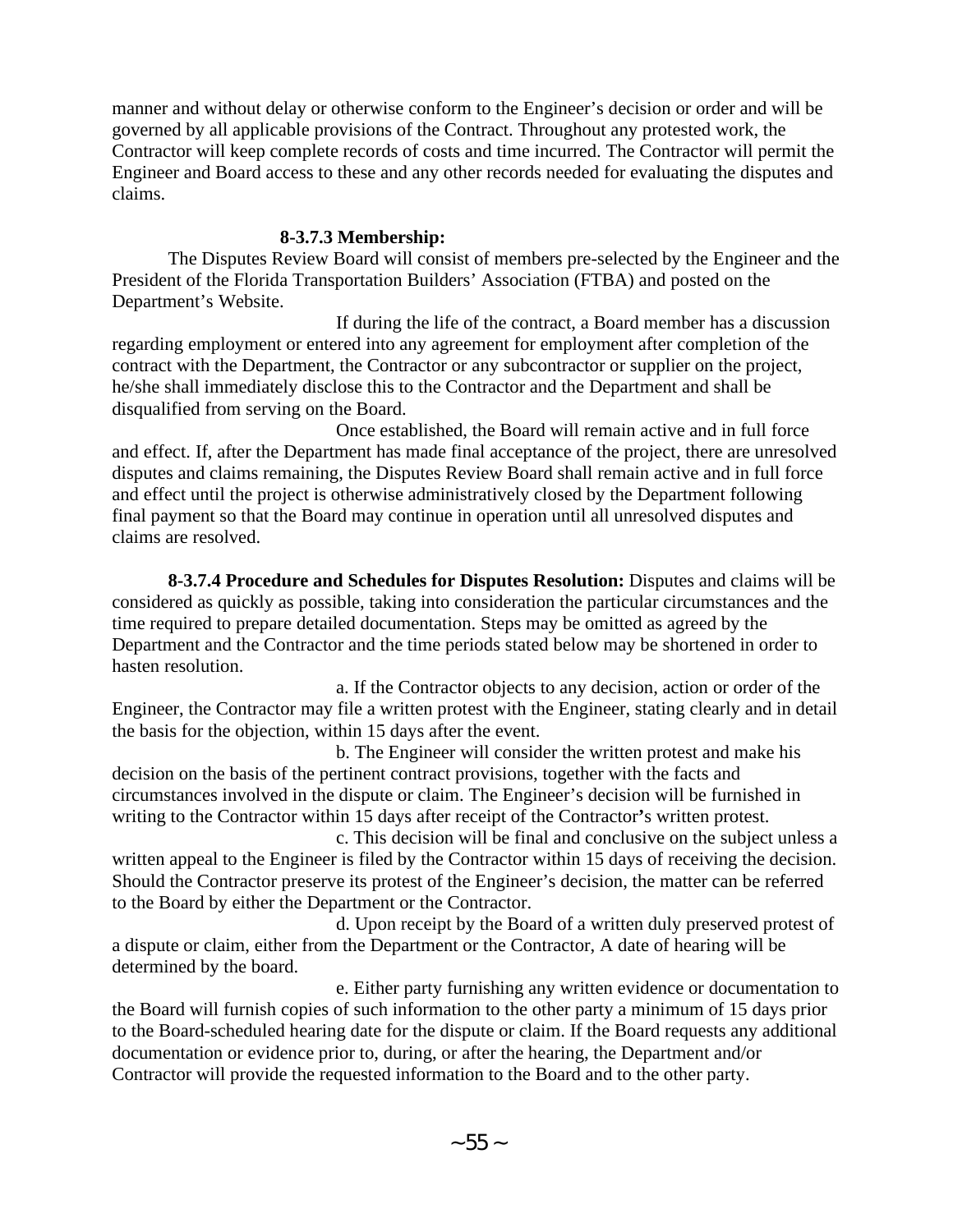f. The Contractor and the Department will each be afforded an opportunity to be heard by the Board and to offer evidence. Neither the Department nor the Contractor may present information at the hearing that was not previously distributed to both the Board and the other party. Information must be shared at least 72 hours before the Hearing.

g. The Board's recommendations for resolution of the dispute or claim will be given in writing to both the Department and the Contractor within 15 days of completion of the hearings. In cases of extreme complexity, both parties may agree to allow additional time for the Board to formulate its recommendations. The Board will focus its attention in the written report to matters of entitlement and allow the parties to determine the monetary damages. If both parties request, and sufficient documentation is available, the Board may make a recommendation of monetary damages.

h. Within 15 days of receiving the Board's recommendations, both the Department and the Contractor will respond to the other and to the Board in writing, signifying either acceptance or rejection of the Board's recommendations. The failure of either party to respond within the 15-day period will be deemed an acceptance of the Board's recommendations by that party. If the Department and the Contractor are able to resolve the dispute or claim with or without the aid of the Board's recommendations, the Department will promptly process any required Contract changes.

i. Should the dispute or claim remain unresolved, either party may seek reconsideration of the decision by the Board only when there is new evidence to present. No provisions in this Specification will abrogate the Contractor's responsibility for preserving a claim filed in accordance with 5-12.

Although both the Department and the Contractor should place great weight on the Board's recommendation, it is not binding. If the Board's recommendations do not resolve the dispute or claim, all records and written recommendations of the Board will be admissible as evidence in any subsequent dispute resolution procedures.

**8-3.7.6 Department Responsibilities:** Except for its participation in the Board's activities as provided in the Contract and in this Agreement, the Department will not solicit advice or consultation from the Board or any of its members on matters dealing in any way with the project, the conduct of the work or resolution of problems.

The Department shall furnish the following services and items: 1. Contract Related Documents: The Department shall furnish each Board member a copy of all Contract Documents, supplemental agreements, written instructions issued by the Department to the Contractor, or other documents pertinent to the performance of the Contract and necessary for the Board to perform their function. A copy of such pertinent documents must also be furnished to the Contractor.

2. Coordination and Services: The Department, in cooperation with the Contractor, will coordinate the operations of the Board. The Department, through the Engineer, will arrange or provide conference facilities at or near the Contract site and provide secretarial and copying services.

**8-3.7.8 Basis of Payment:** A per hearing cost of \$9,000 has been established by the Department for providing compensation for all members of the Dispute Review Board for participation in an actual hearing. The Board chairman will receive \$3,500 for participation in the hearing while the remaining two members will receive \$2,750 each. The Department and the Contractor will equally provide compensation to the Board for participation in an actual hearing.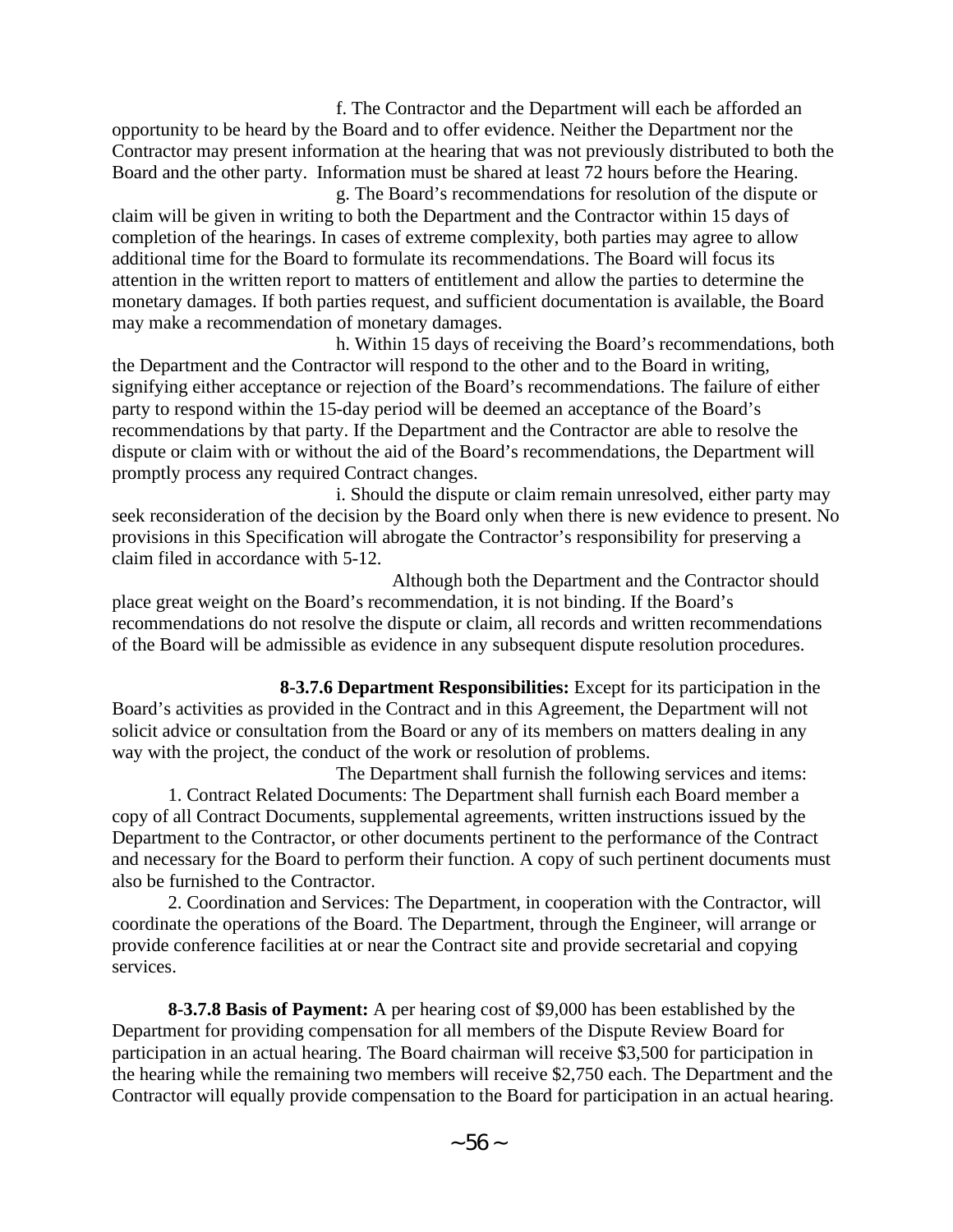The Department will compensate the Contractor \$4,500 as its contribution to the hearing cost. Such payment will be full and complete compensation to the Board members for all expenses related to the hearing. This includes travel, accommodations, meals, pre- and post- hearing work, review of position papers and any rebuttals, conducting the hearing, drafting and issuance of recommendations, readdressing any requests for clarification. It is not intended for hearings to last longer than a single day, however, in some cases they may. Any additional time and/or compensation for a hearing would only be allowed upon prior written approval of the Department and the Contractor. If an additional day(s) is granted for the hearing, it will be at \$3,900 per day, payment of which is equally divided between the Department and the Contractor. Payment shall be made by issuing a work order against contingency funds set aside for this Contract.

The Department will prepare and mail minutes and progress reports, will provide administrative services, such as conference facilities and secretarial services, and will bear the cost of these services. If the Board desires special services, such as legal consultation, accounting, data research, and the like, both parties must agree, and the costs will be shared by them as mutually agreed.

#### **8-4 Limitations of Operations.**

**8-4.1 Night Work:** During active nighttime operations, furnish, place, and maintain lighting sufficient to permit proper workmanship and inspection. Use lighting with 5 ft-cd minimum intensity. Arrange the lighting to prevent interference with traffic or produce undue glare to property owners. Operate such lighting only during active nighttime construction and maintenance activities. Provide a light meter to demonstrate that the minimum light intensity is being maintained.

Lighting may be accomplished by the use of portable floodlights, standard equipment lights, existing streetlights, temporary streetlights, or other lighting methods approved by the Engineer.

During active nighttime operations, furnish, place, and maintain variable message signs to alert approaching motorists of lighted maintenance zones ahead. Operate the variable message signs only during active maintenance activities.

Take ownership of all lighting equipment for night work.

**8-4.3 Interference with Traffic:** At all times conduct the work in such manner and in such sequence as to ensure the least practicable interference with traffic. Operate all vehicles and other equipment safely and without hindrance to the traveling public. Park all private vehicles outside the clear zone. Place materials stored along the roadway so as to cause no obstruction to the traveling public as possible.

Where existing pavement is to be widened and stabilizing is not required, prevent any open trench from remaining after working hours by scheduling operations to place the full thickness of widened base by the end of each day. Do not construct widening strips simultaneously on both sides of the road, except where separated by a distance of at least 1/4 mile along the road and where either the work of excavation has not been started or the base has been completed.

**8-4.4 Coordination with other Contractors:** Sequence the work and dispose of materials so as not to interfere with the operations of other Contractors engaged upon adjacent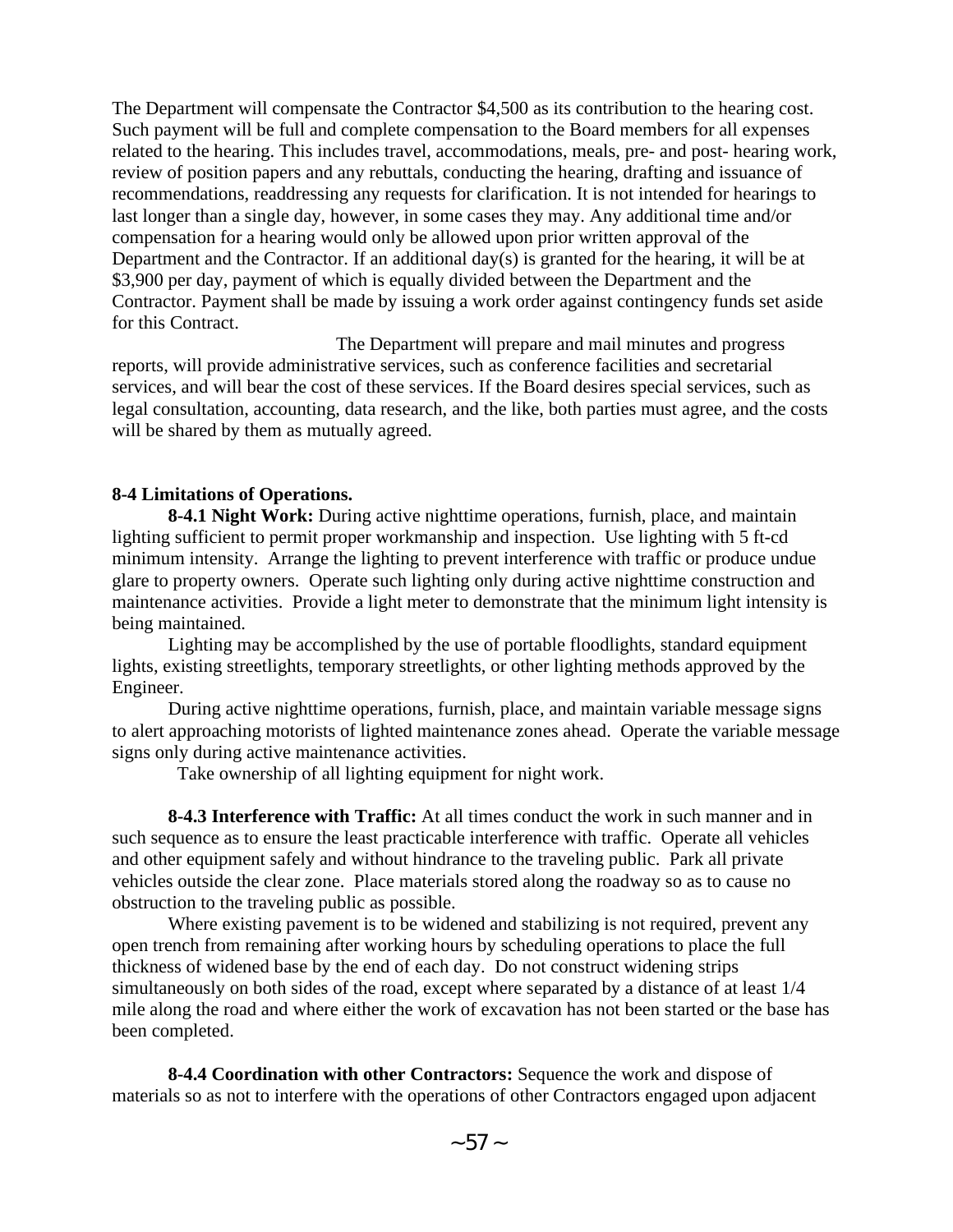work; join the work to that of others in a proper manner, in accordance with the spirit of the Contract Documents; and perform the work in the proper sequence in relation to that of other contractors; all as may be directed by the Engineer.

Each contractor is responsible for any damage done by him or his agents to the work performed by another contractor.

**8-4.5 Drainage:** Conduct the operations and maintain the work in such condition to provide adequate drainage at all times. Do not obstruct existing functioning storm sewers, gutters, ditches, and other run-off facilities.

**8-4.6 Fire Hydrants:** Keep fire hydrants on or adjacent to the highway accessible to fire apparatus at all times, and do not place any material or obstruction within 15 feet of any fire hydrant.

**8-4.7 Protection of Structures:** Do not operate heavy equipment close enough to pipe headwalls or other structures to cause their displacement.

**8-4.8 Fencing:** Erect permanent fence as a first order of business on all projects that include fencing where the Engineer determines that the fencing is necessary to maintain the security of livestock and other animals on adjacent property, or for protection of pedestrians who are likely to gain access to the project from adjacent property. Secure the right of way on Limited Access Facilities at all times by a fence, either temporary or permanent, that meets the height of the existing fence or the height required in the Contract.

**8-4.9 Contaminated Materials:** When the maintenance operations encounter or expose any abnormal condition that may indicate the presence of a contaminated material, discontinue such operations in the vicinity of the abnormal condition and notify the Engineer immediately. Be alert for the presence of tanks or barrels; discolored or stained earth, metal, wood, ground water; visible fumes; abnormal odors; excessively hot earth; smoke; or other conditions that appear abnormal as possible indicators of the presence of contaminated materials. Treat these conditions with extraordinary caution.

Make every effort to minimize the spread of any contaminated materials into uncontaminated areas.

Dispose of the contaminated material in accordance with the requirements and regulations of any Local, State, or Federal agency having jurisdiction.

The Department may agree to hold harmless and indemnify the Contractor for damages when the Contractor discovers or encounters contaminated materials or pollutants during the performance of services for the Department when the presence of such materials or pollutants were unknown or not reasonably discoverable. Such indemnification agreements are only effective if the Contractor immediately stops work and notifies the Department of the contaminated material or pollutant problem. Such indemnification agreements are not valid for damages resulting from the Contractor's willful, wanton, or intentional conduct or the operations of Contaminated and Hazardous Material Contractors.

**8-4.10 Equipment:** Equip vehicles and mobile equipment used on the project with a minimum of one class 2 amber or white flashing light that meets the Society of Automotive Engineers recommended practice SAE J845 and SAE J1318. The Engineer may require a white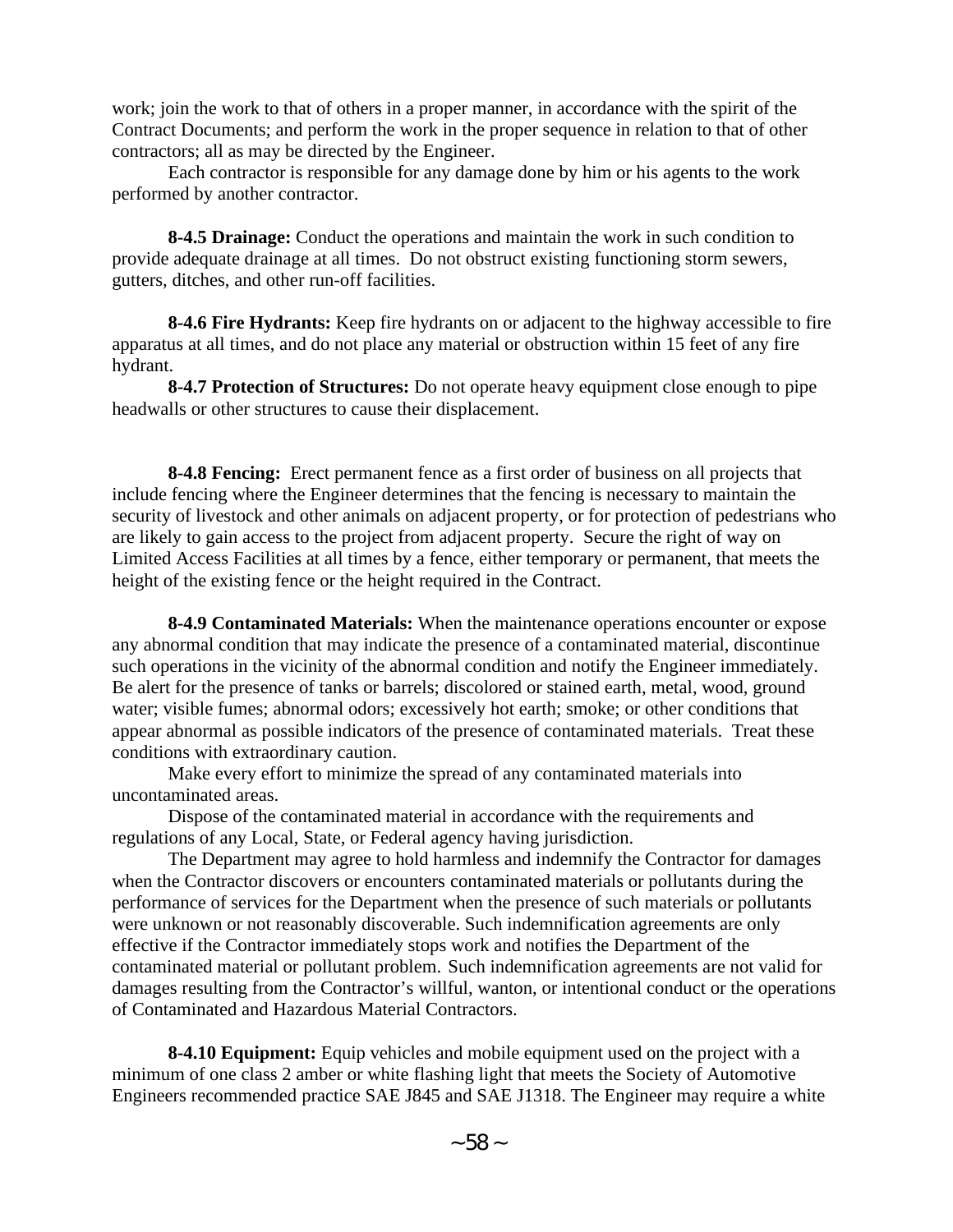flashing light meeting the above requirements when conditions reduce the effectiveness of amber light (i.e., at night under high intensity discharge lights such as sodium vapor).

Ensure all equipment safety devices recommended by the manufacturer are installed and properly maintained.

Park vehicles and equipment not in use or left on the right-of-way overnight as close as possible to the right-of-way line and always outside of the applicable clear zone. Conduct service and supply operations as close to the right-of-way line as possible. Do not park equipment in the median, regardless of the width of the median, unless movement from the work area is determined by the Engineer to be prohibitive.

## **8-5 Qualifications of Contractor's Personnel.**

Provide competent, careful, and reliable superintendents, foremen, and workmen. Provide workmen with sufficient skill and experience to properly perform the work assigned to them. Provide workmen engaged on special work, or skilled work, such as bituminous courses or mixtures, concrete bases, pavements, or structures, or in any trade, with sufficient experience in such work to perform it properly and satisfactorily and to operate the equipment involved. Provide workmen that shall make due and proper effort to execute the work in the manner prescribed in the Contract Documents, or the Engineer may take action as prescribed below.

It is prohibited as a conflict of interest for a Contractor to subcontract with a Consultant to perform Contractor Quality Control when the Consultant is under contract with the Department to perform work on any project described in the Contractor's Contract with the Department. Prior to approving a Consultant for Contractor Quality Control, the Contractor shall submit to the Department a Certificate from the proposed Consultant certifying that no conflict of interest exists.

Whenever the Engineer determines that any person employed by the Contractor is incompetent, unfaithful, intemperate, disorderly, or insubordinate, the Engineer will provide written notice and the Contractor shall discharge the person from the work. Do not employ any discharged person on the project without the written consent of the Engineer. If the Contractor fails to remove such person or persons, the Engineer may withhold all estimates that are or may become due, or suspend the work until the Contractor complies with such orders. Protect, defend, indemnify, and hold the Department, its agents, officials, and employees harmless from all claims, actions, or suite arising from such removal, discharge, or suspension of employees.

All persons employed by the Contractor or Subcontractors working within the Department's right-of-way must have Tier 1 Illicit Discharge Detection and Elimination (IDDE) training. The computer-based training is provided by video on the following web page: [http://wbt.dot.state.fl.us/ois/IllicitDischarge/index.htm.](http://wbt.dot.state.fl.us/ois/IllicitDischarge/index.htm)

Provide a list of persons trained prior to submittal of the first invoice. Provide an updated list of new Contractor/Subcontractor employees annually thereafter.

## **8-6 Temporary Suspension of Contractor's Operations.**

**8-6.1 Authority to Suspend Contractor's Operations:** The Engineer has the authority to suspend the Contractor's operations, wholly or in part. The Engineer will order such suspension in writing, giving in detail the reasons for the suspension. The Department may grant an extension of Contract Time in accordance with 8-7.3.2 when determined appropriate in the Department's sole judgment.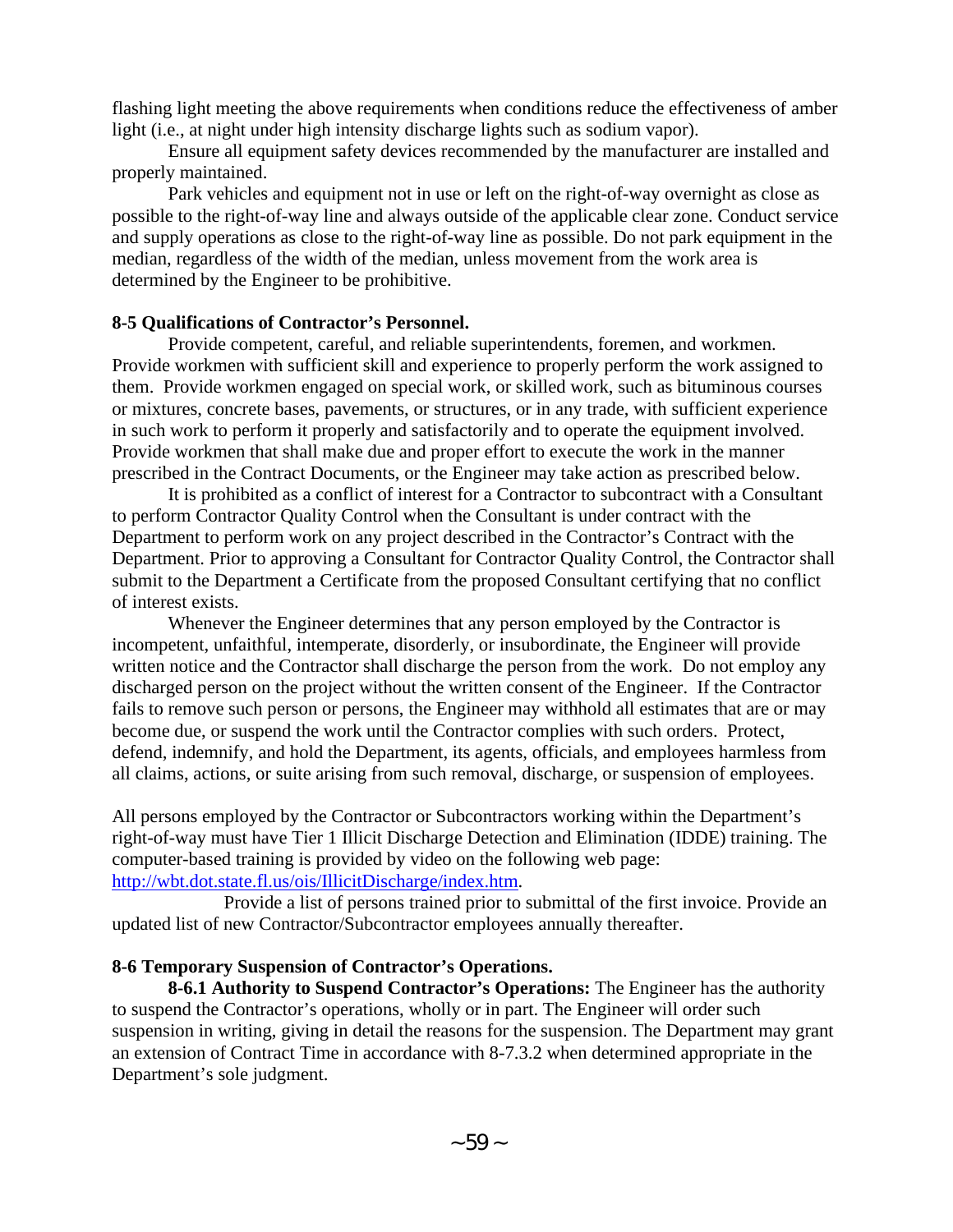No additional compensation or time extension will be paid or granted to the Contractor when the operations are suspended for the following reasons:

- 1. The Contractor fails to comply with the Contract Documents.
- 2. The Contractor fails to carry out orders given by the Engineer.
- 3. The Contractor causes conditions considered unfavorable for continuing the Work.

Immediately comply with any suspension order. Do not resume operations until authorized to do so by the Engineer in writing. Any operations performed by the Contractor, and otherwise constructed in conformance with the provisions of the Contract, after the issuance of the suspension order and prior to the Engineer's authorization to resume operations will be at no cost to the Department. Further, failure to immediately comply with any suspension order will also constitute an act of default by the Contractor and is deemed sufficient basis in and of itself for the Department to declare the Contractor in default, in accordance with 8-9, with the exception that the Contractor will not have ten calendar days to correct the conditions for which the suspension was ordered.

**8-6.1.1 State of Emergency:** The Engineer has the authority to suspend the Contractor's operations, wholly or in part, pursuant to a Governor's Declaration of a State of Emergency. The Engineer will order such suspension in writing, giving in detail the reasons for the suspension. Contract Time will be charged during all suspensions of Contractor's operations. The Department, at its sole discretion, may grant an extension of Contract Time and reimburse the Contractor for specific costs associated with such suspension. Further, in such instances, the Department's determination as to entitlement to either time or compensability will be final, unless the Contractor can prove by clear and convincing evidence to a Disputes Review Board that the Department's determination was without any reasonable factual basis.

**8-6.2 Prolonged Suspensions:** If the Engineer suspends the Contractor's operations for an indefinite period, store all materials in such manner that they will not obstruct or impede the traveling public unnecessarily or become damaged in any way. Take every reasonable precaution to prevent damage to or deterioration of the work performed. Provide suitable drainage of the roadway by opening ditches, shoulder drains, etc., and provide any temporary structures necessary for public travel through the project.

**8-6.3 Permission to Suspend Contractor's Operations:** Do not suspend operations or remove equipment or materials necessary for completing the work without obtaining the Engineer's written permission. Submit all requests for suspension of operations in writing to the Engineer and identify specific dates to begin and end the suspension. The Contractor is not entitled to any additional compensation for suspension of operations during such periods.

## **8-6.4 Suspension of Contractor's Operations - Holidays and Special Events:**

During such suspensions, remove all equipment and materials from the clear zone, except those required for the safety of the traveling public and retain sufficient personnel at the job site to properly meet the requirements of Sections 102 and 104. The Contractor is not entitled to any additional compensation for removal of equipment from clear zones or for compliance with Section 102 and Section 104 during such Holiday and Special Event periods.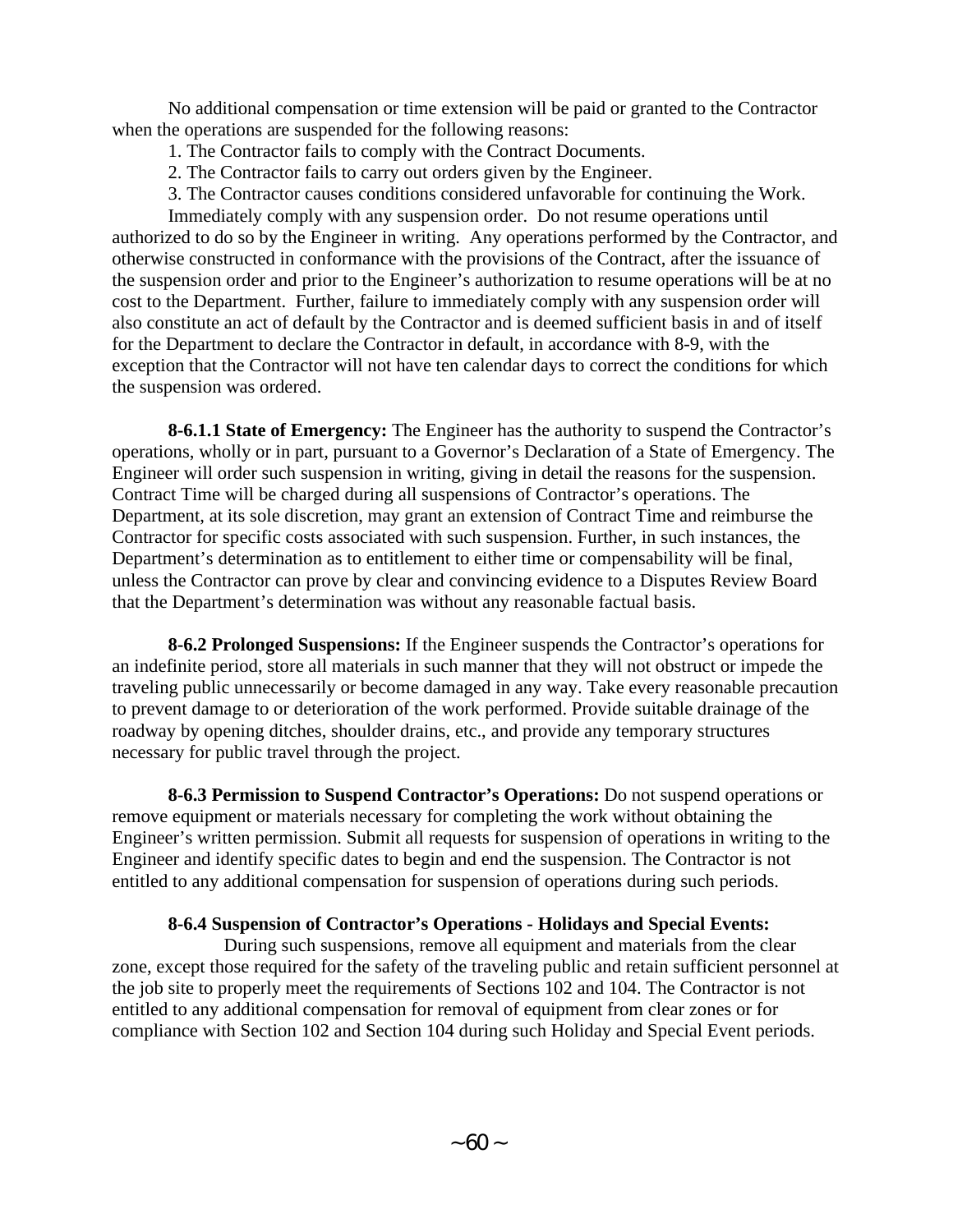## **8-7 Computation of Contract Time.**

(Not included)

### **8-8 Failure of Contractor to Maintain Satisfactory Progress. (Not included)**

# **8-9 Default and Termination of Contract.**

**8-9.1 Determination of Default:** The following acts or omissions constitute acts of default and, except as to subparagraphs (9 and 11), the Department will give notice, in writing, to the Contractor and his surety for any delay, neglect or default, if the Contractor:

1. fails to begin the work under the Contract within the time specified in the Notice to Proceed;

2. fails to perform the work with sufficient workmen and equipment or with sufficient materials to ensure prompt completion of the Contract;

3. performs the work unsuitably, or neglects or refuses to remove materials or to perform anew such work that the Engineer rejects as unacceptable and unsuitable;

4. discontinues the prosecution of the work, or fails to resume discontinued work within a reasonable time after the Engineer notifies the Contractor to do so;

5. becomes insolvent or is declared bankrupt, or files for reorganization under the bankruptcy code, or commits any act of bankruptcy or insolvency, either voluntarily or involuntarily;

6. allows any final judgment to stand against him unsatisfied for a period of ten calendar days;

7. makes an assignment for the benefit of creditors;

8. fails to comply with Contract requirements regarding minimum wage payments or EEO requirements;

9. fails to comply with the Engineer's written suspension of work order within the time allowed for compliance and which time is stated in that suspension of work order; or

10. for any other cause whatsoever, fails to carry on the work in an acceptable manner, or if the surety executing the bond, for any reasonable cause, becomes unsatisfactory in the opinion of the Department.

11. fails to comply with 3-9.

12. fails to timely provide all required insurance policies and to keep the insurance policies in force and effect during the duration of the Contract.

For a notice based upon reasons stated in subparagraphs (1) through (8) and (10): if the Contractor, within a period of ten calendar days after receiving the notice described above, fails to correct the conditions of which complaint is made, the Department will, upon written certificate from the Engineer of the fact of such delay, neglect, or default and the Contractor's failure to correct such conditions, have full power and authority, without violating the Contract, to take the prosecution of the work out of the hands of the Contractor and to declare the Contractor in default.

If the Contractor, after having received a prior notice described above for any reason stated in subparagraph(2), (3), (4), (5), (6) or (8), commits a second or subsequent act of default for any reason covered by the same subparagraph  $(2)$ ,  $(3)$ ,  $(4)$ ,  $(5)$ ,  $(6)$ ,  $(8)$ , or  $(12)$  as stated in the prior notice, and regardless whether the specific reason is the same, then, regardless of whether the Contractor has cured the deficiency stated in that prior notice, the Department will, upon written certificate from the Engineer of the fact of such delay, neglect or default and the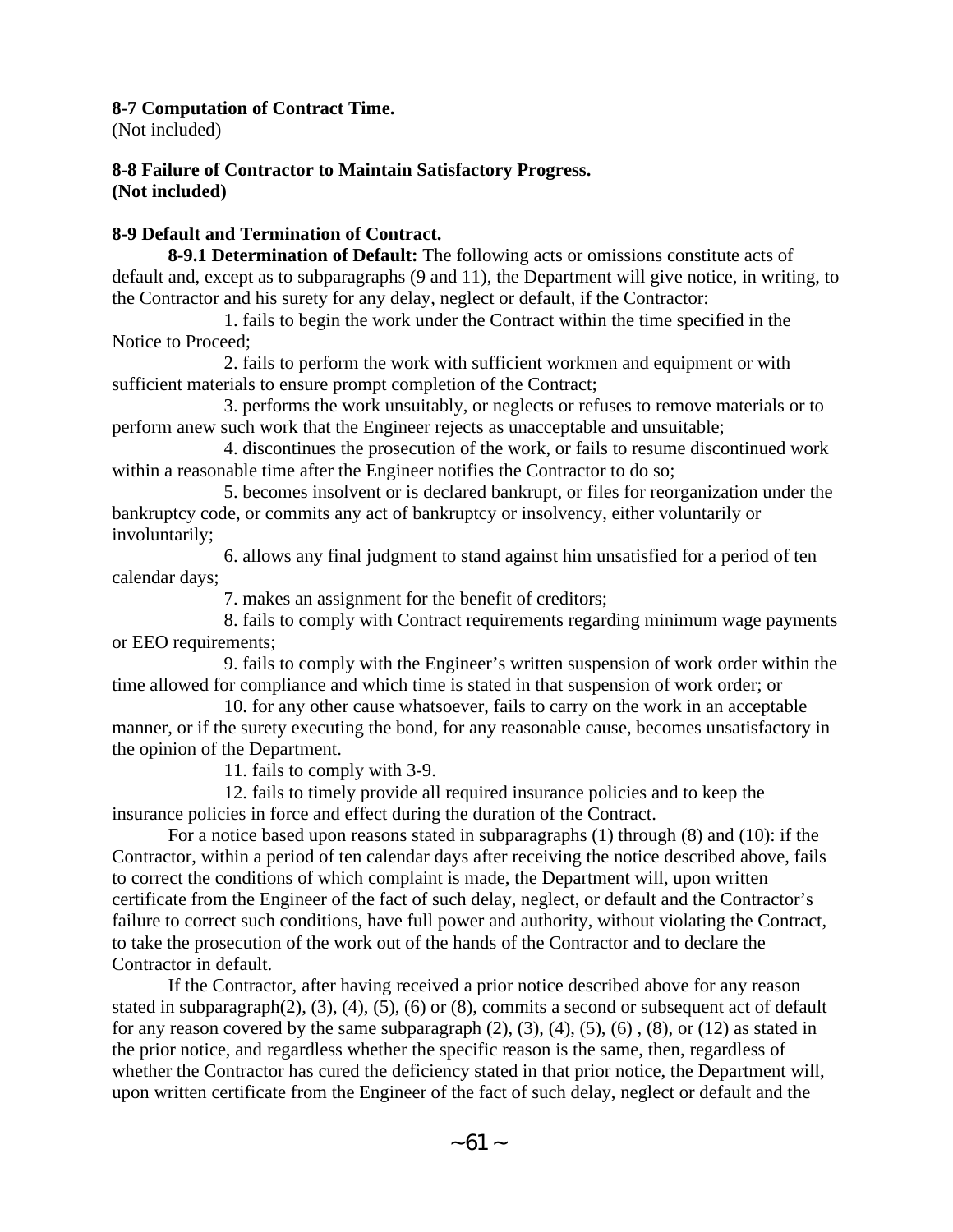Contractor's failure to correct such conditions, have full power and authority, without any prior written notice to the Contractor and without violating the Contract, to take the prosecution of the work out of the hands of the Contractor and to declare the Contractor in default.

Regarding subparagraph (9), if the Contractor fails to comply with the Engineer's written suspension of work order within the time allowed for compliance and which time is stated in that suspension of work order, the Department will, upon written certificate from the Engineer of the fact of such delay and the Contractor's failure to correct that condition, have full power and authority, without violating the Contract, to immediately take the prosecution of the work out of the hands of the Contractor and to declare the Contractor in default.

Regarding subparagraph (11), if the Contractor fails to comply with 3-9, the Department will have full power and authority, without violating the Contract, to immediately take the prosecution of the work out of the hands of the Contractor and to declare the Contractor in default.

The Department has no liability for anticipated profits for unfinished work on a Contract that the Department has determined to be in default.

Notwithstanding the above, the Department shall have the right to declare the Contractor (or its "affiliate") in default and immediately terminate this Contract, without any prior notice to the Contractor, in the event the Contractor (or its "affiliate") is at any time "convicted" of a "contract crime," as these terms are defined in Section 337.165(1), Florida Statutes. The Department's right to default the Contractor (or its "affiliate") for "conviction" of a "contract crime" shall extend to and is expressly applicable to any and all Department Contracts that were either advertised for bid; for which requests for proposals or letters of interest were requested; for which an intent to award was posted or otherwise issued; or for which a Contract was entered into, after the date that the underlying or related criminal indictment, criminal information or other criminal charge was filed against the Contractor (or its "affiliate") that resulted in the "conviction." In the event the Department terminates this Contract for this reason, the Contractor shall hereby forfeit any claims for additional compensation, extra time, or anticipated profits. The Contractor shall only be paid for any completed work up to the date of termination. Further, the Contractor shall be liable for any and all additional costs and expenses the Department incurs in completing the Contract work after such termination.

**8-9.2 Termination of Contract for Convenience:** The Department may terminate the entire Contract or any portion thereof, if the Secretary determines that a termination is in the Department's interest. The Secretary will deliver to the Contractor a Written Notice of Termination specifying the extent of termination and the effective date.

When the Department terminates the entire Contract, or any portion thereof, before the Contractor completes all items of work in the Contract, the Department will make payment for the actual number of units or items of work that the Contractor has completed, at the Contract unit price, and such payments will constitute full and complete compensation for such work or items. No payment of any kind or amount will be made for items of work not started.

The Department will consider reimbursing the Contractor for actual cost of mobilization (when not otherwise included in the Contract) including moving equipment to the job where the volume of the work that the Contractor has completed is too small to compensate the Contractor for these expenses under the Contract unit prices.

The Department may purchase at actual cost acceptable materials and supplies procured for the work, that the Department has inspected, tested, and approved and that the Contractor has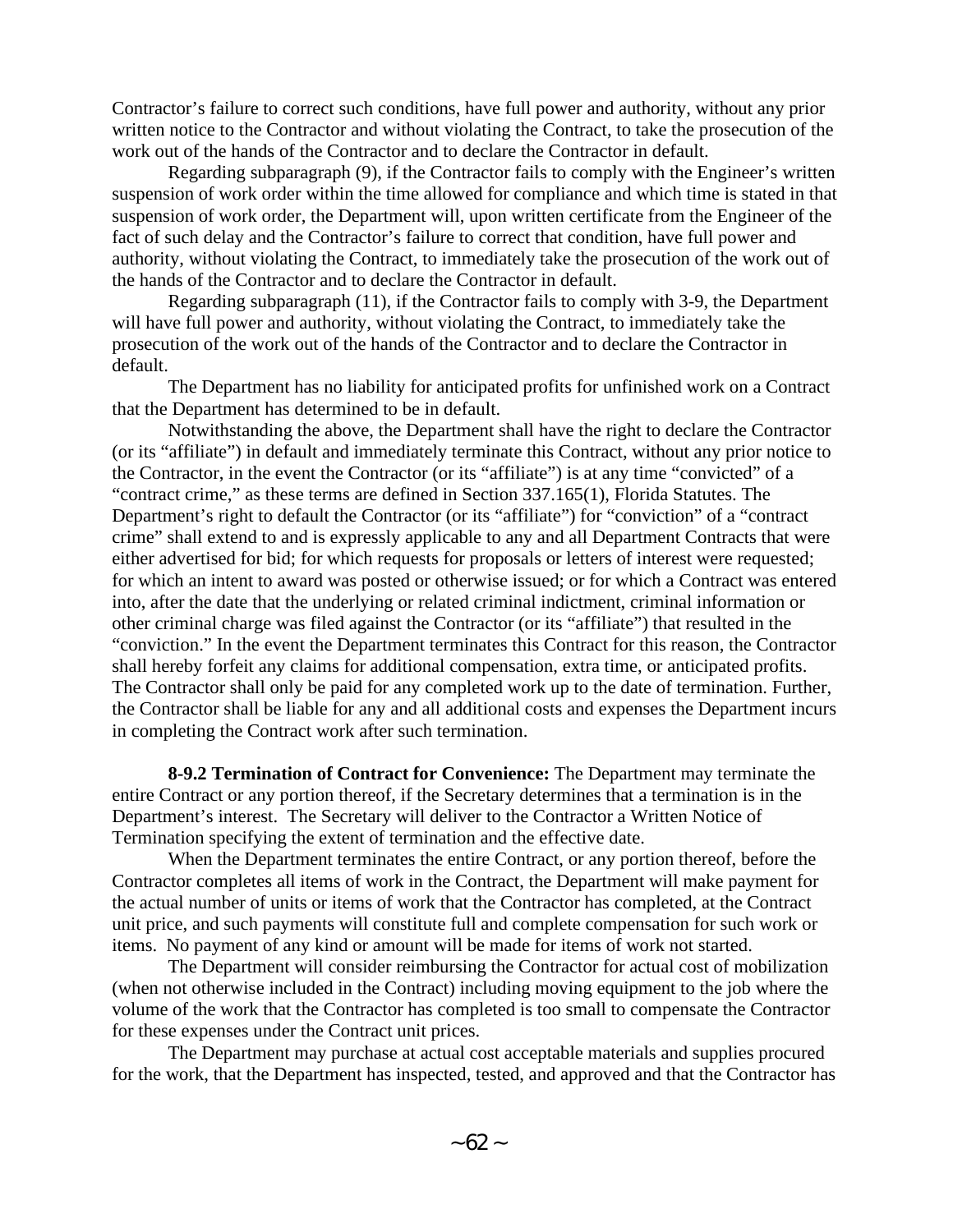not incorporated in the work. Submit the proof of actual cost, as shown by receipted bills and actual cost records, at such points of delivery as the Engineer may designate.

Termination of a contract or a portion thereof, under the provisions of this Subarticle, does not relieve the Contractor or the surety of its responsibilities for the completed portion of the Contract or its obligations for and concerning any just claims arising out of the work performed.

All Contractor claims for additional payment, due to the Department's termination of the entire Contract or any portion thereof, must meet the requirements of 5-12.

**8-9.3 Completion of Work by Department:** Upon declaration of default, the Department will have full power to appropriate or use any or all suitable and acceptable materials and equipment on the site and may enter into an agreement with others to complete the work under the Contract or may use other methods to complete the work in an acceptable manner. The Department will charge all costs that the Department incurs because of the Contractor's default, including the costs of completing the work under the Contract, against the Contractor. If the Department incurs such costs in an amount that exceeds the sum that would have been payable under the Contract, then the Contractor and the surety shall be liable and shall pay the State the amount of the excess.

If, after the ten day notice period and prior to any action by the Department to otherwise complete the work under the Contract, the Contractor establishes his intent to prosecute the work in accordance with the Department's requirements, then the Department may allow the Contractor to resume the work, in which case the Department will deduct from any monies due or that may become due under the Contract, any costs to the Department incurred by the delay, or from any reason attributable to the delay.

## **8-10 Liquidated Damages for Failure to Complete the Work.**

(Not included)

# **8-11 Release of Contractor's Responsibility.**

The Department considers the Contract complete when the Contractor has completed all work and the Department has accepted the work. The Department will then release the Contractor from further obligation except as set forth in his bond, and except as provided in 5-13.

# **8-12 Recovery of Damages Suffered by Third Parties.**

Pursuant to Section 337.18 of the Florida Statutes, when the Contractor fails to complete the work within the Contract Time or within such additional time that the Department may grant, the Department may recover from the Contractor amounts that the Department pays for damages suffered by third parties unless the failure to timely complete the work was caused by the Department's act or omission.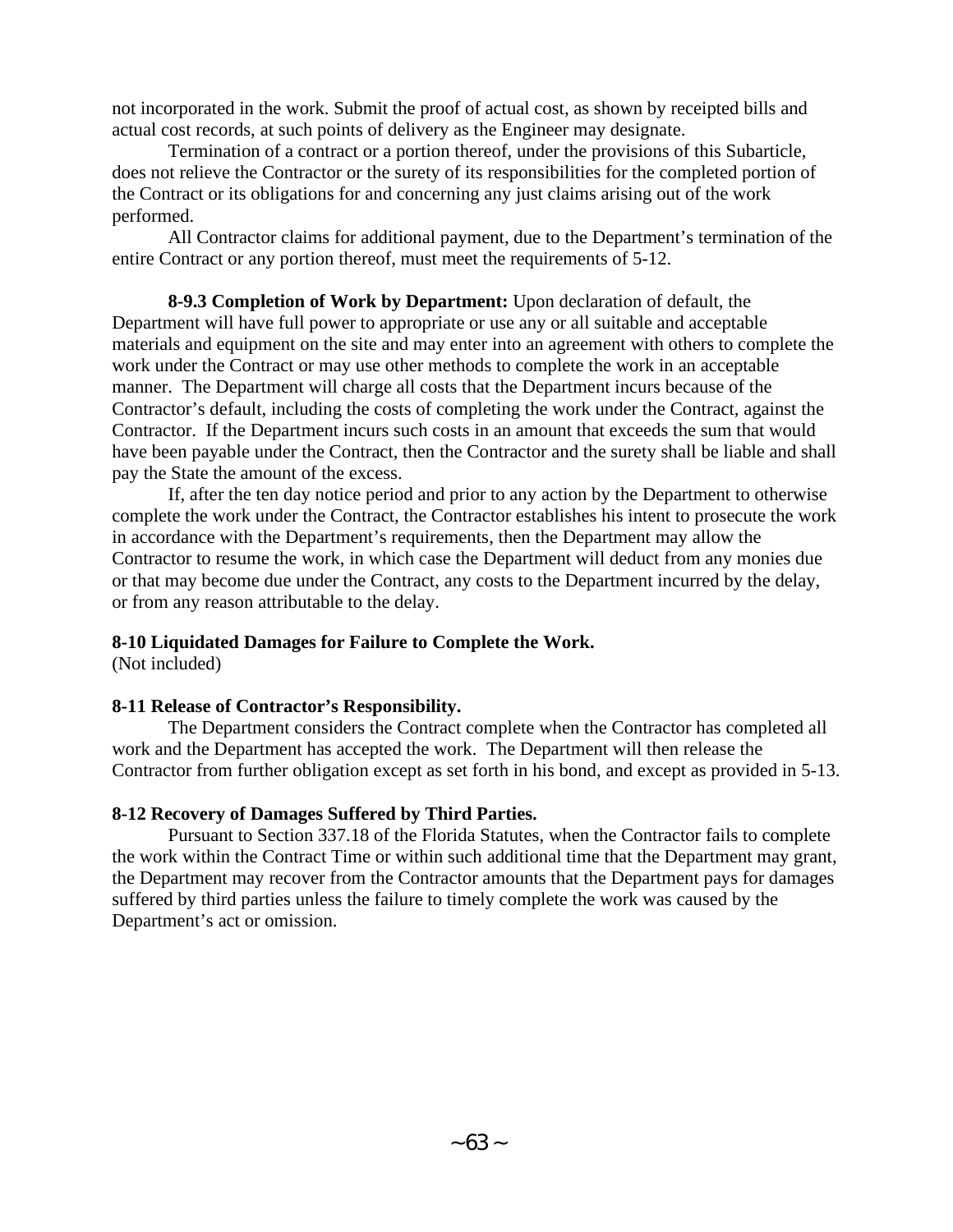# **SECTION 9 MEASUREMENT AND PAYMENT**

### **9-1 Measurement of Quantities. (Not included)**

# **9-2 Scope of Payments.**

**9-2.1 Items Included in Payment:** Accept the compensation as provided in the Contract as full payment for furnishing all materials and for performing all work contemplated and embraced under the Contract; also for all loss or damage arising out of the nature of the work or from the action of the elements, or from any unforeseen difficulties or obstructions which may arise or be encountered in the prosecution of the work until the end of the original Contract period or subsequent renewal periods; also for all other costs incurred under the provisions of Division I.

**9-2.2 Fuels: (Not included)** 

**9-3 Compensation for Altered Quantities. (Not included)** 

## **9-4 Deleted Work.**

The Department will have the right to cancel the portions of the Contract relating to the construction or maintenance of any acceptable item therein, by making an adjustment in payment to the Contractor of a fair and equitable amount covering the value of all cancelled work less all items of cost incurred prior to the date that the Engineer cancels the work.

#### **9-5 Partial Payments. 9-5.1 General (Not included)**

**9-5.2 Unsatisfactory Payment Record:** In accordance with Sections 255.05 and 337.16 of the Florida Statutes, and the rules of the Department, the Department may disqualify the Contractor from bidding on future Department contracts if the Contractor's payment record in connection with contract work becomes unsatisfactory.

## **9-5.3 Withholding Payment:**

**(Not included)** 

**9-5.4 Release of Retainage After Acceptance: (Not included)** 

**9-5.5 Partial Payments for Delivery of Certain Materials: (Not included)**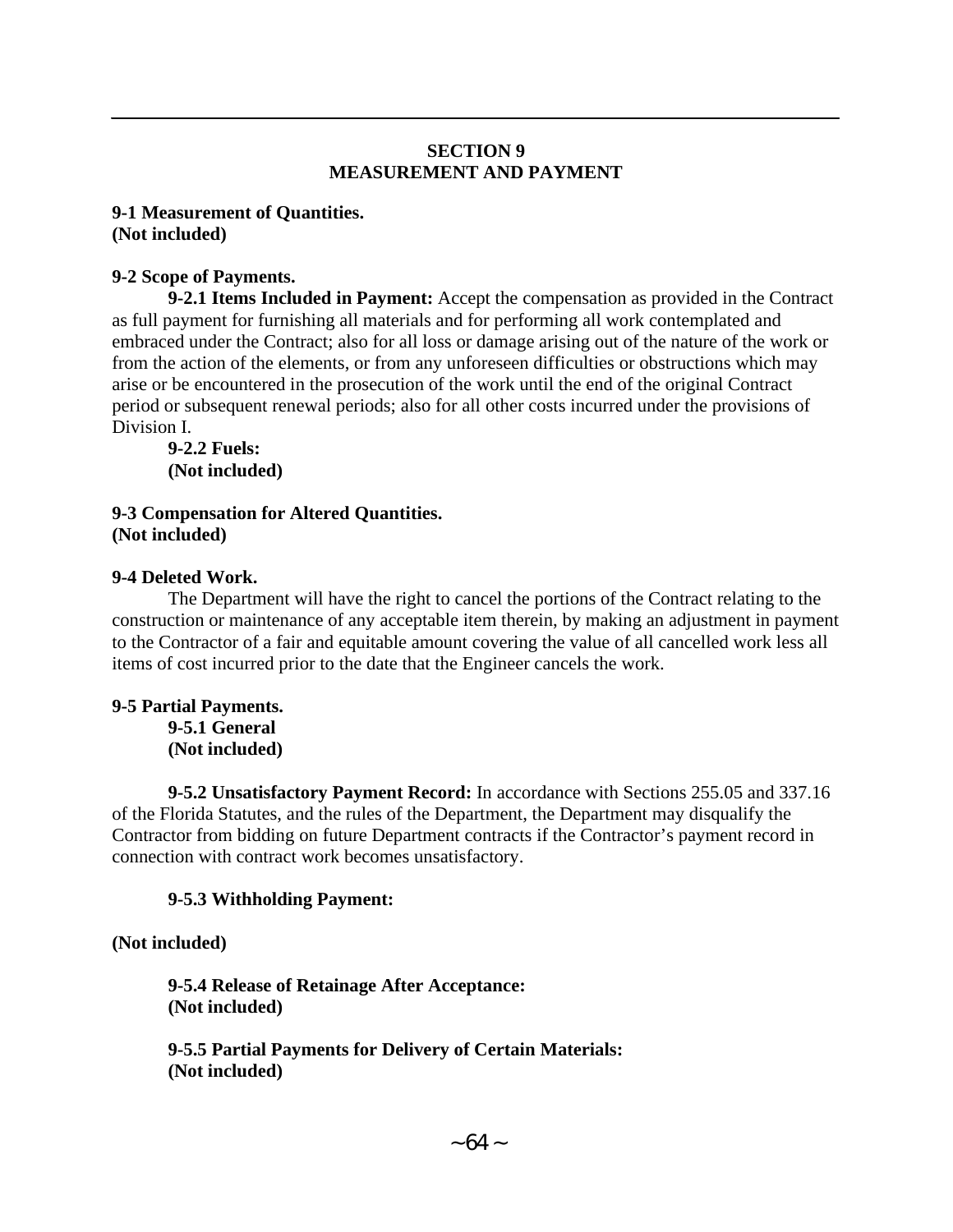**9-5.6 Certification of Payment to Subcontractors:** The term "subcontractor," as used herein, includes persons or firms furnishing materials or equipment incorporated into the work or stockpiled for which the Department has made partial payment and firms working under equipment-rental agreements. The Contractor is required to pay all subcontractors for satisfactory performance of their Contracts before the Department will make a further progress (partial) payment. The Contractor shall also return all retainage withheld to the subcontractors within 30 days after the subcontractor's work is satisfactorily complete, as determined by the Department. Prior to receipt of any progress (partial) payment, the prime contractor shall certify that all subcontractors having an interest in the Contract were paid for satisfactory performance of their Contracts and that the retainage is returned to subcontractors within 30 days after satisfactory completion of the subcontractor's work. Submit this certification in the form designated by the Department.

Within 30 days of the Contractor's receipt of the final progress payment or any other payments thereafter, except the final payment, the Contractor shall pay all subcontractors and suppliers having an interest in the Contract for all work completed and materials furnished. The Department will honor an exception to the above when the Contractor demonstrates good cause for not making any required payment and submits written notification of any such good cause to both the Department and the affected subcontractors or suppliers within said 30-day period.

The Contractor shall indemnify and provide defense for the Department when called upon to do so for all claims or suits against the Department, by third parties, pertaining to Contractor payment or performance issues arising out of the Contract. It is expressly understood that the monetary limitation on the extent of the indemnification shall be the approved annual Contract amount, which shall be the original annual Contract amount as may be increased by subsequent Supplemental Agreements.

#### **9-6 Record of Construction Materials.**

**9-6.1 General:** For all construction materials used in the performance of the project, (except materials exempted by 9-6.2), preserve for the Department's inspection the invoices and records of the materials for a period of three years from the date of completion of the project. Apply this requirement when subcontractors purchase materials and obtain the invoices and other materials records from the subcontractors. By providing the materials, the Contractor certifies that all invoices will be maintained for the required period.

**9-6.2 Non-Commercial Materials:** The provisions of 9-6.1 do not apply to materials generally classed as non-commercial, such as fill materials, local sand, sand-clay, or local materials used as stabilizer.

#### **9-7 Disputed Amounts Due the Contractor.**

The Department reserves the right to withhold from the final invoice any disputed amounts between the Contractor and the Department. The Department will release all other amounts due, as provided in 9-8.

#### **9-8 Acceptance and Final Payment.**

Submit a completed Department Form# 700-050-21 to the Department within 90 days of submittal of the final invoice. If this Form is not submitted as required, the Department may suspend the Contractor from bidding under the provisions of Florida Administrative Code 14-22.